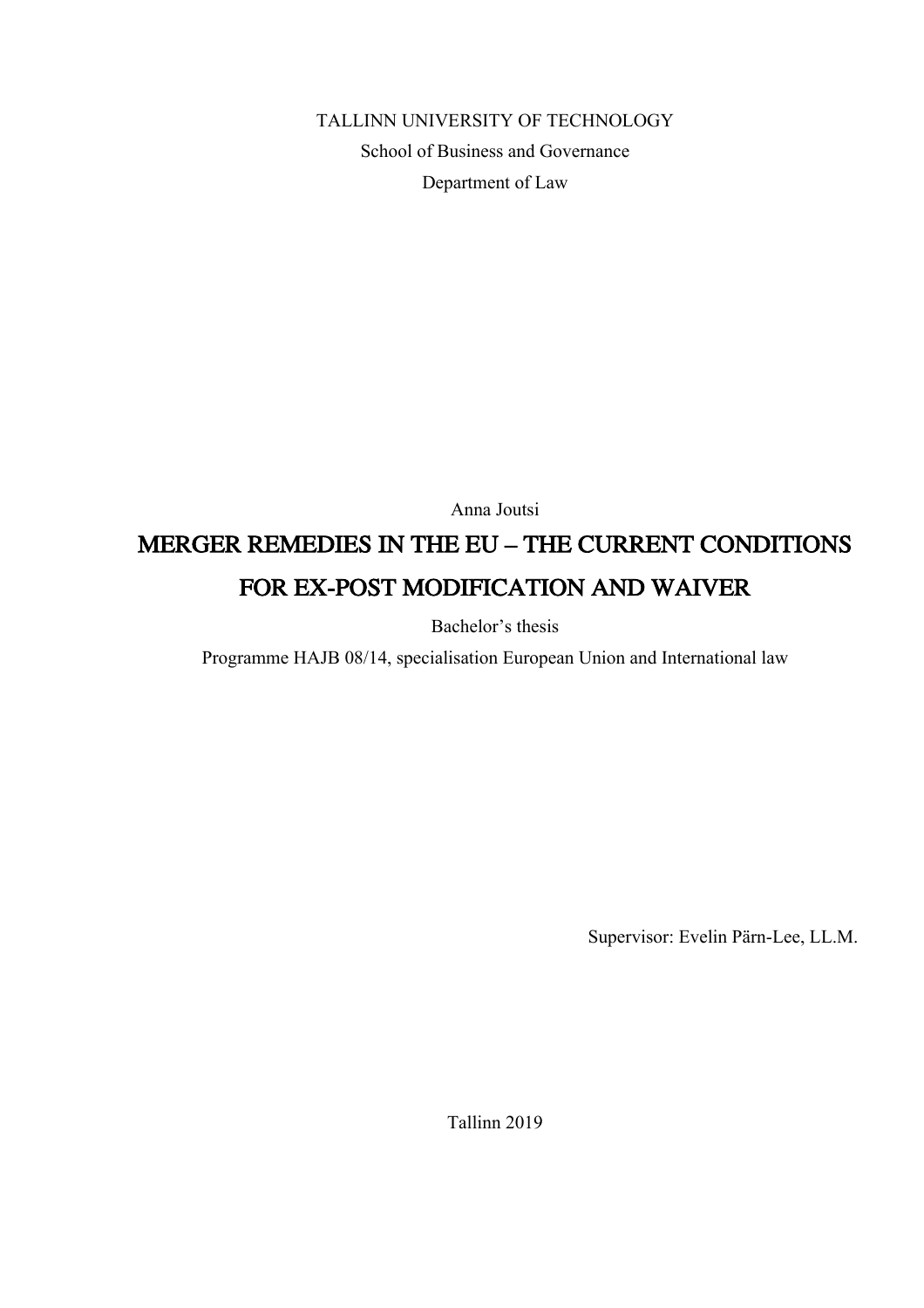I declare that I have compiled the paper independently and all works, important standpoints and data by other authors have been properly referenced and the same paper has not previously been presented for grading. The document length is 11 378 words from the introduction to the end of the summary.

Anna Joutsi

……………………………………… Student code: 166260HAJB Student e-mail address: anna.joutsi@kolumbus.fi

Supervisor: Evelin Pärn-Lee, LL.M.: The paper conforms to requirements in force

……………………………………………

Chairman of the Defence Committee: Permitted to the defence

…………………………………………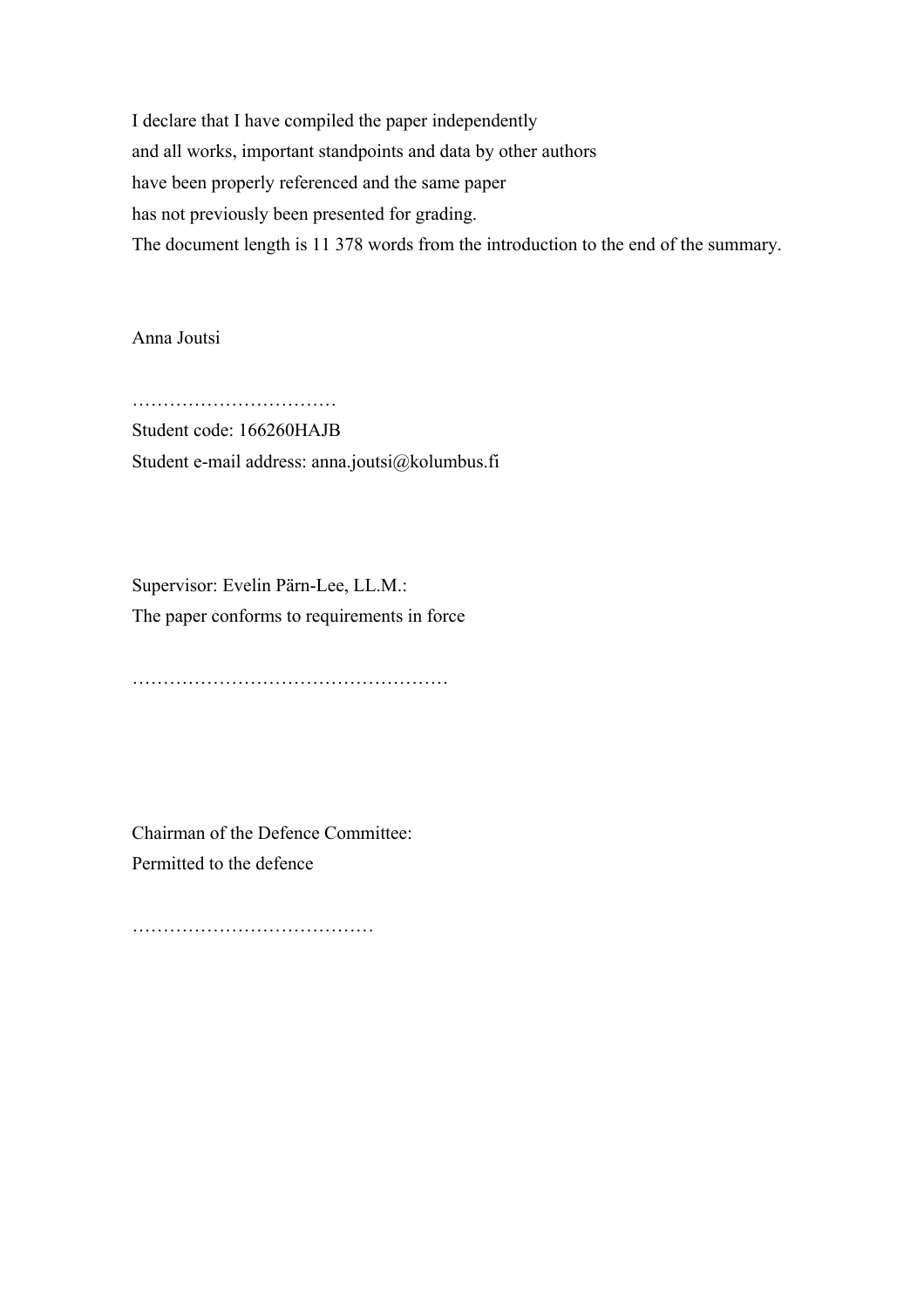# **TABLE OF CONTENTS**

| 3. MODIFICATION, SUBSTITUTION, AND WAIVER OF THE MERGER REMEDIES20        |  |
|---------------------------------------------------------------------------|--|
|                                                                           |  |
|                                                                           |  |
| 3.3. Exceptional Circumstances or a Radical Change in Market Conditions23 |  |
|                                                                           |  |
|                                                                           |  |
|                                                                           |  |
|                                                                           |  |
|                                                                           |  |
|                                                                           |  |
|                                                                           |  |
|                                                                           |  |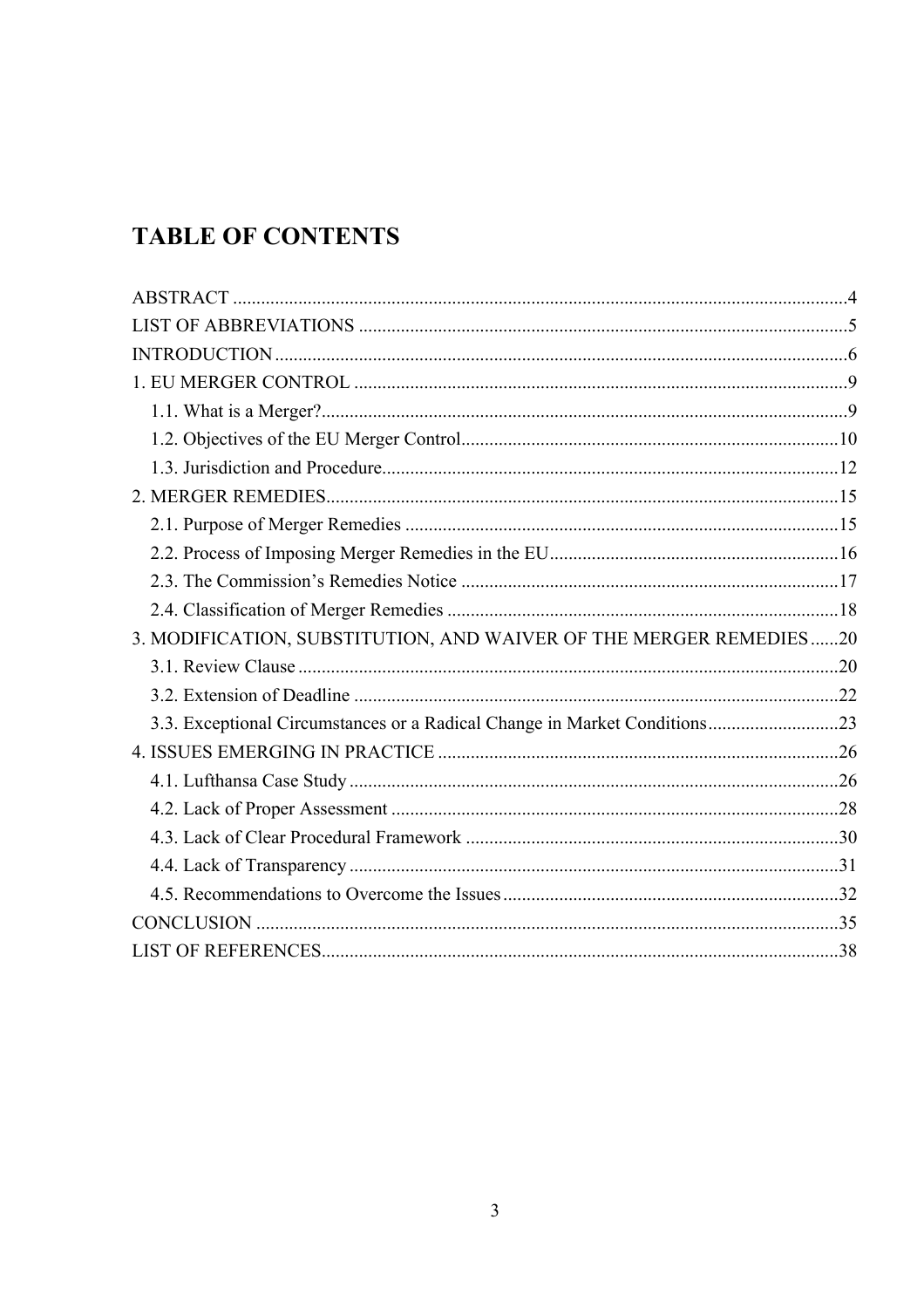# **ABSTRACT**

The thesis aims to determine the prevailing conditions for an ex-post waiver, modification, and substitution of merger remedies within the European Union. In May 2018, the General Court annulled Commission's decision to restrain from waiving of merger remedies. It was the first judgement concerning the waiver of merger remedies and indicated that the legal framework for review of remedies might be inaccurate. As the Commission has exclusive jurisdiction in merger control procedures and is rarely subject to a judicial review, it is essential to determine the conditions under which remedies can de facto be waived or modified. The issue is topical because an increasing number of mergers are cleared subject to remedies.

In the thesis, the author will examine what are the required conditions for ex-post waiver or modification of merger remedies, and how the conditions are interpreted. The author will assess whether the EU case law, and the recent Commission's decisions and guidelines can provide more comprehensive information regarding the review process. Furthermore, the author will attempt to determine the issues which are not sufficiently clear in the Commission's proceedings.

The research hypothesis is that the legal framework for an ex-post waiver, modification, or substitution of merger remedies is not sufficiently precise and need to be regulated further. The methodology used is theoretical, qualitative research. Primary sources are the EU legislation, including Council Regulation (EC) No 139/2004, and the EU case law. Secondary sources consist of academic literature concerning the topic, and the recent Commission's decisions and guidelines.

Keywords: Internal Market, Competition, Merger Control, Remedies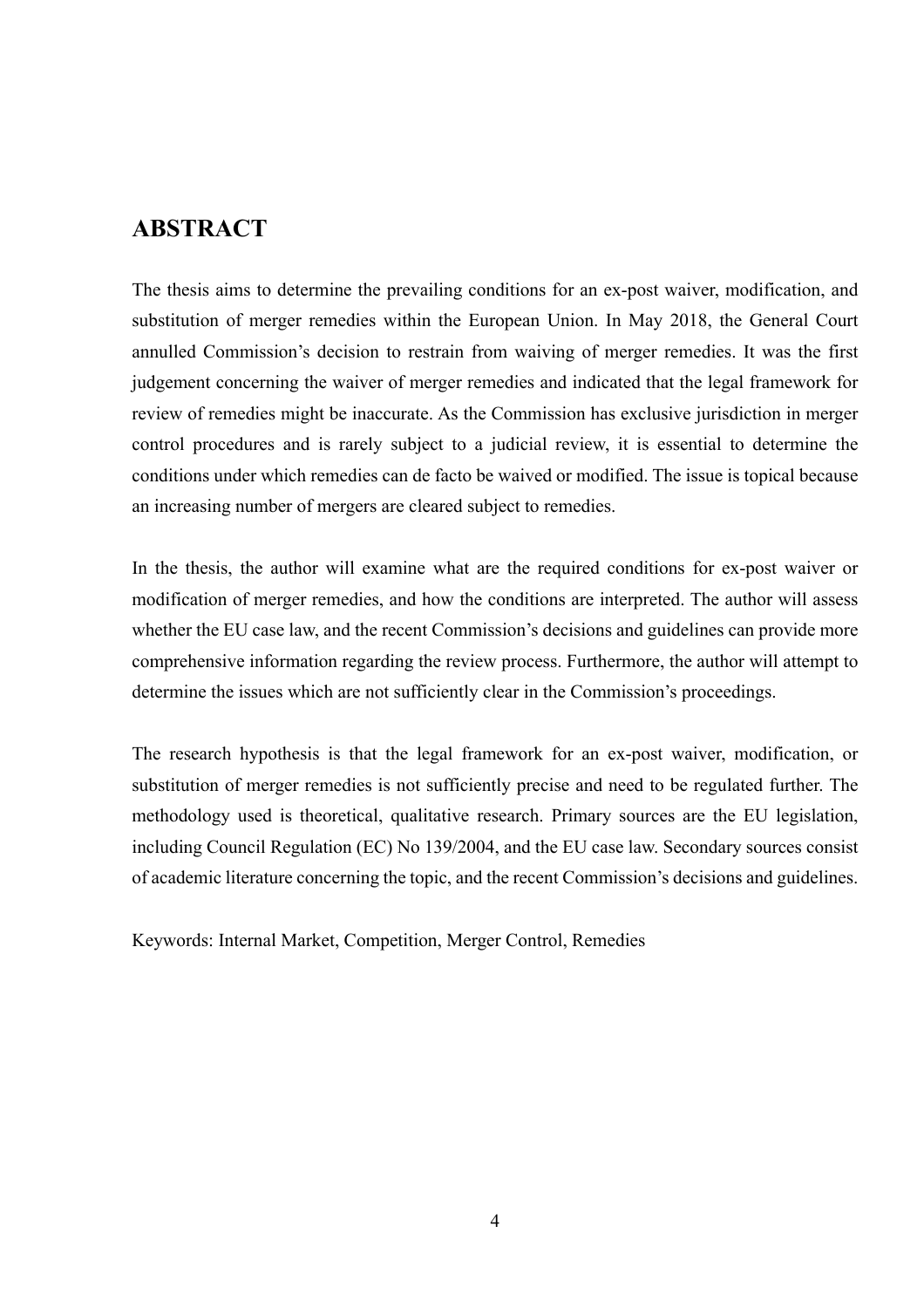# **LIST OF ABBREVIATIONS**

| <b>Austrian Airlines</b> | <b>Austrian Airlines AG</b>                   |
|--------------------------|-----------------------------------------------|
| <b>Brussels Airlines</b> | <b>Brussels Airlines SA</b>                   |
| The Commission           | The European Commission                       |
| <b>EEA</b>               | The European Economic Area                    |
| EU                       | The European Union                            |
| The General Court        | The General Court of the European Union       |
| LOT                      | LOT Polish Airlines - Polskie Linie Lotnicze  |
|                          | LOT S.A.                                      |
| Lufthansa                | Lufthansa<br>Airlines – Deutsche<br>German    |
|                          | Lufthansa AG                                  |
| Merger Regulation        | Council Regulation (EC) No 139/2004 of 20     |
|                          | January 2004 on the control of concentrations |
|                          | between undertakings, OJ L 024, 29.01.2004,   |
|                          | p. $1 - 22$ .                                 |
| <b>Remedies Notice</b>   | Commission notice on remedies acceptable      |
|                          | under Council Regulation (EC) No 139/2004     |
|                          | and under Commission Regulation (EC) No       |
|                          | 802/2004 OJ C 267, 22.10.2008                 |
| <b>SAS</b>               | Scandinavian Airlines System Denmark-         |
|                          | Norway-Sweden                                 |
| <b>Swiss</b>             | Swiss International Airlines AG               |
| <b>TFEU</b>              | The Treaty on the Functioning of the European |
|                          | Union                                         |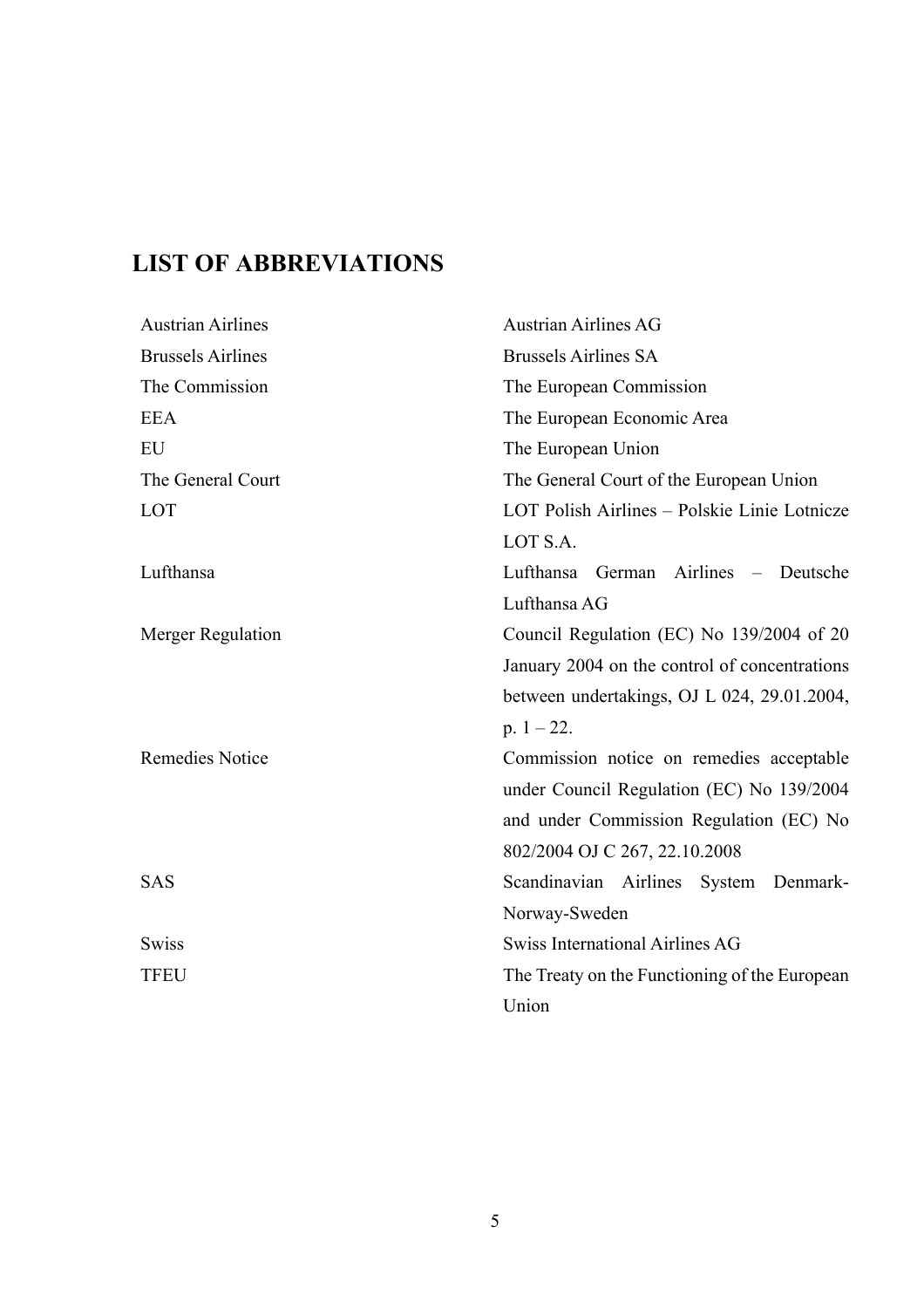## **INTRODUCTION**

European Union merger control plays a significant role in guarding the effective competition within the internal market. According to the statistics, in under 30 years, there have been over 10 000 merger notifications to the Commission, and the trend is growing. A significant part of mergers is cleared as compatible with the internal market. However, an increasing number of merger clearances are being given subject to the condition that the parties offer suitable commitments which remedy the competition concerns deriving from the transaction. Since commitments are merger remedies, the terms commitments and remedies are used interchangeably in the thesis, and it is also in accordance with the general practice.

The current competition commissioner Margrethe Vestager has established a strict reputation in regards of the merger clearances. Because merger remedies are inevitably a burden for enterprises it is essential to follow strict rules governing the procedure to achieve the legal certainty. The current legislation covers the essential elements of the procedure; however, it is notably silent on the review process of the merger remedies. The ambiguity of review procedure can be underlined by the fact that on May 2018, the General Court partially annulled the Commission's decision to refrain from waiving the commitments requested by Lufthansa. The case provides important clarifications for the process of ex-post facto waiver or modification of merger remedies. Hence, it is worth assessing the subject more closely.

Since remedies are determined based on estimated market development which may not always come true, the market development towards unexpected direction may render the imposed remedies ineffective. It is fundamentally vital that there is an option to review merger remedies in order to secure efficient competition and the freedom to conduct business. Therefore, the merger remedies may be waived, modified, or substituted ex-post the merger clearance when certain conditions are satisfied. What are the conditions that need to be satisfied? Firstly, exceptional circumstances or a radical change in market conditions may justify waiver, modification, or substitution of commitments in cases where parties can demonstrate that the market conditions have substantially and permanently changed. Secondly, modification, substitution, and waiver of merger remedies can take place in situations where parties can demonstrate, based on their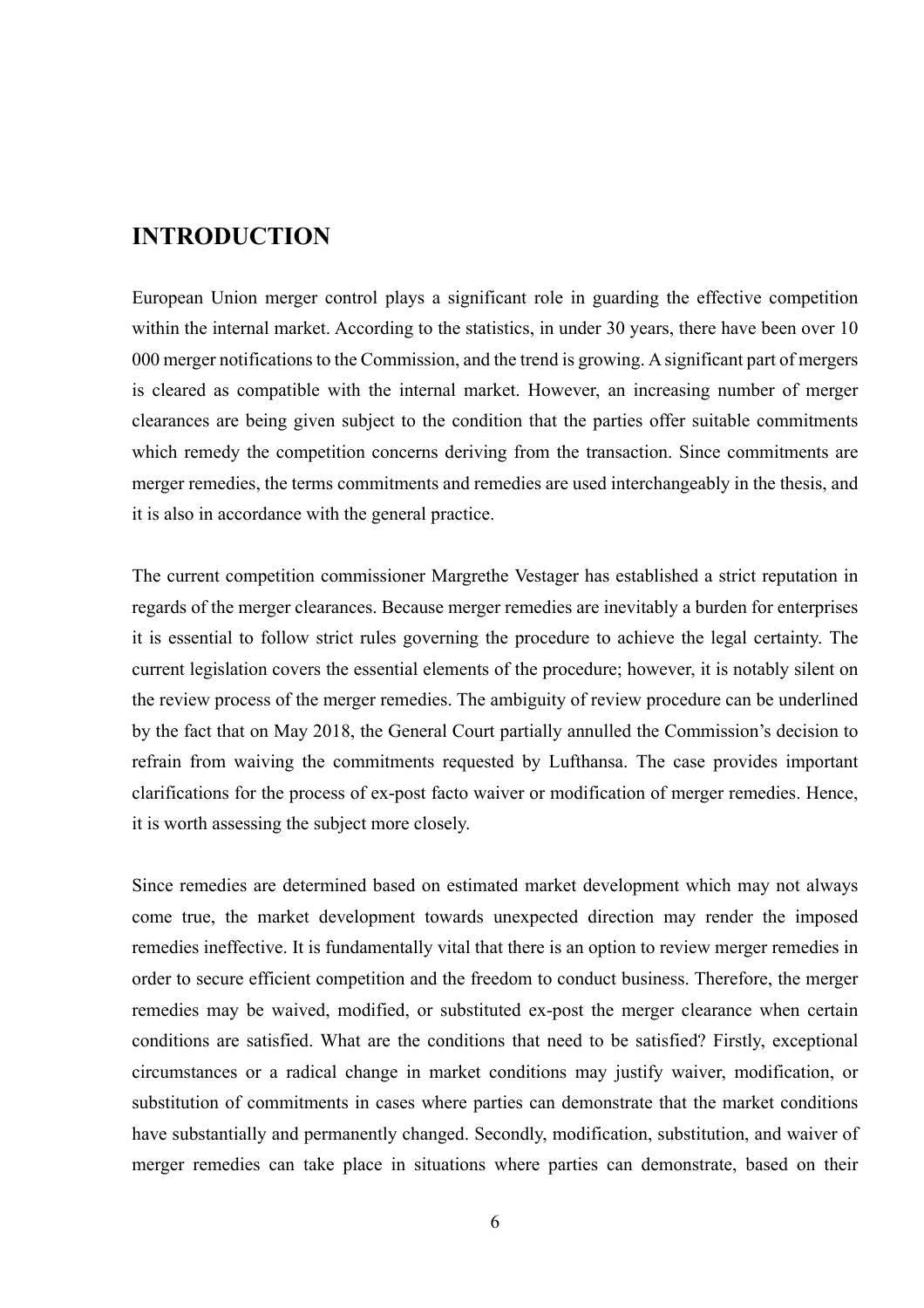experience gained from the application of the commitment, that the aspired result can be better achieved by amending details of the commitment. However, the question remains, how to establish what constitutes exceptional circumstances or radical change is market conditions and what are the factors considered in such procedure.

The objective is to determine when the merger remedies can be ex-post facto waived, modified or substituted and what are the factors that need to be considered in such a procedure. Furthermore, the author will analyse whether the case law has provided complete and accurate rules for ex-post waiver or modification of merger remedies. The objective is to point out current issues obstructing consistent merger remedy review process. Also, the aim is to clarify the current conditions for modification, substitution or waiver of the commitments.

The research method used is qualitative. The qualitative method includes the EU legislation and the EU case law as primary sources. Secondary sources consist of academic literature and the Commission's publications. Academic literature contains books and articles written by various legal scholars specialised in competition law. In addition, the author has examined the Commission's web pages to acquire the most recent information concerning the merger control procedure.

Chapter one provides an introduction to the topic by generally explaining what a merger is and what is regarded as a merger within the meaning of the EU merger control. Further, the author will explain why merger control is a necessary procedure in today's internal market and what are the objectives of the EU merger control. Besides, the author will determine the relevant jurisdiction governing the merger control. The chapter will also briefly describe the merger control procedure.

Chapter two is dedicated to explaining merger remedies in detail. In chapter two, the author will clarify the purpose of the merger remedies. Furthermore, the legal basis for the merger remedies will be assessed, including the Commission's Remedies Notice. Lastly, chapter two will provide information about the classification of the merger remedies as it is essential in order to understand the difficulties in the merger remedies review process.

Chapter three is focused on the modification, substitution and waiver of the merger remedies. Chapter three introduces the concept of the review clause, as it provides the basis of the review process. Following the review clause, the author will assess the de facto conditions for modification, substitution and waiver of the commitments. Firstly, the thesis will cover the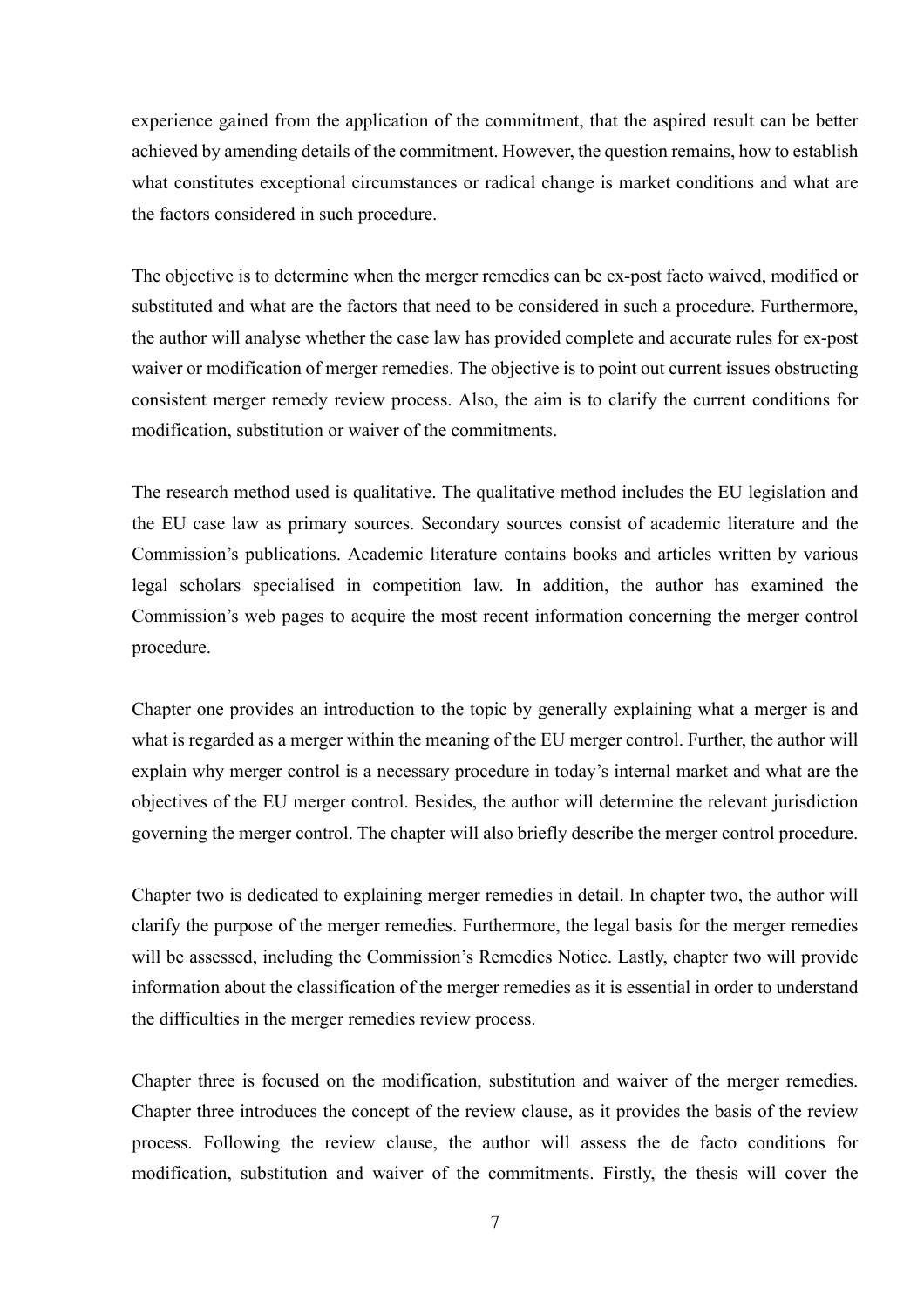extension of the deadline which may enable the modification of the remedies. Secondly, the author will provide a detailed assessment of exceptional circumstances or radical change in market conditions which allow the modification, substitution, or waiver of the remedies.

Chapter four brings out the issues emerging in practice. The author will assess the recent Lufthansa case and examines the essential features of it. Further, the author indicates and discusses the issues the General Court has found in the Commission's assessment concerning the Lufthansa case. The discussion and analysis will focus on the lack of proper assessment, lack of clearly established procedural framework and lack of transparency. Finally, the author will provide a few specific recommendations for businesses which may facilitate to overcome the issues regarding the review process.

The expected outcome of the thesis is that the legal framework concerning the merger remedy review process is not sufficiently clear. The assessment will focus on the specific issues deriving from the lack of a legal framework and how it affects in practice. The most desirable solution would be to discover that the case law has provided comprehensive guidance on the issue.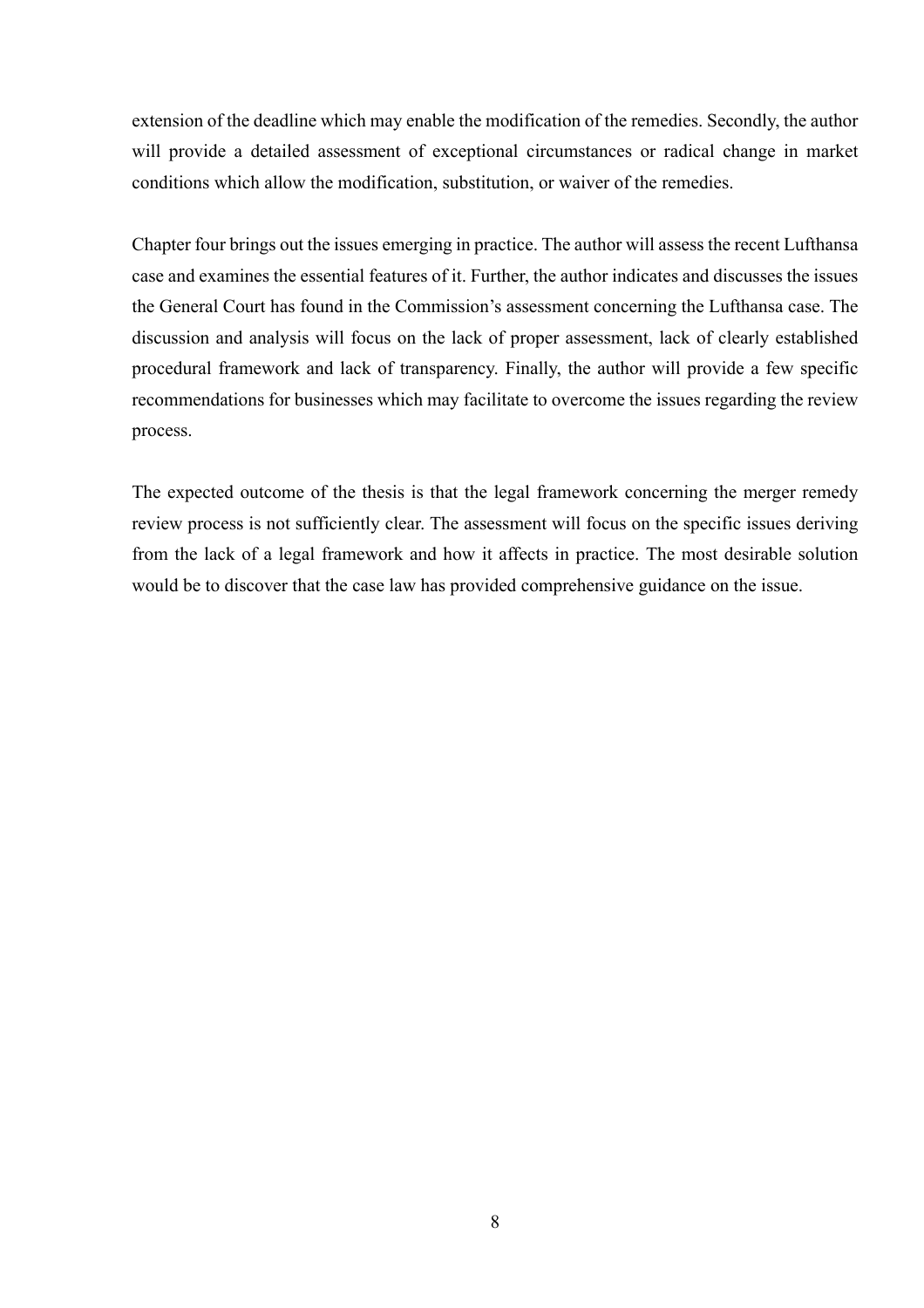## **1. EU MERGER CONTROL**

#### **1.1. What is a Merger?**

Prior to becoming absorbed in the issue of merger remedies, it is essential to clarify what constitutes a merger. A merger is a business transaction by which at least two formerly independent companies unite.<sup>1</sup> Hence, it is a change in the companies' relationship.<sup>2</sup> The unification of two or more entities can take place through various transactions.<sup>3</sup> For instance, a merger could occur by the acquisition of another business or by the formation of an entirely new company.4

The EU Merger Regulation does not explicitly define a merger, but it applies namely to concentrations.5 The term "concentration" covers mergers in a broad understanding. According to the Merger Regulation, a concentration can be formed through mergers, acquisition of direct or indirect control, or by the acquisition of joint control of a full-function joint venture.<sup>6</sup> Control can be exercised by one company or a person, or jointly by several companies over another.<sup>7</sup> Control is best defined as exercising decisive influence over another enterprise. <sup>8</sup> In practice, a decisive influence could also arise from purchasing securities or shares of another enterprise.<sup>9</sup> However, the mere ability to determine other undertaking's financial strategy is an indication of acquiring such decisive influence and control falling under the scope of the Merger Regulation.<sup>10</sup> According

 <sup>1</sup> Jones, A., & Sufrin, B. (2011). *EU Competition Law: Texts, cases, and materials.* 4th ed. Oxford: Oxford University Press, p. 855.

<sup>&</sup>lt;sup>2</sup> Capobianco, A. (2014). OECD paper on definition of merger control transaction: What companies need to know.  $-$ *Journal of European Competition Law & Practice,* Vol. 5, No. 4, 210–212, p. 210.

<sup>3</sup> Jones, A., & Sufrin, B. (2011). *supra nota 1,* p. 855.

<sup>4</sup> Dorresteijn, A. F., Teichmann, C., Monteiro, T., Werlauff, E., & Pocher, N. (2017). *European corporate law.* 3rd ed., Vol. 5. Alphen aan den Rijn: Kluwer Law International B.V. p. 71.

<sup>5</sup> Craig, P., & Búrca, G. D. (2017). *EU law: Text, cases, and materials.* 6th ed. Oxford: Oxford University Press, p. 1093.

<sup>6</sup> Council Regulation (EC) No 139/2004 of 20 January 2004 on the control of concentrations between undertakings, OJ L 024, 29.01.2004, p. 1 - 22. art 2, p. 6-7.

<sup>7</sup> *Ibid.,* art 2, p. 6-7.

<sup>8</sup> Rusu, C. S. (2010). *European merger control: The challenges raised by twenty years of enforcement experience*. Austin: Wolters Kluwer Law & Business, p. 14.

<sup>9</sup> Directive 2011/35/EU of the European Parliament and of the Council of 5 April 2011 concerning mergers of public limited liability companies, OJ L  $110$ , 29.4.2011, p. 1 – 11. art 5, p. 4.

<sup>10</sup> Rusu, C. S. (2010). *supra nota 8*, p. 14.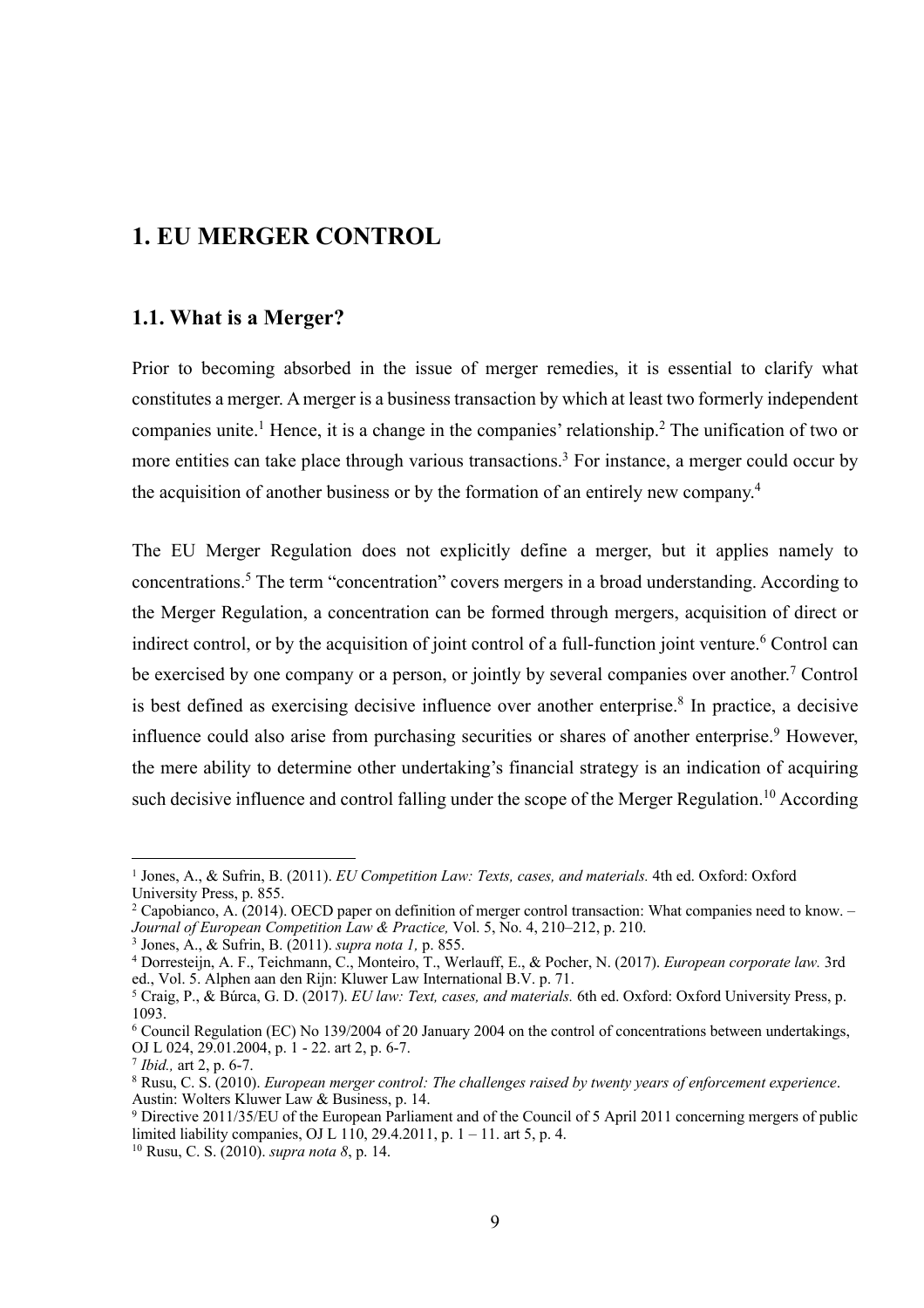to the Regulation, a concentration shall be deemed to arise where there is a change of control on a lasting basis.

There are various types of concentrations. Conglomerate mergers are those between the companies which do not have a connection with each other on any product or service market. They rarely raise any competition concerns. From a competition law perspective, the most relevant mergers are horizontal and vertical mergers. In horizontal mergers, the parties to the transaction are each other's competitors.<sup>11</sup> They operate on the same commodity market or at the same stage of the commodity processing chain.<sup>12</sup> In other words, the competitors produce goods or services which in principle are substitutable for their customers. The horizontal mergers are the most probable to cause competition concerns. However, also vertical mergers may have adverse effects on competition. In vertical mergers, the parties operate on a different stage of the processing chain.<sup>13</sup> Nonetheless, such acquisitions may also significantly impede competition. This may be the case, for instance, when a company acquires essential sources of supply or distribution channels of which competitors are also dependent.<sup>14</sup> In exceptional circumstances, also de-mergers can trigger competition concerns and be subject to merger control.<sup>15</sup>

Consequently, the acquisition of above-mentioned control over another undertaking may evoke several adverse effects on competition within the market. In this thesis, the word merger will cover all acts forming a concentration within the meaning of the Merger Regulation. The focus will be on the competition concerns raised by mergers, and more specifically, on the remedies which aim to restore competition on the markets regardless of such transactions.

## **1.2. Objectives of the EU Merger Control**

Business transactions which form above-mentioned concentrations may substantially change market structures and hence potentially result in anti-competitive effects.<sup>16</sup> Thus, forming such

 <sup>11</sup> Megginson, W. L., & Smart, S. B. (2009). *Introduction to Corporate Finance*. Mason, Ohio: South-Western Cengage Learning, p. 572.

<sup>12</sup> *Ibid.,* p. 572.

<sup>13</sup> *Ibid.,* p. 572.

<sup>14</sup> Kilpailu- ja kuluttajavirasto (2011). Accessed: https://www.kkv.fi/globalassets/kkv-

suomi/julkaisut/suuntaviivat/fi/suuntaviivat-1-2011-yrityskauppavalvonta.pdf , 20 March 2019. <sup>15</sup> *Ibid.*

<sup>&</sup>lt;sup>16</sup> Calvino, N. (2011). When do Mergers Raise Concerns? An Analysis of the Assessment Carried out by the European Commission under the New Merger Regulation. – *Journal of European Competition Law & Practice,* Vol. 2, No. 6, 521–528, p. 521.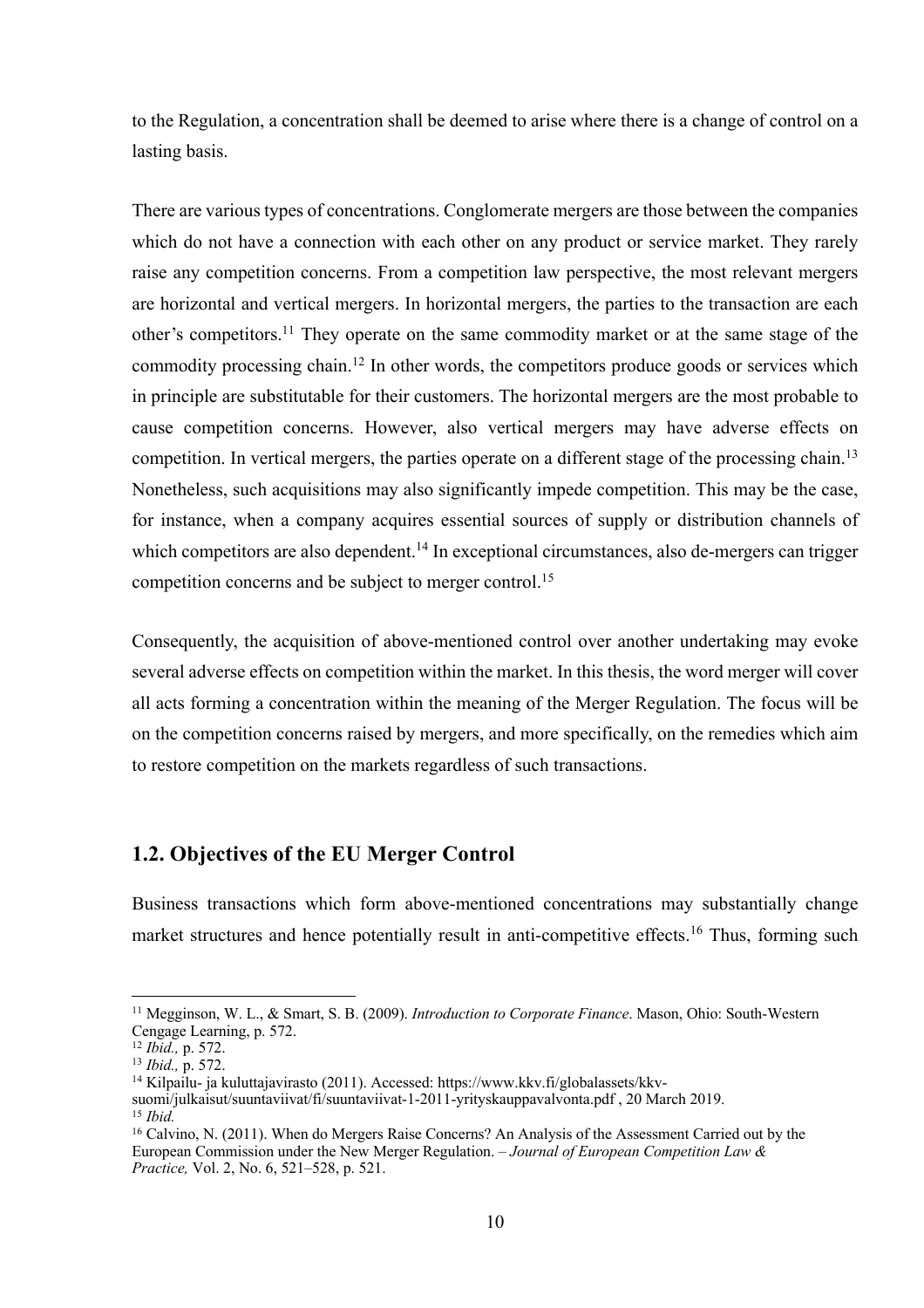concentrations without any control could cause market distortion.<sup>17</sup> Therefore, it is of great essence to control mergers to secure effective competition within the markets. Effective competition can, for example, be described as a process of rivalry between enterprises or absence of competitive restraints which consequently enhance economic efficiency.<sup>18</sup>

Merger control is part of the European Union competition policy.<sup>19</sup> The objective of the competition policy is to secure effective competition within the EU.<sup>20</sup> Thus, it is a vital part of ensuring beneficial functioning of the internal market in general.<sup>21</sup> The effective competition gives rise to the promotion of consumer welfare, as well as, efficient allocation of resources and competitiveness of the European economy in global markets. <sup>22</sup> Contrariwise, lack of competition may cause market distortion which affects disadvantageously in various ways. For instance, market distortion can cause an increase in prices, and reduction of output of goods and services, or even impairment in the quality of commodities and hindrance to innovation.<sup>23</sup> In conclusion, competition policy aims to enhance the competition and safeguard the interests of individuals, companies, and society. As a part of competition policy, merger control has the same objectives. However, it is focused on eliminating anti-competitive effects resulting from mergers.<sup>24</sup>

Merger control takes place as ex-ante supervision of competition.<sup>25</sup> The purpose of the merger control is to secure the competitive structure of the internal market by assessing the competitive effects in advance of concluding the transactions.<sup>26</sup> Mergers may reduce competition on the internal market by creating or strengthening a dominant market position for merged entities.<sup>27</sup> De facto this causes a decrease of competition on that particular product or service market to the extent where the concentration in that dominant market position could determine prices and qualities of

<sup>25</sup> Jones, A., & Sufrin, B. (2011). *supra nota 1,* p. 827.

 <sup>17</sup> Council Regulation (EC) No 139/2004. *supra nota 6,* p. 1 - 22. Recital 2.

<sup>18</sup> Bishop, S., & Walker, M. (2018). *Economics of EC Competition Law: Concepts, Application, and Measurement.* University ed. London: Sweet & Maxwell, p. 19.

<sup>19</sup> Kilpailu- ja kuluttajavirasto (2019). *supra nota 14*.

<sup>20</sup> The European Commission (2019). Accessible: http://ec.europa.eu/competition/general/overview\_en.html , 12 March 2019.

<sup>21</sup> *Ibid.*

<sup>22</sup>Craig, P., & Búrca, G. D. (2017). *supra nota 5*, p. 1001.

<sup>23</sup> Whish, R., & Bailey, D. (2012). *Competition law.* 7th ed. Oxford, United Kingdom: Oxford University Press. press, p. 3.

 $^{24}$  Sjödin, C. (2017). Hutchison 3G Italy/WIND/JV: The Return of Coordinated Effects in EU Merger Control. – *Journal of European Competition Law & Practice,* 105–107, p. 107.

<sup>&</sup>lt;sup>26</sup> Kilpailu- ja kuluttajavirasto (2019). Accessible: https://www.kkv.fi/en/facts-and-advice/competitionaffairs/merger-control/ , 12 March 2019.

<sup>27</sup> White Paper COM(2014) 449 final. Towards more effective EU merger control, paragraph 7–9.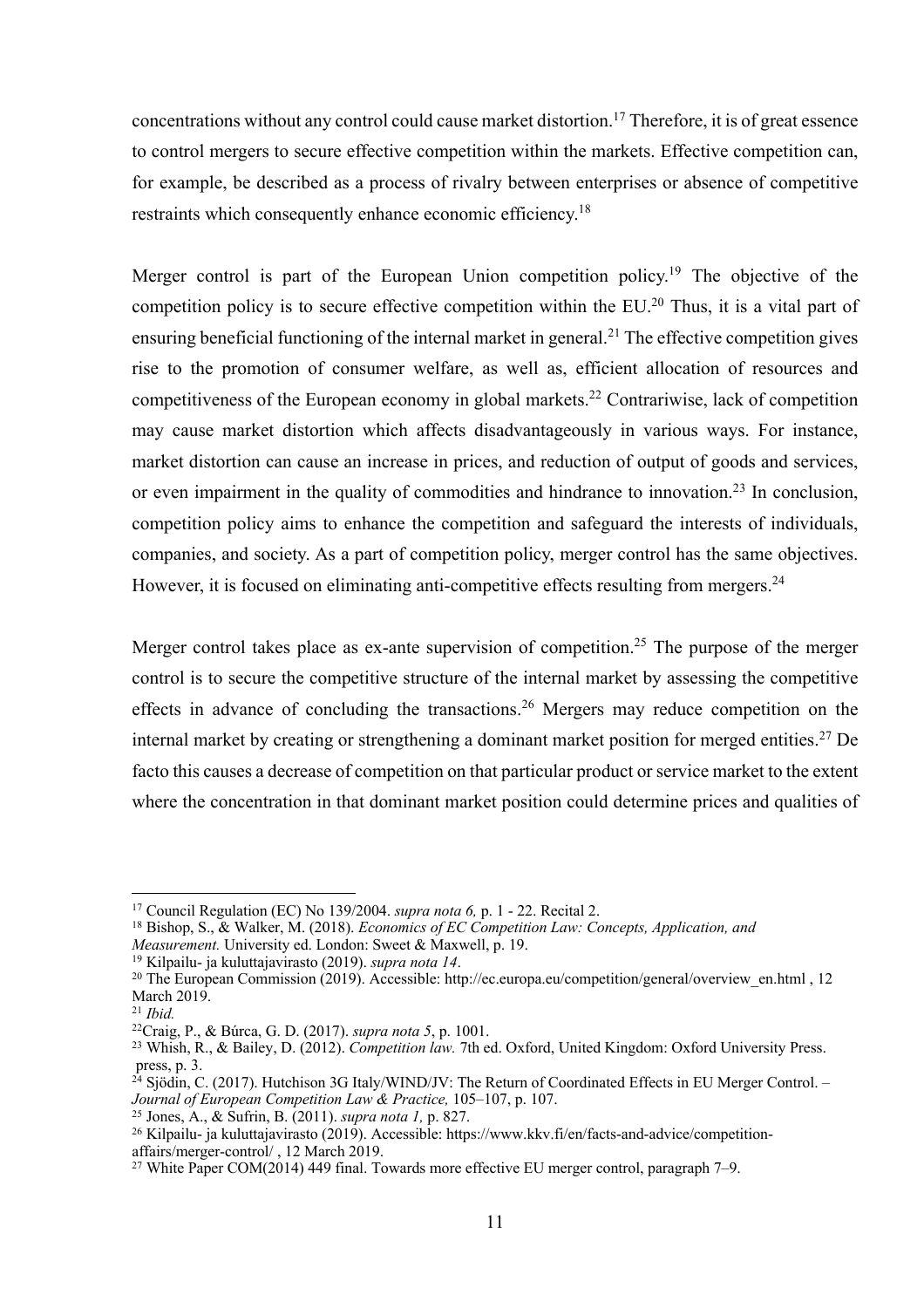goods and services without facing any competitive pressure to reduce the prices or increase the quality of products or services.<sup>28</sup> Merger control aims to prevent the situation from emerging.

Significance of the EU merger control can be best demonstrated by looking at the statistics. From 1990 until February 2019, there have been over 10 000 merger notifications to the Commission for ex-ante competition control and the trend is growing. A major part of the mergers is cleared as compatible with the internal market. However, many mergers are cleared compatible with the internal market subject to commitments which aim to remedy competition concerns, and very few mergers are prohibited.29

### **1.3. Jurisdiction and Procedure**

The legal competence for competition control within the EU derives from the Treaty on the Functioning of the European Union Articles 101 and 102.<sup>30</sup> However, the articles of TFEU does not explicitly mention merger; hence, TFEU applies to mergers indirectly.<sup>31</sup> Consequently, mergers are mostly dealt with under the secondary legislation, but in some cases, it is possible to use Articles 101 and 102 TFEU.<sup>32</sup> EU merger control is mainly based on the Merger Regulation.<sup>33</sup> It is the primary instrument which governs the control of mergers forming concentrations within the EU and EEA.<sup>34</sup> The Merger Regulation's objective is to prevent market structures that are contrary to the efficient competition.35 In addition, to the legislation, Commission's notices and guidelines, such as Remedies Notice,<sup>36</sup> provide a comprehensive and sophisticated framework for the assessment of the mergers.<sup>37</sup> Other guidelines are not considered in this thesis as they do not provide any rules for review of the merger remedies.

http://ec.europa.eu/competition/mergers/legislation/legislation.html , 20 March 2019.

 <sup>28</sup> Kilpailu ja kuluttajavirasto (2019) Accessible: https://www.kkv.fi/en/facts-and-advice/competitionaffairs/competition-restraints/abuse-of-dominant-position/ , 20 March 2019.

<sup>&</sup>lt;sup>29</sup> The European Commission (2019). Accessible: http://ec.europa.eu/competition/mergers/statistics.pdf, 15 March 2019.

<sup>30</sup> Craig, P., & Búrca, G. D. (2017). *supra nota 5*, p. 1090.

<sup>31</sup> Geradin, D., Layne-Farrar, A., & Petit, N. (2012). *EU competition law and economics.* 1st ed. Oxford: Oxford University Press, p. 39.

<sup>32</sup> Craig, P., & Búrca, G. D. (2017). *supra nota 5*. p. 1090.

<sup>33</sup> Macnab, A. (2013). *Bellamy and Child - European Community law of competition.* 2013 ed. Oxford: Oxford University Press, p. 615.

<sup>34</sup> Bellamy, C., Child, G. D., Bailey, D., & Rose, V. (2013). *European Union Law of Competition*. Oxford: Oxford University Press, p. 514.

<sup>35</sup> Noë, S. (2012). *Directory of EU Case Law on Merger Control: "The Merger Brick"*. Alphen aan den Rijn: Wolters Kluwer Law & Business, p. 21.

<sup>36</sup> The European Commission (2019). Accessible:

<sup>37</sup> Calvino, N. (2011). *supra nota 16,* p. 521.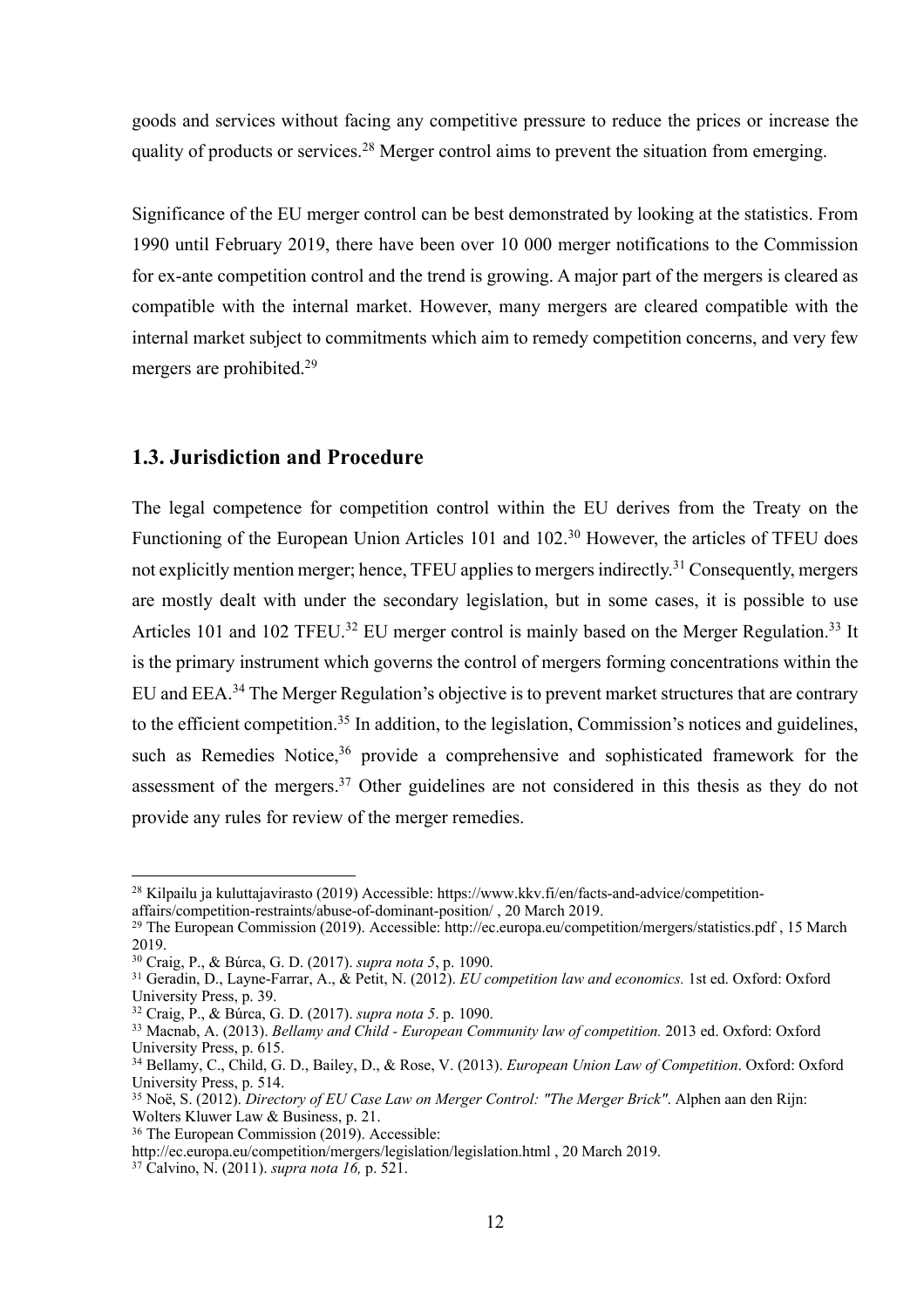It is important to emphasise that competition concerns deriving from mergers are primarily solved at the national level of the Member States.<sup>38</sup> EU merger control concerns only mergers which have a significant cross-border effect on trade between the Member States and can potentially cause a significant impediment of effective competition in the internal market. Such mergers are namely mergers with the EU dimension.<sup>39</sup> In a more integrated EU, an increasing number of mergers have EU dimension and hence fall within the Commission's jurisdiction.40

Merger Regulation gives the Commission a sole jurisdiction to deal merges with the EU dimension.<sup>41</sup> The company acquiring control over another is obliged to notify the considered merger to the Commission in cases where the turnover thresholds are exceeded.<sup>42</sup> The general threshold for notice obligation is declared in the Merger Regulation.<sup>43</sup> All mergers whose annual combined worldwide turnover exceeds  $\epsilon$ 5 000 million, and at least two of the undertakings forming the concentration have over  $\epsilon$ 250 million turnover within the EU, shall be notified to the Commission. <sup>44</sup> These thresholds are cumulative. Merger Regulation and the threshold apply to merger regardless of whether the companies are established in the EU or not. It is merely sufficient that the merger has a significant impact on the internal market.<sup>45</sup> Concentrations with lower turnover are investigated at the national level by national competition authorities subject to certain exceptions not covered in this thesis. <sup>46</sup> However, EU merger control is closely monitored by the Member States' National Competition Authorities, and hence it influences also mergers without the EU dimension.

For determining the effects of the proposed merger, the Commission assesses whether the acquisitions significantly impede effective competition (SIEC-test) in the internal market or a substantial part of it.<sup>47</sup> The significant impediment of effective competition usually ensues from creation or strengthening a dominant market position for the concentration in question.<sup>48</sup>

 <sup>38</sup> Kilpailu- ja kuluttajavirasto (2019). *supra nota 14*,

<sup>39</sup> Council Regulation (EC) No 139/2004. *supra nota 6,* recital 9.

<sup>40</sup> Tosato, G. L., & Bellodi, L. (2015). *EU competition law. Antitrust, merger, state aid*. 2nd ed., Vol. 1. Deventer: Claeys & Casteels. p. 319.

<sup>41</sup>Council Regulation (EC) No 139/2004. *supra nota 6.*

<sup>42</sup> Craig, P., & Búrca, G. D. (2017). *EU law: Text, cases, and materials.* 6th ed. Oxford: Oxford University Press. p. 1099.

<sup>43</sup> Council Regulation (EC) No 139/2004. *supra nota 6.*

<sup>44</sup> *Ibid.,* art 1, p. 6.

<sup>45</sup> The European Commission (2019). Accessible: http://ec.europa.eu/competition/mergers/overview\_en.html , 20 February 2019.

<sup>46</sup> *Ibid.*

<sup>&</sup>lt;sup>47</sup> Commission Notice on remedies acceptable under the Council Regulation (EC) No 139/2004 and under

Commission Regulation (EC) No 802/2004, OJ C 267, 22.10.2008,  $\bar{p}$  1 – 27, paragraph 4.

<sup>48</sup> Kilpailu- ja kuluttajavirasto (2019). Accessible: https://www.kkv.fi/Tietoa-ja-ohjeita/kilpailuasiat/lainsaadanto-jasuuntaviivat/eun-kilpailusaannot/ , 20 February 2019.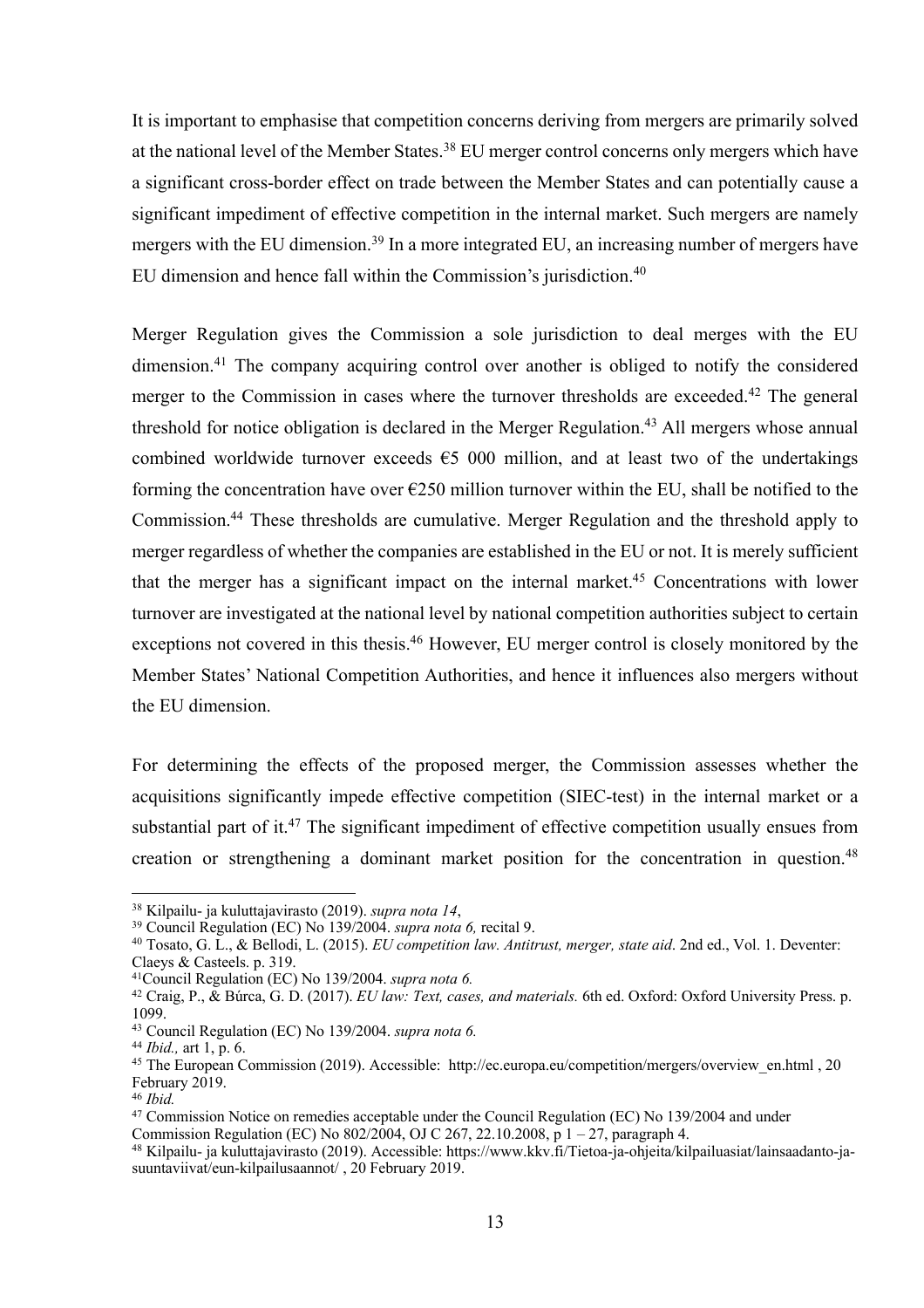Concentrations which are caught by the SIEC-test are as a rule incompatible with the internal market and cannot be cleared.<sup>49</sup> However, where such competition concerns arise, parties may modify the concentration, for instance, by offering commitments to restore the effective competition on the market to get the clearance decision.<sup>50</sup> Contrary, mergers which do not restrict competition are generally approved unconditionally.<sup>51</sup> This is, however, subject to certain derogations not covered by this thesis.

Mergers cannot be conducted without the clearance decision from the Commission. Therefore, the proposed mergers which exceed the turnover threshold are subject to compulsory pre-notification to the Commission.<sup>52</sup> After the notification to the Commission, the phase I investigation begins. A major part of the proposed mergers is cleared after the phase I has been concluded, that is within 25 working days.<sup>53</sup> However, if the proposed merger raises competition concerns which require further investigation, the Commission opens phase II investigations. During the investigation phases, the Commission attempts to assess the future market effects of the proposed merger.<sup>54</sup> Phase II investigation designate an in-depth analysis of the merger's effects on the market.<sup>55</sup> Timeframe for phase II is 90 working days after which the merger is either cleared, approved subject to remedies or prohibited.<sup>56</sup> The Commission has the power to prohibit mergers in their entirety.<sup>57</sup> Despite the Commission's extensive jurisdiction, the procedure and decisions are subject to judicial review.<sup>58</sup>

 <sup>49</sup> Commission Notice on remedies (2008) *supra nota 47*, paragraph 4.

<sup>50</sup> *Ibid.,* paragraph 5.

<sup>51</sup> Baudenbacher, C., & Bremer, F. (2010). European State Aid and Merger Control in the Financial Crisis From Negative to Positive Integration. *– Journal of European Competition Law & Practice*. Vol. 4, No. 1, 267–285. p. 282.

 $52$  The European Commission (2019). Accessible:

http://ec.europa.eu/competition/publications/factsheets/merger\_control\_procedures\_en.pdf , 20 February 2019 <sup>53</sup> *Ibid.,*

<sup>54</sup> Kilpailu- ja kuluttajavirasto (2019). *supra nota 14*.

<sup>55</sup> The European Commission (2019). Accessible:

http://ec.europa.eu/competition/publications/factsheets/merger\_control\_procedures\_en.pdf , 20 February 2019 <sup>56</sup> Whish, R., & Bailey, D. (2012). *supra nota 23,* p. 830.

<sup>57</sup> *Ibid.,* p. 830.

<sup>58</sup> The European Commission (2019). Accessible:

http://ec.europa.eu/competition/publications/factsheets/merger\_control\_procedures\_en.pdf , 20 February 2019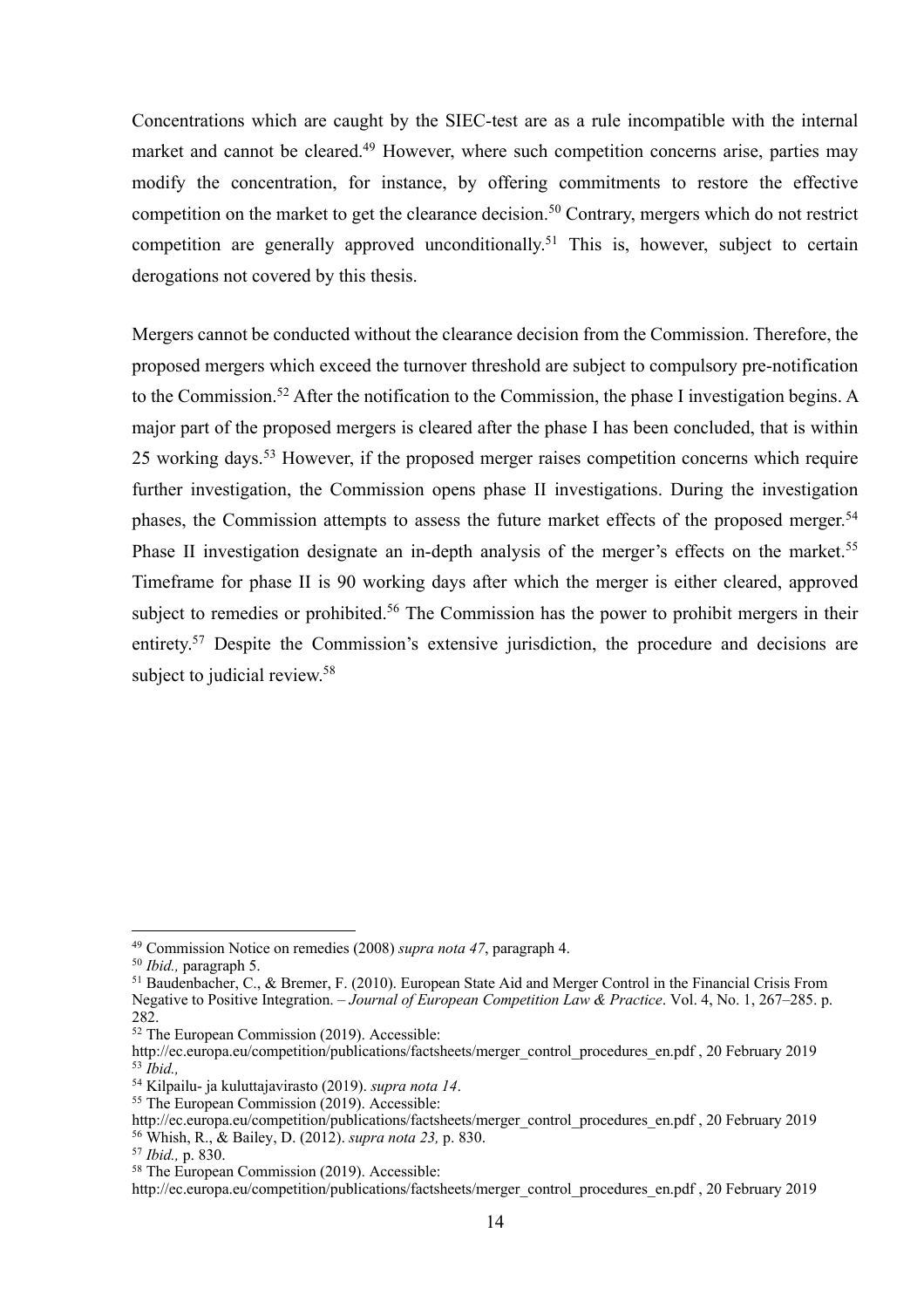## **2. MERGER REMEDIES**

#### **2.1. Purpose of Merger Remedies**

Mergers that form concentrations resulting in a significant impediment of efficient competition within the internal market are prohibited or cleared subject to merger remedies.<sup>59</sup> Merger remedies are commitments which remedy the anticompetitive impact deriving from the mergers.<sup>60</sup> Remedies have particular importance since a major part of merges which raise competition concerns are rather cleared subject to remedies than prohibited.<sup>61</sup> Merger remedies are described as artificial measures established to assuage the competition concerns deriving from mergers.<sup>62</sup> The objective is to maintain the competition on the markets regardless of such transaction.<sup>63</sup> Merger remedies aim to guarantee that the pre-merger existent incentives for competition and the competitive ability of other entities continue to subsist on the relevant market after the concentration has been approved. 64

The requirements for merger remedies are set out in the Remedies Notice and the Commission's decisions: appropriate remedy must entirely remove the anticompetitive impact raised by the merger. In addition, remedies must be comprehensive and effective from all points of view and be capable of being implemented effectively within a short period. <sup>65</sup> Such remedies must erase the competition concerns permanently and have to be comprehensive and efficient from every perspective.66 Additionally, the remedies should not be more complicated than the concentration

 <sup>59</sup> Kilpailu- ja kuluttajavirasto (2019). *supra nota 26.*

<sup>60</sup> Whish, R., & Bailey, D. (2012). *supra nota 23,* p. 830.

<sup>61</sup> Kilpailu- ja kuluttajavirasto (2019). *supra nota 26.*

<sup>62</sup> Cook, C., Novak, V., & Frisch, S. (2016). Recent Developments in EU Merger Remedies. – *Journal of European Competition Law & Practice,* Vol. 7, No. 5, 349–365. p. 349.

<sup>63</sup> Whish, R., & Bailey, D. (2012). *supra nota 23,* p. 824.

 $64$  The European Commission (2019). Accessible:

http://ec.europa.eu/competition/publications/factsheets/merger\_control\_procedures\_en.pdf , 20 February 2019. <sup>65</sup> Faull, J., & Nikpay, A. (2014). *Faull & Nikpay, the EU law of competition.* 3rd ed. Oxford: Oxford University Press, p. 759.

<sup>66</sup> Commission Notice on remedies (2008) *supra nota 47*, paragraph 9.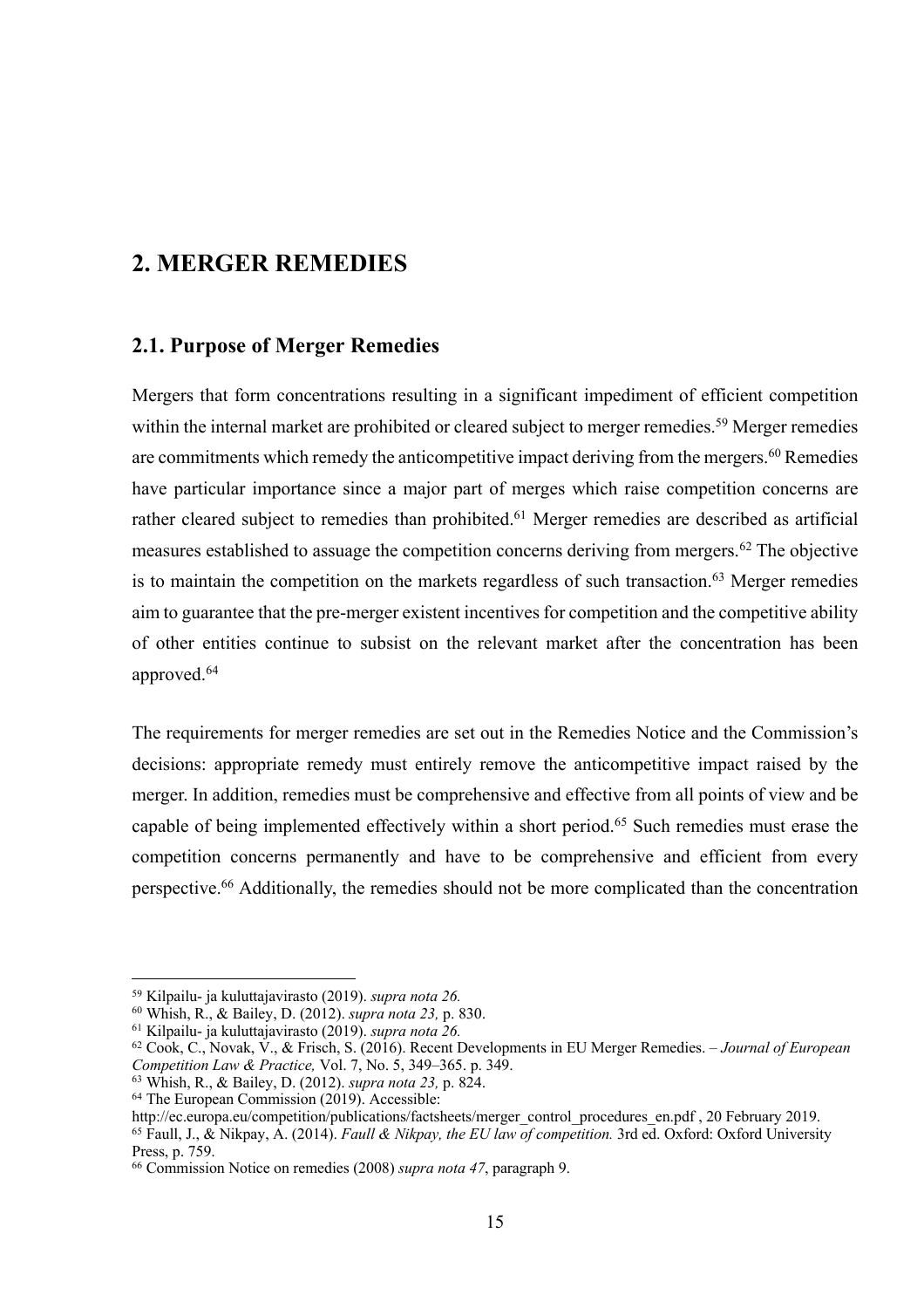plan itself.67 This is because the implementation of the remedies is monitored and it becomes unduly difficult in case of unnecessarily complicated remedies.<sup>68</sup> Therefore, the Commission may refuse from imposing such remedies.69

During recent years, the trend of clearing mergers subject to conditions has increased at the EU level.70 Besides the growing level of concentrations within the EU, this is due to a strengthened approach to the examination of mergers' competition effect.<sup>71</sup> Consequently, the current Competition Commissioner has established a reputation for strict inspection.<sup>72</sup>

### **2.2. Process of Imposing Merger Remedies in the EU**

Whereas the proposed merger raises competition concerns, the Commission allows parties to offer alteration to the original merger plan, namely merger remedies.<sup>73</sup> Merger remedies can be proposed either during the phase I or phase II investigations of the merger control.<sup>74</sup> The Commission cannot unilaterally impose remedies which have not been offered as a solution by the merging entities.<sup>75</sup> Hence, the parties are responsible for formulating appropriate remedies which resolve the concerns proportionally and permanently.<sup>76</sup> Nonetheless, the Commission may attach conditions and obligations to proposed remedies to ensure that the commitments are compiled on time and effectively.<sup>77</sup> Parties are also responsible for providing all the information necessary for the Commission to assess the suitability of the proposed remedies and whether it removes the adverse effects on competition.<sup>78</sup> Only remedies which shape the concentration to become compatible with the internal market can be accepted.<sup>79</sup>

 $67$  Breuvart, C., & Chassaing, É. (2014). Post-clearance modification and waiver of EU merger remedies: When the hardest may be yet to come. – *Competition Law Journal,* No. 3, 54– 67. p. 63.

<sup>68</sup> Commission Notice on remedies (2008) *supra nota 47*, paragraph 14.

<sup>69</sup> *Ibid.,* paragraph 14.

<sup>70</sup> Cook, C., Novak, V., & Frisch, S. (2017). Recent Developments in EU Merger Remedies. – *Journal of European Competition Law & Practice,* Vol. 8, No.5, 341–360, p. 341.

<sup>71</sup> *Ibid.,* p. 341.

<sup>72</sup> Cook, C., Novak, V., & Frisch, S. (2018). Recent Developments in EU Merger Remedies. – *Journal of European Competition Law & Practice,* Vol. 9, No. 6, 403–420, p. 403.

<sup>73</sup> Jones, A., & Sufrin, B. (2011). *EU competition law: Texts, cases, and materials* (4th ed.). Oxford: Oxford University Press, p. 970.

<sup>74</sup> *Ibid.,* p. 971.

<sup>75</sup> Commission Notice on remedies (2008) *supra nota 47*, paragraph 6.

<sup>76</sup> Jones, A., & Sufrin, B. (2011). *supra nota 65*. p. 970.

<sup>77</sup> Council Regulation (EC) No 139/2004 of 20 January 2004 on the control of concentrations between undertakings, OJ L 024, 29.01.2004, p.  $1 - 22$ , recital 30.

<sup>78</sup> Commission Notice on remedies (2008) *supra nota 47*, paragraph 7.

<sup>79</sup> *Ibid.,* paragraph 9.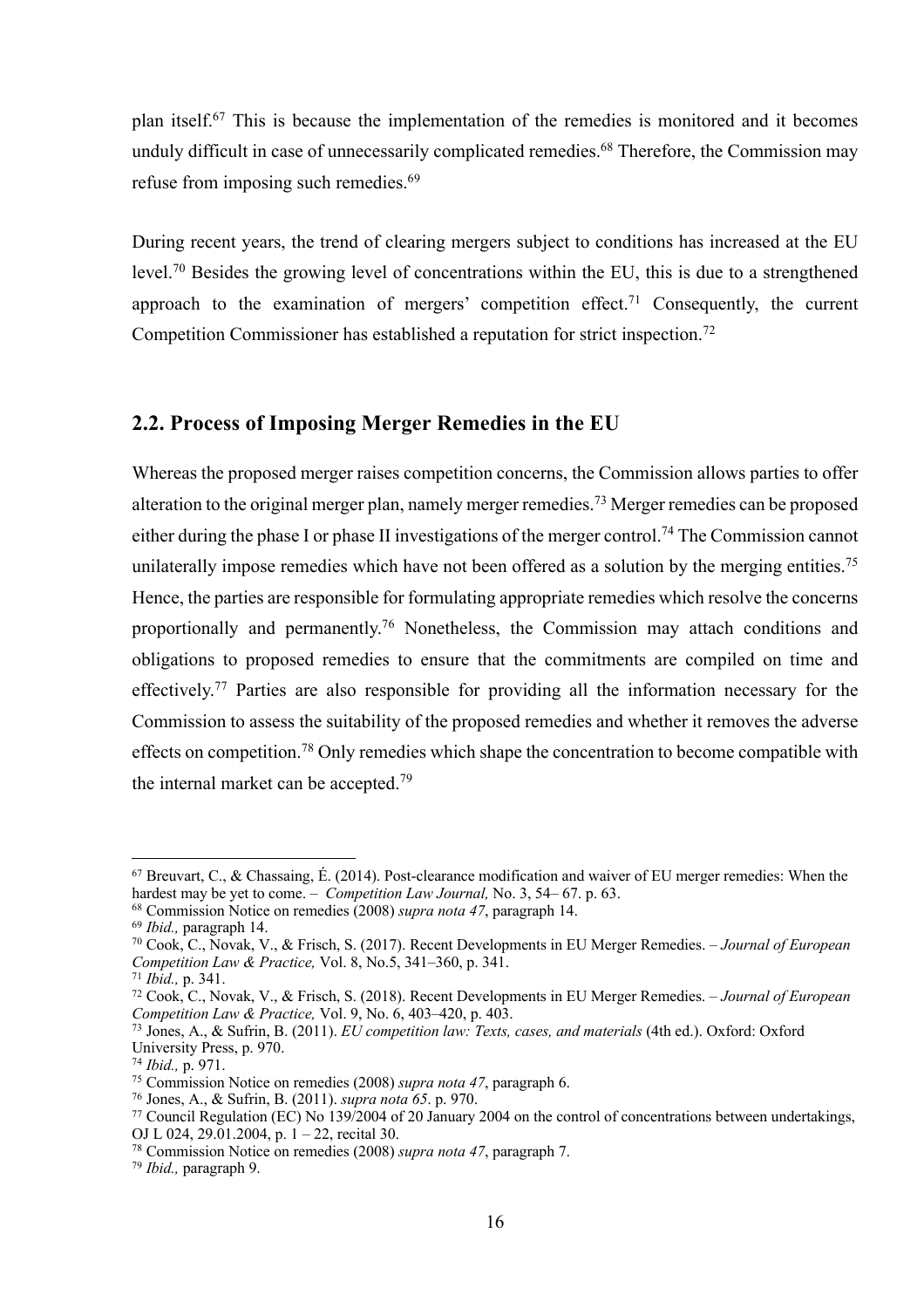In case the remedies do not eliminate the concerns, the Commission has no other option than to prohibit the concentration.80 If the remedies are accepted and the merger declared by the Commission, the commitments will become binding, and they cannot be challenged afterwards unless the whole merger clearance is challenged.<sup>81</sup> However, merger remedies can be open for an ex-post review if certain exceptional conditions discussed below are met.

## **2.3. The Commission's Remedies Notice**

The legal basis of merger remedies is quite narrow. The Commission issued the first guideline concerning the merger remedies in  $2001<sup>82</sup>$  It clarified which commitments can resolve the competition concerns related to mergers and provided general principles applicable to merger commitments.83 Besides, it provided rules for procedure and guidance on implementing the commitments.<sup>84</sup> The current Commission Notice on merger remedies is a reviewed version of its previous ones. It was once again revised due to the new Merger Regulation enforced in 2004 and studies published in 2005 regarding the effectiveness of merger remedies.<sup>85</sup> The modified Commission Notice on Remedies was adopted in 2008.<sup>86</sup> The Notice provides general principles governing remedies acceptable under the Merger Regulation, the types of commitments which may remedy to competition concerns, the detailed requirements that commitments must fulfil in investigation phases I and II, and rules governing the implementation of merger remedies.

There are only a few Commission's guidelines concerning the merger remedies in addition to Remedies Notice. For example, the Commission only provides the model text for the divestiture commitments.87 It is essential to point out the fact that the Remedies Notice and other guidelines are notably silent on the ex-post facto review process of the commitments. They merely provide guidance on drafting the review clause. Remedies Notice does not impose any rules governing the review process of merger remedies. For instance, it does not establish any instructive timeframe for the review process nor specific conditions for modification, substitution or waiver of the commitments.

 <sup>80</sup> Commission Notice on remedies (2008) *supra nota 47*, paragraph 6.

<sup>81</sup> The judgement of the General Court (Sixth Chamber) 16 May 2018, *Deutsche Lufthansa AG v the European Commission*, T-712/16, EU:T:2018:269, paragraph 43

<sup>82</sup> Commission Notice on remedies (2008) *supra nota 47*.

<sup>83</sup> Jones, A., & Sufrin, B. (2011). *supra nota 65*. p. 972.

<sup>84</sup> *Ibid.,* p. 972.

<sup>85</sup> *Ibid.,* p. 972.

<sup>86</sup> Commission Notice on remedies (2008) *supra nota 47*.

<sup>87</sup> The European Commission (2019). Accessible:

http://ec.europa.eu/competition/mergers/legislation/notices\_on\_substance.html , 15 March 2019.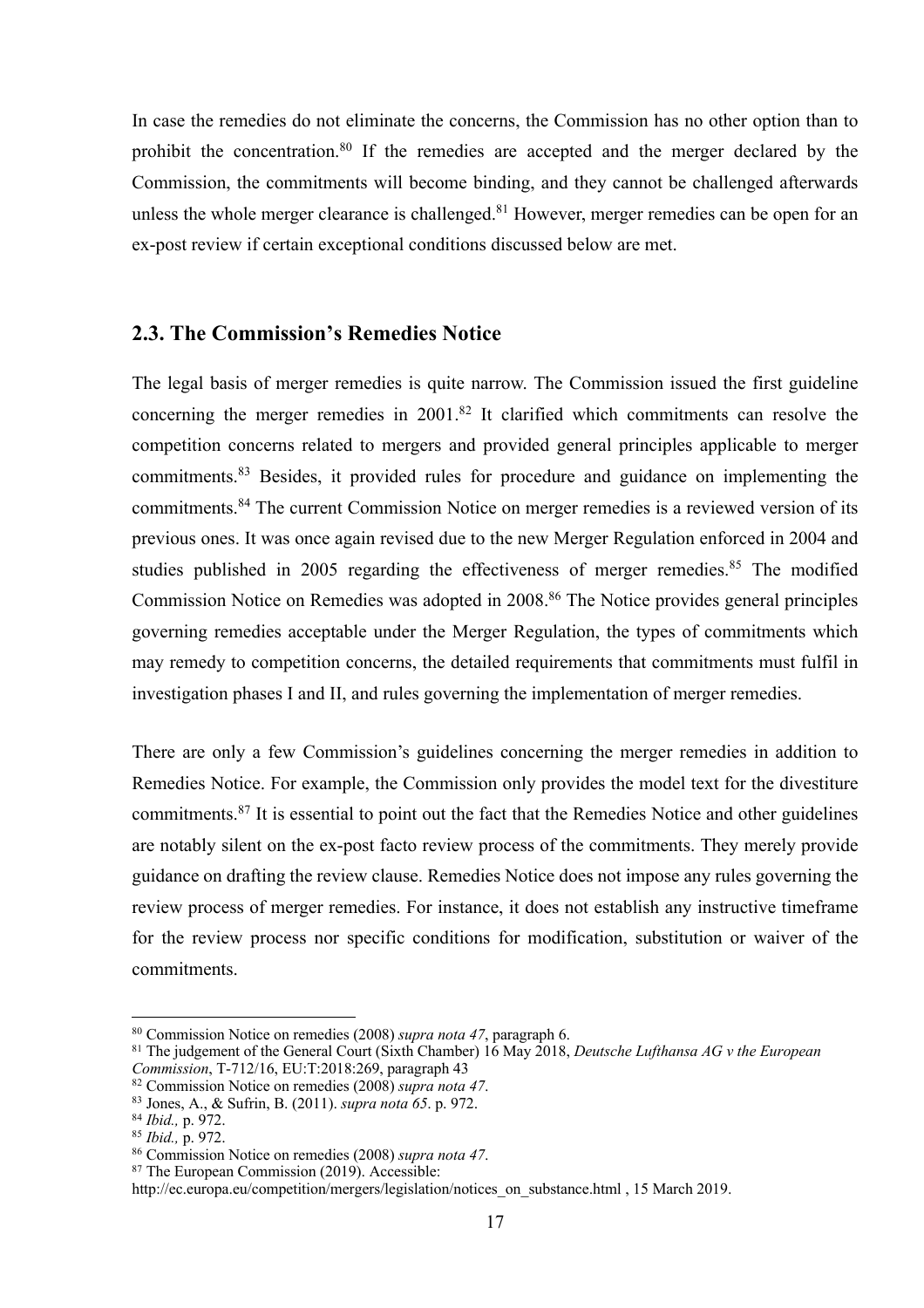### **2.4. Classification of Merger Remedies**

It is essential to briefly explain the classification of merger remedies since waiver, modification, and substitution of remedies varies depending on the class of the remedy. Moreover, different types of remedies require different assessment during the review process. Remedies are often divided into structural remedies and non-structural remedies.<sup>88</sup> A structural remedy could be, for instance, an obligation to sell a particular business or a part of it, or an obligation to sell production capacity, patent or sometimes a trademark.<sup>89</sup> Obligation to terminate specific cooperation agreement also qualifies as a structural remedy.<sup>90</sup>

Other than structural remedies may be related to access commitments, for instance, access to technology.<sup>91</sup> There are also remedies concerning the future conduct of the company, namely behavioural remedies.<sup>92</sup> By way of illustration, this could mean licensing a technology or to agree to deliver certain products to another player on the market.<sup>93</sup> Access and behavioural remedies may bind the concentration for a long time.<sup>94</sup> Category of "other remedies" may also consist of combinations of the above-mentioned structural and behavioural commitments. Non-structural remedies are often imposed in situations where the competition problem is temporary and most likely to disappear after a certain period of time has passed.<sup>95</sup> For instance, in the EU, behavioural remedies are commonly imposed on air carriers since due to the nature of the mergers the structural remedies do not offer a solution to the concerns.

The Commission aims to preserve its preference to impose structural remedies when possible.<sup>96</sup> The decision Unilever/Sarah Lee demonstrates the Commission's approach. The merging parties offered several non-structural commitments which did not satisfy, according to the Commission, satisfy the competition concerns.<sup>97</sup> Nonetheless, the Commission approved the commitment to divest a part of the brand related to business in Europe.<sup>98</sup> This is because their implementation is

<sup>97</sup> Decision of the Commission, 17 November 2010, Unilever/Sarah Lee Body Care, M.5658.

<sup>98</sup> *Ibid.*

 <sup>88</sup> Kilpailu- ja kuluttajavirasto (2019). *supra nota 14*.

<sup>89</sup> *Ibid.*

<sup>90</sup> *Ibid.*

<sup>&</sup>lt;sup>91</sup> Merger Remedies Study DG COMP, European Commission October 2005 p. 114.

<sup>92</sup> *Ibid.,* p. 114.

<sup>93</sup> Kilpailu- ja kuluttajavirasto (2019). *supra nota 14*.

<sup>94</sup> Rutsch, C., & Rohling, F. (2011). European Commissions First Waiver of Behavioural/Non-divestiture

Commitments in the Absence of a Review Clause. – *Journal of European Competition Law & Practice*, Vol. 3, No. 1, 47–49. p. 47.

<sup>95</sup> Kilpailu- ja kuluttajavirasto (2019). *supra nota 14*.

<sup>96</sup> Cook, C., Novak, V., & Frisch, S. (2018). *supra nota 72,* p. 403.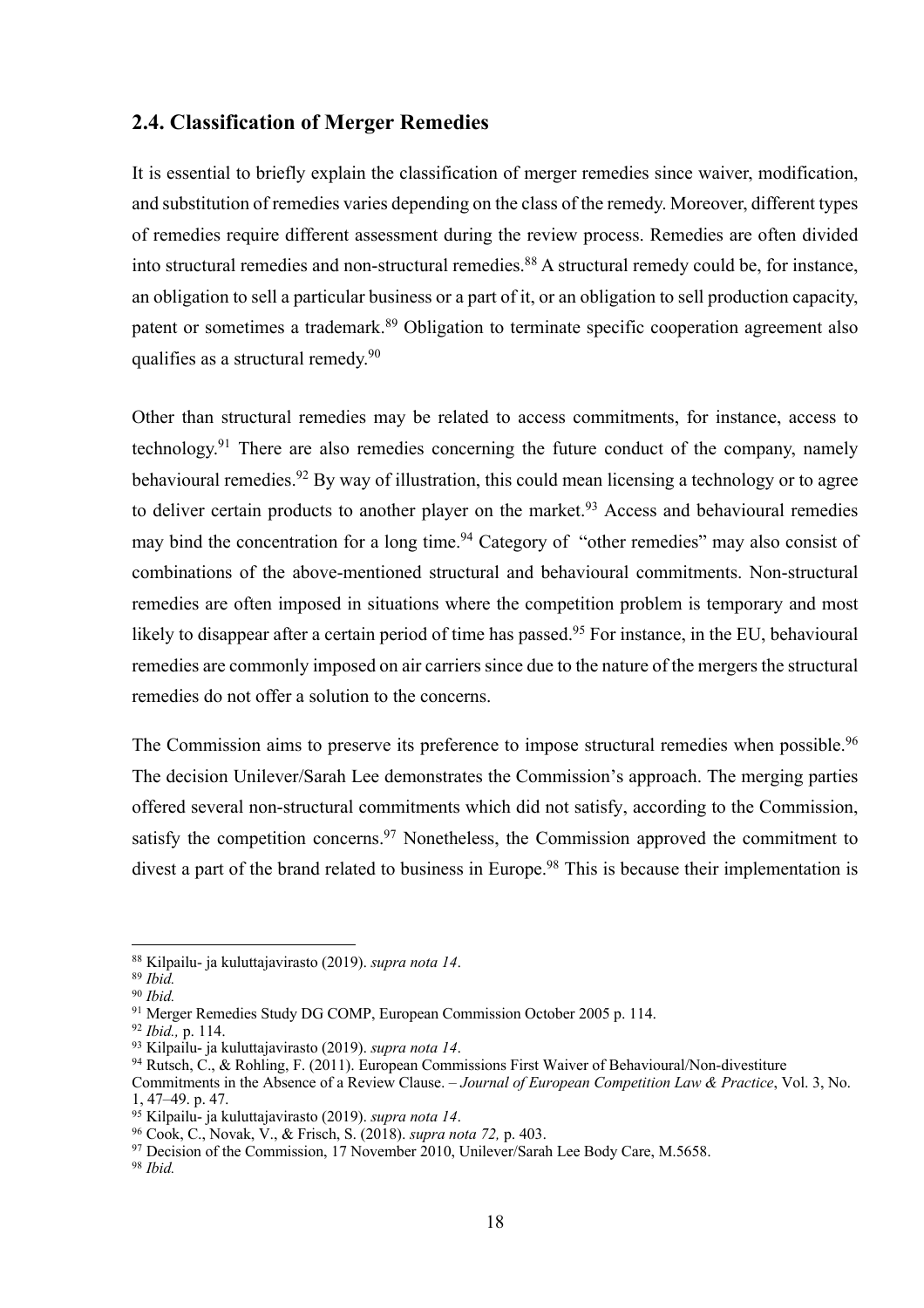more straightforward – the implementation does not require constant monitoring.<sup>99</sup> In addition, they remove competition concerns permanently and are easily verified while non-structural remedies' effect does not necessarily appear clearly and are therefore harder to verify.<sup>100</sup> Despite the preference, the Commission has been forced to imposed sophisticated merger remedies during the past years in order to remove the adverse effects on competition.<sup>101</sup> Such remedies are more complex to monitor than standard divestitures and may not remedy all anti-competitive effects.<sup>102</sup> Hence, effective ex-post review of merger remedies raises its significance.

 <sup>99</sup> Kilpailu- ja kuluttajavirasto (2019). *supra nota 14*.

<sup>100</sup> Rutsch, C., & Rohling, F. (2011). *supra nota 95,* p. 47.

<sup>&</sup>lt;sup>101</sup> Concurrences Antitrust Publications & Events (2019) Accessed:

https://www.concurrences.com/fr/revue/issues/no-2-2019/dossier/which-industrial-policies-for-the-new-eucommission-en#nb3-283 , 5 May 2019.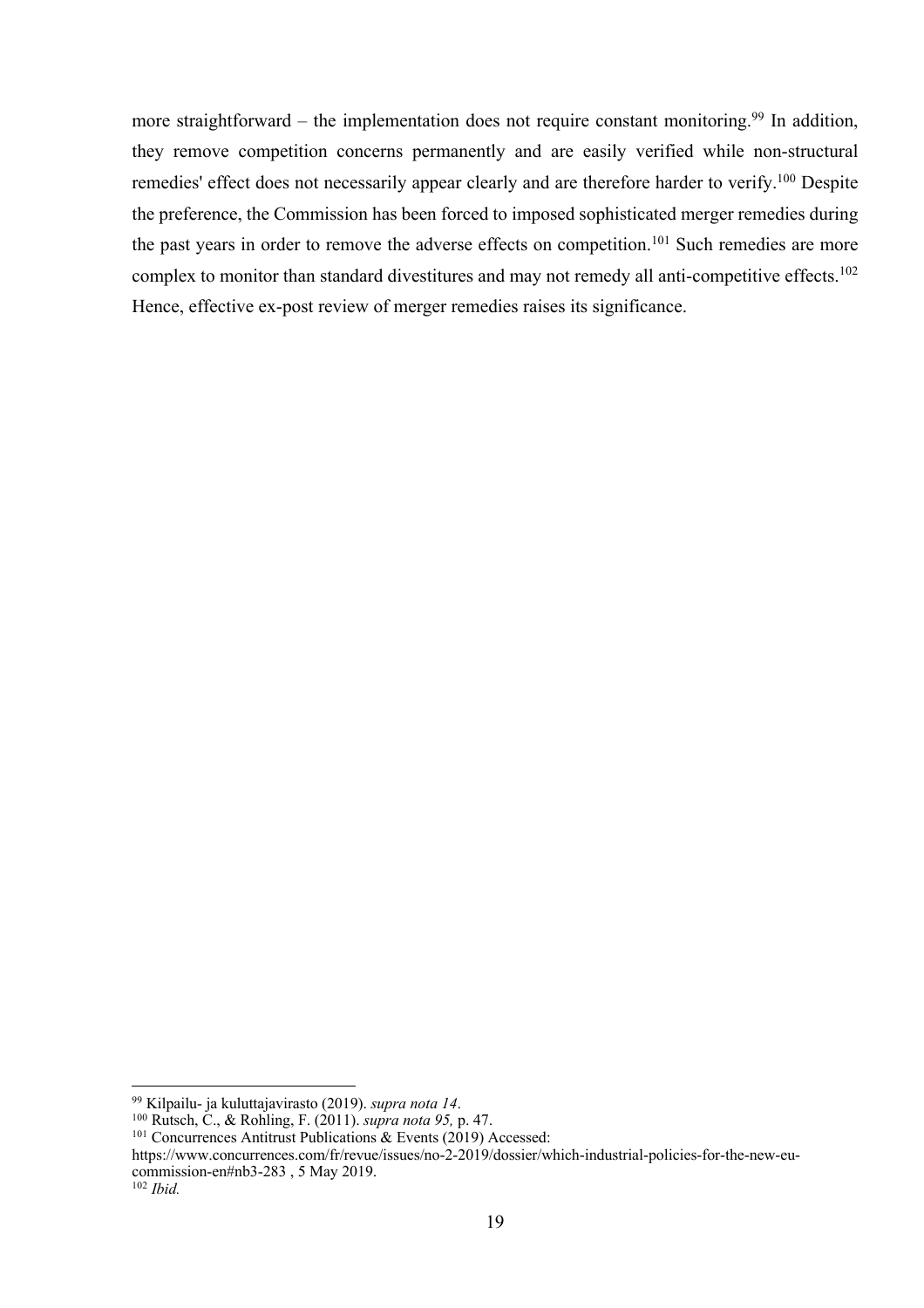# **3. MODIFICATION, SUBSTITUTION, AND WAIVER OF THE MERGER REMEDIES**

#### **3.1. Review Clause**

The Commission grants ex-post waivers, modifications or substitutions of the commitments only in extraordinary circumstances. As Remedies are imposed based on estimated market development which may not always prove correct, the market development towards unexpected direction may render remedies ineffective.<sup>103</sup> In order to secure efficient competition and the freedom to conduct business, it is fundamentally important that there is an option to review merger remedies when certain conditions are satisfied. Review of mergers must be reasonably requested by the parties to a merger, after which the Commission shall carefully assess the merger remedies.<sup>104</sup> In some instances, the Commission may amend the remedies by its initiative.105 Commonly, mergers are reviewed in order to extend the deadlines for their implementation.<sup>106</sup> However, the Commission may also modify, substitute, or waive remedies which are no longer appropriate.<sup>107</sup> The modification of divestiture remedies is particularly unusual since exceptional circumstances justifying the modification rarely occur before the conclusion of such commitment.<sup>108</sup> In practice, merely the deadlines for divestiture commitments are modified. Contrary, due to the same reasoning, non-divestiture commitments are more relevant in regard to waiver, modification, or substitution of the merger remedies.<sup>109</sup> Modification of commitments is enforced on ex nunc basis; in other words, they do not have retrospective effect and do not justify the breach of merger remedies which occurred before the modification or waiver decision.<sup>110</sup>

 <sup>103</sup> Breuvart, C., & Chassaing, É. (2014). *supra nota 67.* p. 55.

<sup>104</sup> Commission Notice on remedies (2008) *supra nota 47*, paragraph 71.

<sup>105</sup> *Ibid.,* paragraph 75.

<sup>106</sup> *Ibid.*

<sup>107</sup> Whish, R., & Bailey, D. (2012). *supra nota 13.* p. 888.

<sup>108</sup> Commission Notice on remedies (2008) *supra nota 47*.

<sup>109</sup> *Ibid.*

<sup>110</sup> *Ibid.*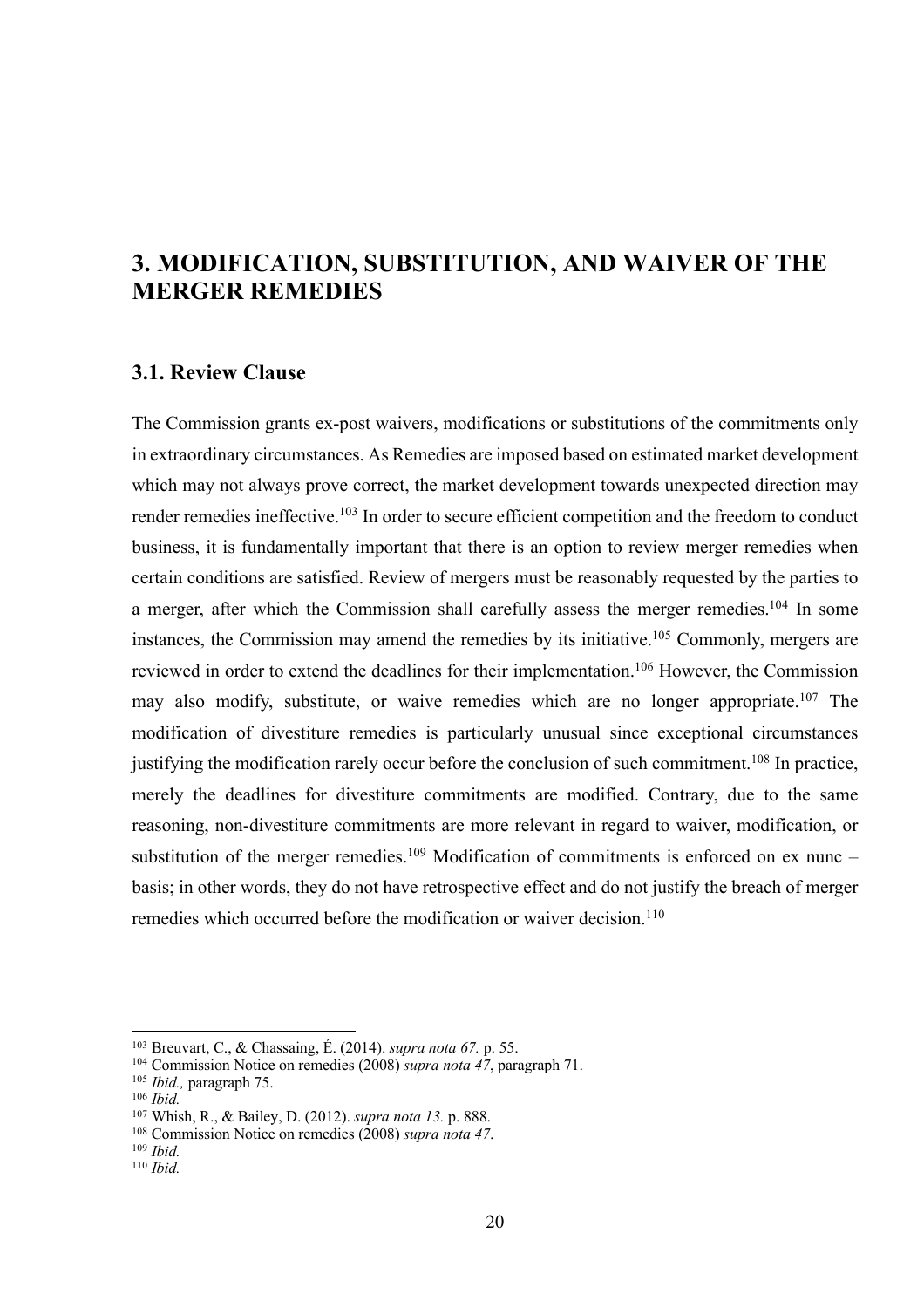The Review clause is the main instrument enabling the ex post facto review process of the merger remedies. Concept of the review clause was introduced in the Best Practice Remedies Guidelines in 2003 for the first time.<sup>111</sup> Later, The Remedies Notice published in 2008 urged to include review clauses to all merger commitments.112 Consequently, regardless of the type of commitment, merger remedies commonly include a review clause which permits the Commission to review the remedies in the future.<sup>113</sup> As a result, it enables the Commission to waive, modify, or substitute merger remedies in exceptional cases where parties show a good cause.<sup>114</sup> The good cause indicates that parties shall demonstrate that they are unable to implement the commitments in a timely manner due to circumstances that are beyond their responsibility.<sup>115</sup>

Review Clause plays a particular importance in the case of behavioural remedies since divestiture remedies usually solve the competition problem efficiently and permanently. The ability to review remedies is essential since especially non-structural remedies often bind the parties for a long time. Consequently, where the market development renders commitments inappropriate, it can potentially restrict the freedom to conduct business and become burdensome for concentrations.<sup>116</sup> The review enables removing the obstacles to pursuing freedom.

De facto, there are several issues concerning the review clause. The Commission provides a standard review clause which may be used in all sorts of merger commitments. Nonetheless, the Commission does not commonly approve a modification of the commitments under the general review clause and has interpreted the review clauses very narrowly.<sup>117</sup> In theory, it is possible to insert more targeted review clause precisely drafted to cover specific situations.<sup>118</sup> Inclusion of such review clause facilitates the possible future review process.<sup>119</sup> However, the Commission has been reluctant to approve such review clauses.<sup>120</sup>

There are, however, certain exceptions to the general rule. Since the review clause was introduced relatively little time ago, all merger clearances subject to commitments do not comprise review clauses. In 2011 the Commission waived for the first time a behavioural commitment in the

 <sup>111</sup> Breuvart, C., & Chassaing, É. (2014). *supra nota 67.* p. 55.

<sup>112</sup> Commission Notice on remedies (2008) *supra nota 47*, paragraph 71.

<sup>113</sup> Whish, R., & Bailey, D. (2012). *supra nota 23,* p. 888.

<sup>114</sup> Commission Notice on remedies (2008) *supra nota 47*, paragraph 71.

<sup>115</sup> Breuvart, C., & Chassaing, É. (2014). *supra nota 67,* p. 56.

<sup>116</sup> Rutsch, C., & Rohling, F. (2011). *supra nota 95,* p. 47.

<sup>117</sup> Breuvart, C., & Chassaing, É. (2014). *supra nota 67,* p. 56.

<sup>118</sup> Commission Notice on remedies (2008) *supra nota 47*, paragraph 73.

<sup>119</sup> Breuvart, C., & Chassaing, É. (2014). *supra nota 67,* p. 56.

<sup>120</sup> *Ibid.,* p. 56.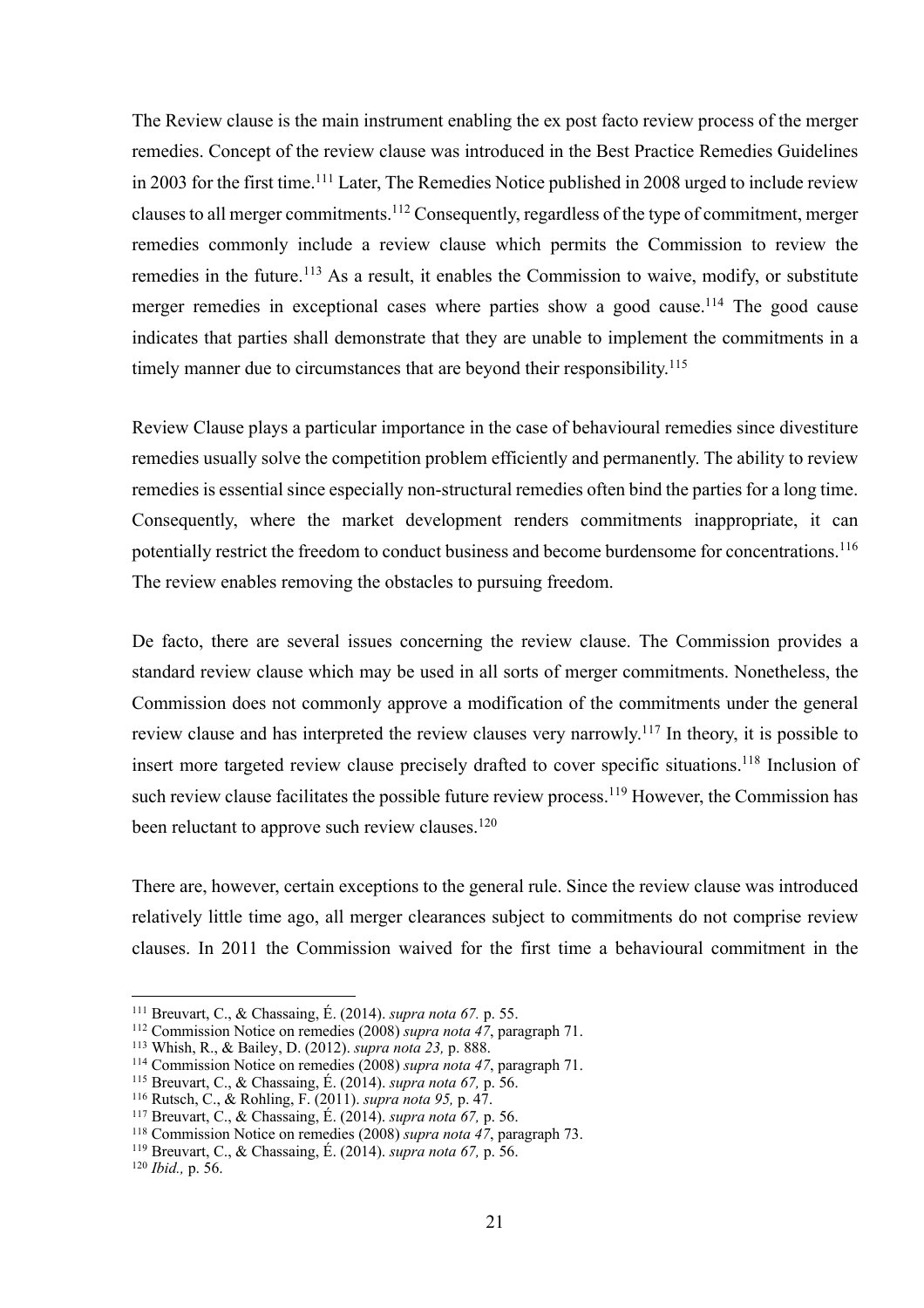absence of a review clause.<sup>121</sup> In the decision Hoffmann La-Roche, the Commission enabled a waiver of specific non-structural remedies Hoffmann La-Roche had committed to in 1998 merger.<sup>122</sup> The concept of review clause was not introduced at the time of the merger. The Commission was able to waive the remedies as it concluded that the conditions for waiver declared in Remedies Notice were fulfilled.<sup>123</sup> Roche decision is significant as it serves as a crucial decision providing the basis for waiver or modification of commitments concluded absence review clause in cases the commitments have become obsolete or disproportionate due to the market development. 124

Ultimately, there is also a possibility of including a clause to commitments which establish a right for the Commission to trigger limited modifications to the commitments. Such clause enables the Commission itself to modify conditions and obligations imposed on remedies after hearing the parties.<sup>125</sup> De facto this situation may occur where remedies do not efficiently remove the competition concerns and hence have failed to reach the expected outcome.<sup>126</sup> However, such a clause is enforced very rarely.

## **3.2. Extension of Deadline**

The most typical situation for modifying commitments is to extend the deadline of their implementation. <sup>127</sup> Possibility to extend the deadline is essential particularly for divestiture commitments, where finding a proper buyer might turn out to be challenging.<sup>128</sup> It is important to note, that the extension of deadline can be granted only during the first divestiture period.<sup>129</sup> In the second divestiture period, the responsibility of divestiture transfers to the monitoring trustee and the extension of deadline cannot be granted.<sup>130</sup> This is not the sole reason to request the extension of the deadline in a timely manner. The deadline for divestiture is instead considered as a condition for a merger rather than an obligation.<sup>131</sup> In other words, if the deadlines are not respected the

 <sup>121</sup> Rutsch, C., & Rohling, F. (2011). *supra nota 95,* p. 47.

<sup>&</sup>lt;sup>122</sup> Decision of the Commission, 11 May 2011, Hoffmann-La Roche/Boehringer Mannheim, 98/526/EC in Case IV/M.950.

<sup>123</sup> Rutsch, C., & Rohling, F. (2011). *supra nota 95,* p. 48.

<sup>124</sup> Decision of the Commission (2011) Hoffmann-La Roche. *supra nota 126.*

<sup>125</sup> Commission Notice on remedies (2008) *supra nota 47*, paragraph 75.

<sup>126</sup> Breuvart, C., & Chassaing, É. (2014). *supra nota 67,* p. 60.

<sup>127</sup> *Ibid.,* p. 56.

<sup>128</sup> *Ibid.,* p. 56.

<sup>129</sup> Breuvart, C., & Chassaing, É. (2014). *supra nota 67,* p. 56.

<sup>130</sup> Commission Notice on remedies (2008) *supra nota 47*, paragraph 72.

<sup>131</sup> Commission Notice on remedies (2008) *supra nota 47*, paragraph 20.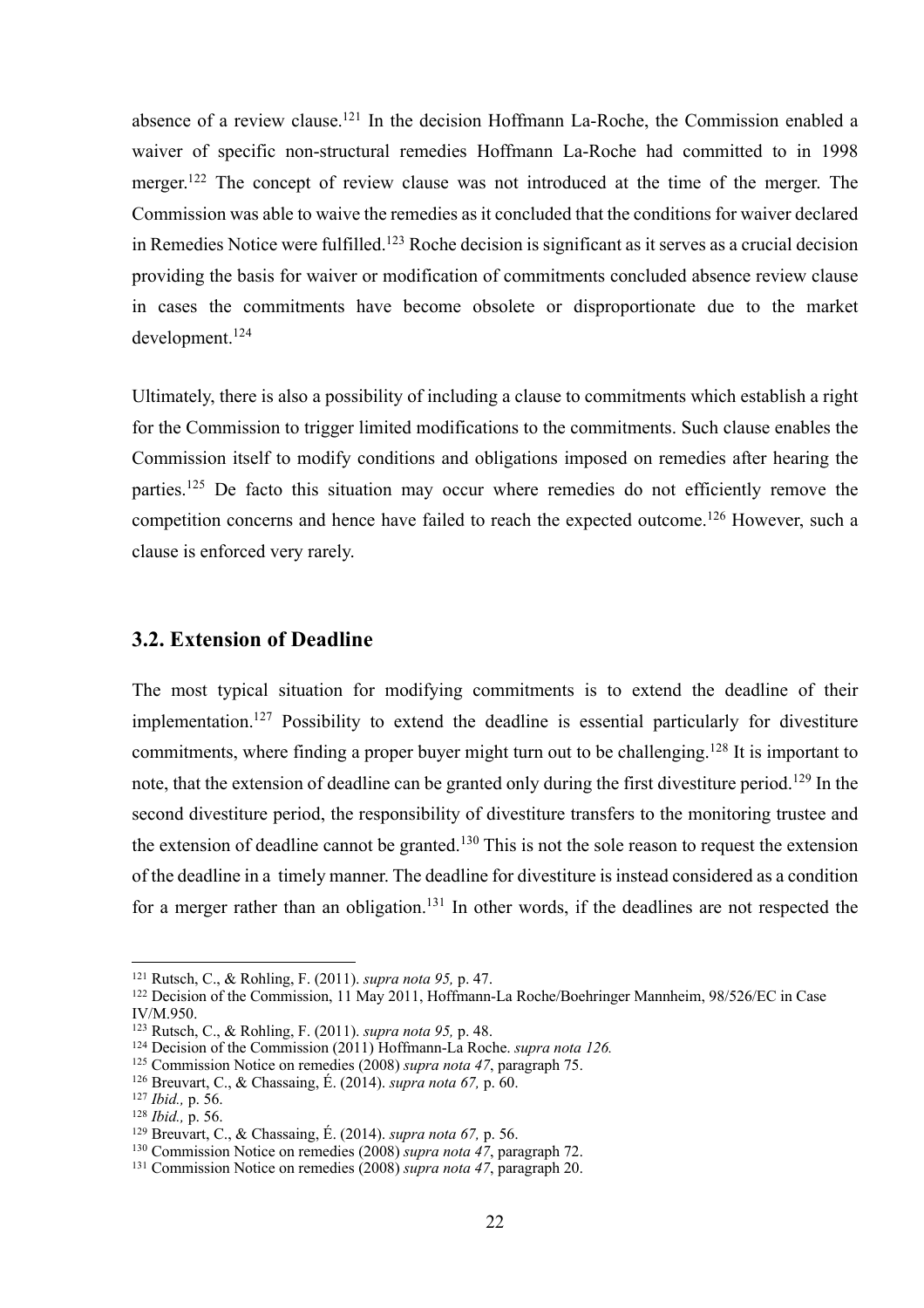Commission has the power to impose fines and dissolve the merger.<sup>132</sup> The extension of deadline should be requested no later than one month before the divestiture deadline, and in very exceptional cases during the last month before the expiry.<sup>133</sup>

The Commission always considers an extension of a deadline on a case-by-case basis where it takes into account all reasonable factors affecting the divestiture.<sup>134</sup> However, the extension of the deadline shall be requested by the parties showing a good cause.<sup>135</sup> Good cause requires that the parties shall demonstrate they cannot divest the business within a short period of time due to circumstances that are beyond their responsibility.136

## **3.3. Exceptional Circumstances or a Radical Change in Market Conditions**

Modification, substitution, or waiver of commitments can be granted where parties show a good cause and demonstrate that the requirements of exceptional circumstances are fulfilled.<sup>137</sup> Such a situation rarely occurs in the case of divestiture commitments since divestiture commitments are usually implemented within a relatively short time and solve the competition concerns permanently.<sup>138</sup> Contrary, modification, substitution, or waiver of commitments based on exceptional circumstances or a radical change in market conditions often concerns continuous remedies, such as access or behavioural remedies.<sup>139</sup>

Modification, substitution, and waiver can be justified with two types of exceptional circumstances. Firstly exceptional circumstances or a radical change in market conditions may justify waiver, modification, or substitution of commitments in cases where parties can demonstrate that the market conditions have substantially and permanently changed.140 This requires that sufficient time has passed from the Commission's merger clearance decision. <sup>141</sup> The case Hoffmann La-Roche provides an excellent example for interpretation of the exceptional circumstances, and it is the most commonly referred case. In the decision Hoffmann La-Roche,

<sup>134</sup> Breuvart, C., & Chassaing, É. (2014). *supra nota 67.* p. 56.

 <sup>132</sup> Breuvart, C., & Chassaing, É. (2014). *supra nota 67.* p. 56.

<sup>133</sup> Commission Notice on remedies (2008) *supra nota 47*, paragraph 72.

<sup>135</sup> *Ibid.,* p. 56.

<sup>136</sup> Breuvart, C., & Chassaing, É. (2014). *supra nota 67.* p. 56.

<sup>137</sup> *Ibid.,* p. 56.

<sup>138</sup> Commission Notice on remedies (2008) *supra nota 47*, paragraph 73.

<sup>139</sup> *Ibid.*

<sup>140</sup> *Ibid.,* paragraph 74.

<sup>141</sup> *Ibid.,* paragraph 74.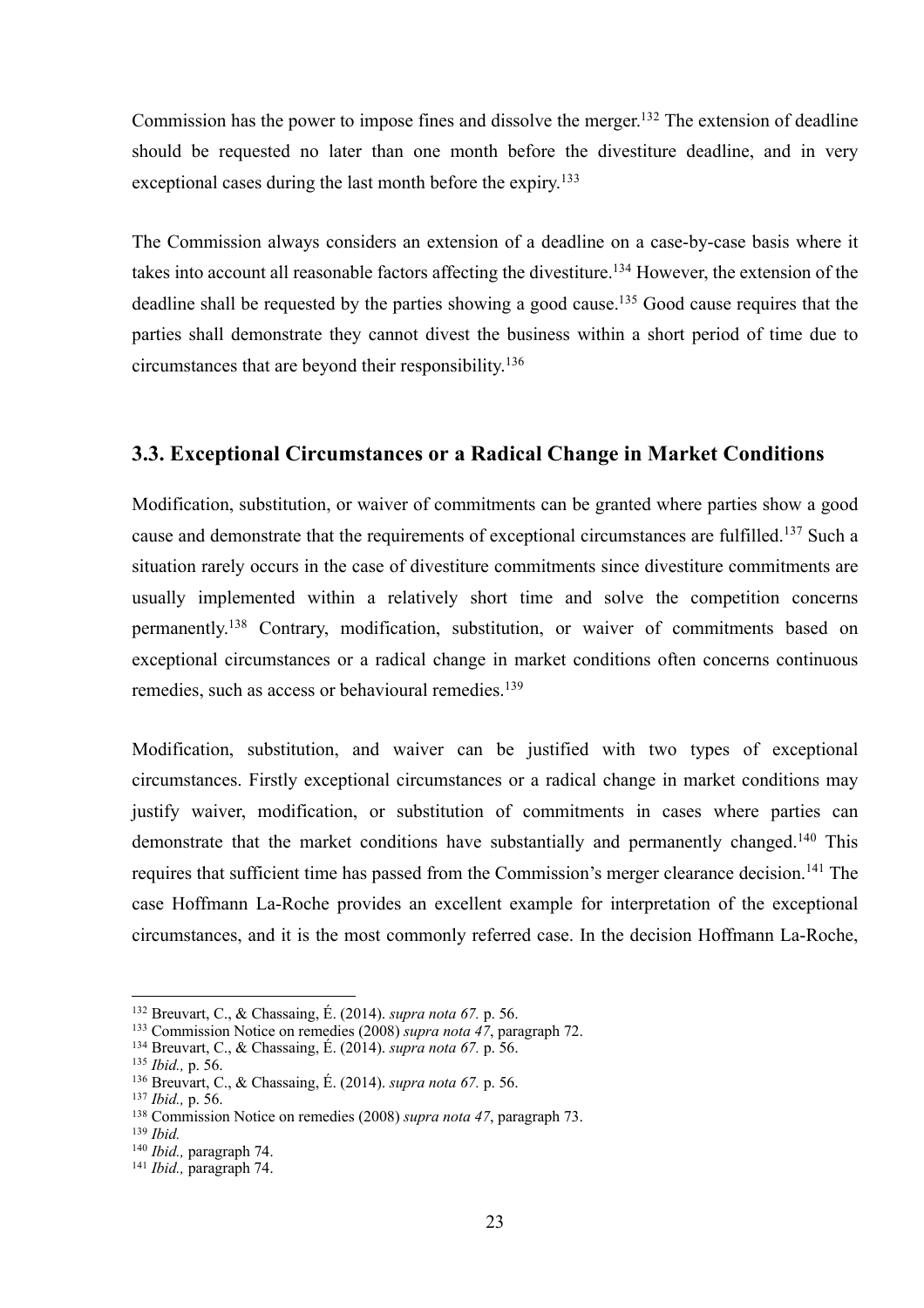the Commission applied the test of a significant change in market conditions. According to the Commission, the conditions of the test were met. One of the reasons was the increase of substantial players on the particular market and the decrease of Roche's market share to approximately the same percentage it was before the merger.<sup>142</sup> This was due to the licensing commitments implemented on behalf of Hoffmann La-Roche.<sup>143</sup> Furthermore, La-Roche's patents were already or were about to expire shortly, and a large amount of new alternative technologies had entered the relevant market.144 The Commission found that the change in market conditions was permanent and that the position of contemporary licensees was not affected by the waiver decision.<sup>145</sup> Lastly, third parties agreed to the waiver,<sup>146</sup> and also the requirement of a sufficient period of time between the merger clearance and the review was satisfied.<sup>147</sup> Consequently, the Commission concluded that the commitments had fulfilled their role and could be waived.<sup>148</sup> The decision provides useful guidance for interpreting the significant change in market circumstances.

Fulfilment of the prerequisites of exceptional circumstances or a radical change in market conditions does not always have to be complicated. For instance, the most recent approvals for modification of merger remedies have concerned commitments regarding key personnel. The case Honeywell from 2016,<sup>149</sup> provides a simple example of the condition of exceptional circumstances. In the case, the acquiring company agreed to the divestment of part of the business which included key personnel.<sup>150</sup> Key personnel were necessary to ensure the viability and competitiveness of the divested business.151 However, due to confidential exceptional circumstances, one person who was included in the transferring group of key personnel was not returning to work for reasons beyond the divestiture.<sup>152</sup> According to the Commission, the parties had shown good cause, and the Commission regarded that granting the modification was appropriate.<sup>153</sup>

The second possible justification of modification, substitution, and waiver of merger remedies concerns the exceptional situation where parties can demonstrate, based on their experience gained from the application of the commitment, that the aspired result can be better achieved by amending

 <sup>142</sup> Rutsch, C., & Rohling, F. (2011). *supra nota 95.* p. 48.

<sup>143</sup> Rutsch, C., & Rohling, F. (2011). *supra nota 95,* p. 48.

<sup>144</sup> *Ibid.,* p. 48.

<sup>145</sup> *Ibid.,* p. 48.

<sup>146</sup> Breuvart, C., & Chassaing, É. (2014). *supra nota 67,* p. 58.

<sup>147</sup> Rutsch, C., & Rohling, F. (2011). *supra nota 95,* p. 48.

<sup>148</sup> *Ibid.,* p. 48.

<sup>&</sup>lt;sup>149</sup> Decision of the Commission, 22 April 2016, Honeywell/Elster, M.7737.

<sup>150</sup> *Ibid,* paragraph 9.

<sup>151</sup> *Ibid.* paragraph 9.

<sup>152</sup> *Ibid,* paragraph 11.

<sup>153</sup> *Ibid.,* paragraph 17.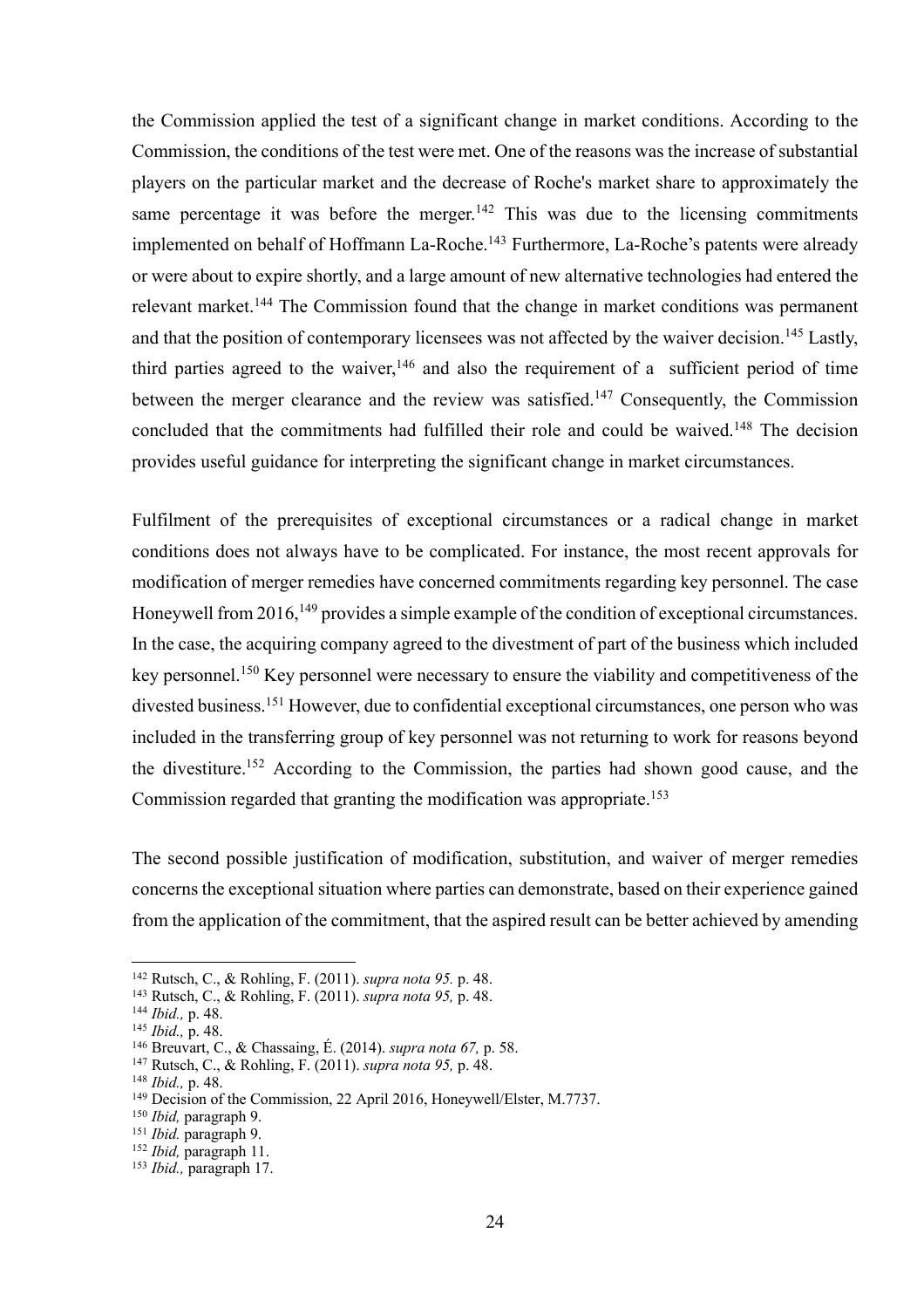the details of the commitment.154 The case where Bayer merged with Monsanto, provides an example of such a situation.<sup>155</sup> Due to the acquisition, Bayer committed to divest assets and parts of the business to another company.<sup>156</sup> In 2018, Bayer requested to amend the commitments so that it could divest different assets as proposed in the original commitments. The Commission concluded that revised commitments would solve the competition concerns at least as effectively as the initial commitments. As the commitments were appropriate and parties were showing a good cause, the Commission replaced the original commitments with the modified commitments. Besides the above-mentioned exceptional circumstances, academic literature has suggested that exceptional circumstances can also comprise unintentional deficiencies in commitments, which constitutes a possibility of ex-post correction. 157

In order to be entitled to modification or waiver due to the exceptional circumstances, the change in market conditions must be substantial, enduring and unforeseeable. <sup>158</sup> In addition, the change in market conditions must render the imposed remedies unavailing, for example, in cases where the objective of the remedies has been achieved permanently. Alternatively, the market conditions must change to the extent where modified remedies will achieve the aimed result more effectively.<sup>159</sup>

Whenever the review of merger remedies takes place, the Commission will also consider the effects of modification of commitments on the position of third parties, and thus assess the overall effectiveness of the commitment.<sup>160</sup> In addition, it is necessary to assess the impact the modifications can have on the rights of third parties which have been acquired after the enforcement of the commitment.<sup>161</sup> Third parties must agree to the modification of the commitment and confirm that it does not affect their rights negatively.<sup>162</sup>

 <sup>154</sup> Commission Notice on remedies (2008) *supra nota 47*, paragraph 76.

<sup>155</sup> Decision of the Commission, 11 April 2018, Bayer/Monsanto, M.8084.

<sup>156</sup> *Ibid.*

<sup>157</sup> *Breuvart, C., & Chassaing, É. (2014). supra nota 67. p. 58.*

<sup>158</sup> *Ibid.,* p. 58.

<sup>159</sup> *Ibid.,* p. 58.

<sup>160</sup> Commission Notice on remedies (2008) *supra nota 47*, paragraph 74.

<sup>161</sup> *Ibid.,* paragraph 74.

<sup>162</sup> *Ibid.,* paragraph 74.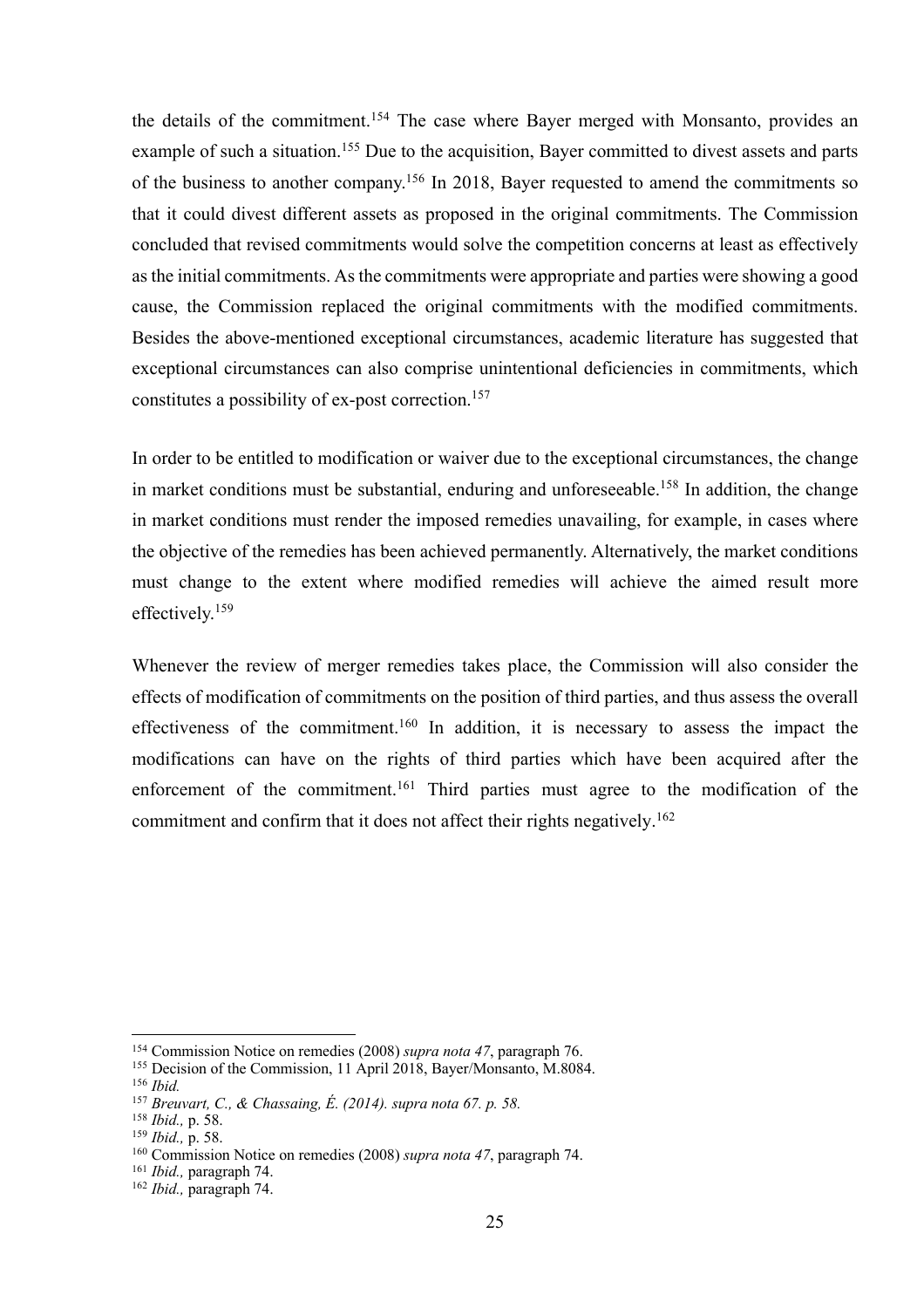## **4. ISSUES EMERGING IN PRACTICE**

### **4.1. Lufthansa Case Study**

The recent Lufthansa case demonstrates the practical issues emerging from the current narrow legal framework concerning the waiver, substitution or modification of the merger remedies. The controversial case concerns the assessment of review clauses and exceptional circumstances or a radical change in market conditions. On May 2018, the General Court partially annulled the Commission's decision to restrain from waiving commitments imposed on Lufthansa. The commitments were imposed to remedy adverse effects on the competition when Lufthansa acquired another airline Swiss in 2005.<sup>163</sup> Lufthansa proposed behavioural commitments as it agreed on fare reductions on routes which raised competition concerns, namely Zurich – Stockholm, and Zurich - Warsaw.<sup>164</sup> The commitments obliged Lufthansa to reduce fares on the controversial routes every time it applied fare reduction on a comparable route.<sup>165</sup> The pricing commitments were of an indefinite period of time, and the commitments included review clauses. 166

As Lufthansa did not operate on either of these routes, the competition concerns were related to the acquired enterprise Swiss and its competitors SAS and  $LOT<sup>167</sup>$  However, the commitments were justified by the argument that post-merger the incentives to compete on the respective routes operated by Swiss, SAS and LOT would substantially diminish.168 The concern arose due to the bilateral agreements between Lufthansa and SAS, and agreement between Lufthansa and LOT according to which LOT agreed in cooperation with Lufthansa's fares, flight planning, and

 <sup>163</sup> Benditz, R. (2018). Deutsche Lufthansa v Commission: All (Good) Remedies Must Come to an End. – *Journal of European Competition Law & Practice.* Vol. 9, No. 8, 513– 515. p. 513.

<sup>164</sup> The judgement of the General Court (Sixth Chamber) 16 May 2018, *Deutsche Lufthansa AG v the European Commission*, T-712/16, EU:T:2018:269, paragraph 7.

<sup>165</sup> *Ibid.,* paragraph 9.

<sup>166</sup> *Ibid.,* paragraph 9.

<sup>167</sup> Benditz, R. (2018). *supra nota 167.* p. 513.

<sup>168</sup> The judgement of the General Court (2018), *Deutsche Lufthansa AG v the European Commission*, *supra nota 164*, paragraph 6.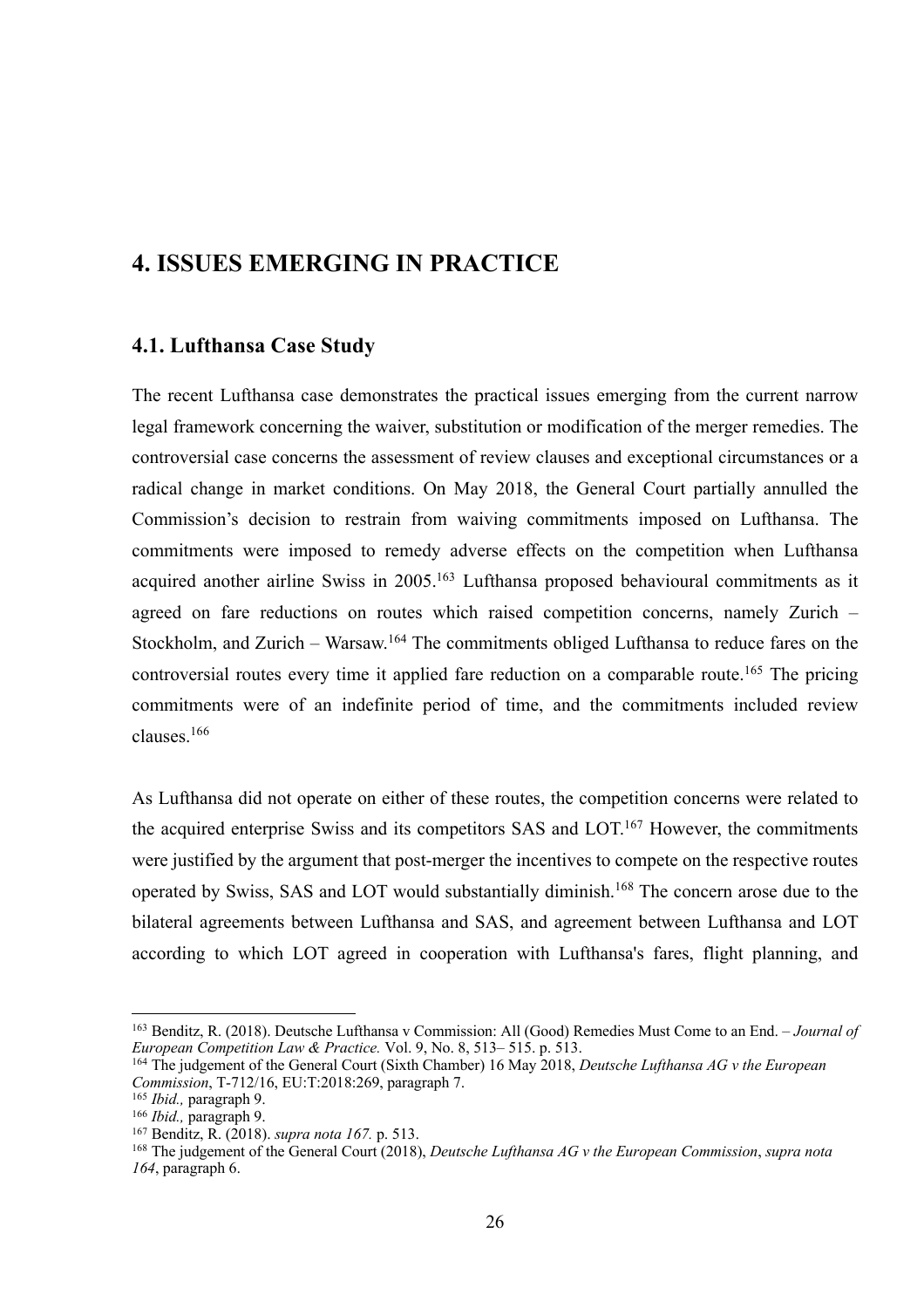network.169 The cooperation was part of the airline alliance agreement which is regarded as a joint venture. Since Lufthansa acquired Swiss, the Commission considered imposing commitments necessary on Lufthansa in order to prevent the anti-competitive effect of the merger by which the Swiss was acquired.<sup>170</sup>

Four years later, the Commission's policy regarding mergers between airlines and bilateral agreements changed. In a subsequent merger clearance decision where Lufthansa acquired Brussels Airlines and Austrian Airlines, the Commission considered that the mergers would not hinder competition which was contrary the Commission's findings four years earlier in Lufthansa/Swiss case. The Commission stated that the bilateral agreements with SAS and LOT were unlikely to affect the new Lufthansa affiliate. Hence, for example, the Lufthansa/Brussels Airlines merger was cleared subject to commitments which were imposed to facilitate entry of new air carriers on the respective route but did not include equivalent fare reduction commitments. 171

In 2013, Lufthansa requested the Commission to waive the fare reduction commitments imposed in 2005 merger clearance when it acquired Swiss.<sup>172</sup> Lufthansa's requested the waiver based on the termination of the joint venture agreement with SAS in 2013. The merger clearance decision Lufthansa/Swiss included the necessary review clauses for the future review process. According to the first review clause, the Commission may waive, modify or substitute the merger commitments in response to a request by the parties justified by exceptional circumstances or a radical change in market conditions, such as the operation of a competitive airline on a particular identified European or long-haul city pair. The second review clause stated that the commitments submitted herein may be waived, modified, or substituted by the Commission due to long-term market development, especially the commitments regarding the availability of slots shall be waived to the extent that the Commission finds that the contractual relationship resulting in decreased incentive for competition between merged entity and the Lufthansa alliance air carriers in the merger clearance decision (2005) has changed in a way which remove the concerns identified during the merger clearance.<sup>173</sup> Despite the review clauses, the termination of the joint-

 <sup>169</sup> The judgement of the General Court (Sixth Chamber) 16 May 2018, *Deutsche Lufthansa AG v the European Commission*, T-712/16, EU:T:2018:269, paragraph 3.

<sup>170</sup> *Ibid.,*

<sup>171</sup> *Ibid.,* paragraph 343. <sup>172</sup> Benditz, R. (2018). *supra nota 167.* p. 513.

<sup>173</sup> The judgement of the General Court (Sixth Chamber) 16 May 2018, *Deutsche Lufthansa AG v the European Commission*, T-712/16, EU:T:2018:269, paragraph 11.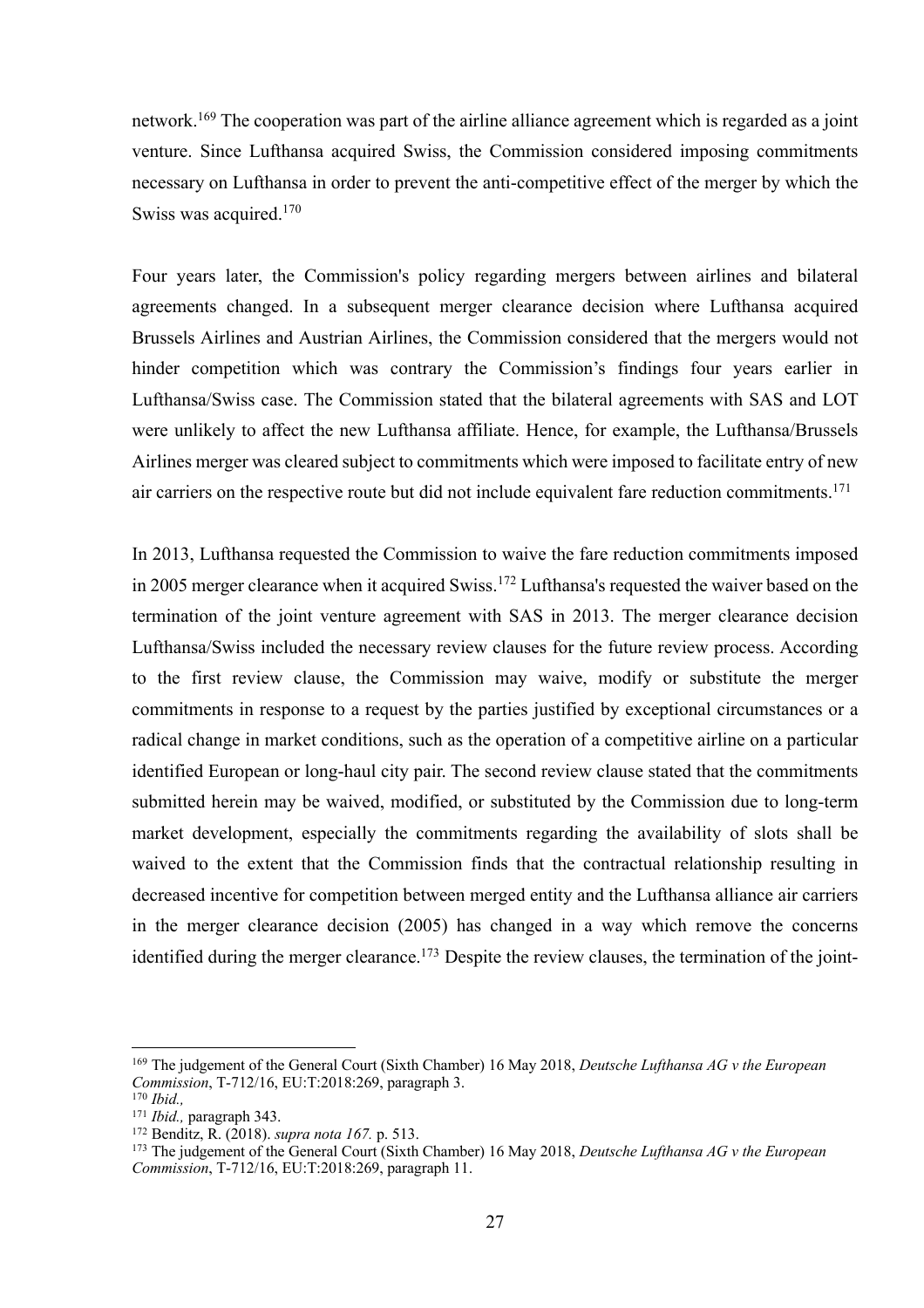venture agreement with SAS and the Commission's changed policy, the Commission rejected to waive the fare reduction commitments imposed on Lufthansa.<sup>174</sup>

Lufthansa appealed against the decision, and as a result, the General Court partially annulled the Commission's decision to refrain from waiving the fare reduction commitments.175 As Lufthansa's pleas concerning misuse of powers and principle of good administration did not succeed, the third plea concerning the proper assessment of the case resulted in the General Court judgement to reverse the Commission's decision.<sup>176</sup> In the same court decision, the General Court confirmed that the Commission holds certain discretion for determining what constitutes exceptional circumstances or a radical change in market conditions.177 In addition, the General Court recalled that the applicant is not entitled to question the Commission's decision on the ground that the decision varies from previously made decisions, even in case the markets in question are identical.<sup>178</sup> Commissions discretion is not affected by the fact that the General Court found, following the Monitoring Trustee's opinion, that the termination of the joint venture agreement with SAS was a substantial change in market condition. The General Court merely declared that the Commission failed to analyse the influence of the termination of the joint venture agreement on the Stockholm – Zurich route properly.<sup>179</sup> In other words, the case was not reversed due to the substantial change in market conditions but rather due to an inadequate assessment conducted by the Commission. Furthermore, the General Court did not found errors in the Commission's decision not to waive commitments concerning the respectful route of Zurich – Warsaw.<sup>180</sup> The case was returned to the Commission for further examination.<sup>181</sup> The case points out several issues regarding the merger review processes conducted by the Commission. The issues are addressed below.

#### **4.2. Lack of Proper Assessment**

As Lufthansa case is the first court judgement concerning the merger review process, the author will focus on analysing the particular case. The Lufthansa case indicates several issues relating to

 <sup>174</sup> Benditz, R. (2018). *supra nota 167.* p. 513.

<sup>175</sup> The judgement of the General Court (Sixth Chamber) 16 May 2018, *Deutsche Lufthansa AG v the European Commission*, T-712/16, EU:T:2018:269, paragraph 139.

<sup>176</sup> *Ibid.,* paragraph 139.

<sup>177</sup> *Ibid.,* paragraph 41.

<sup>178</sup> *Ibid.,* paragraph 83.

<sup>179</sup> *Ibid.,* paragraph 66.

<sup>180</sup> *Ibid.,* paragraph 75.

<sup>181</sup> *Ibid.,*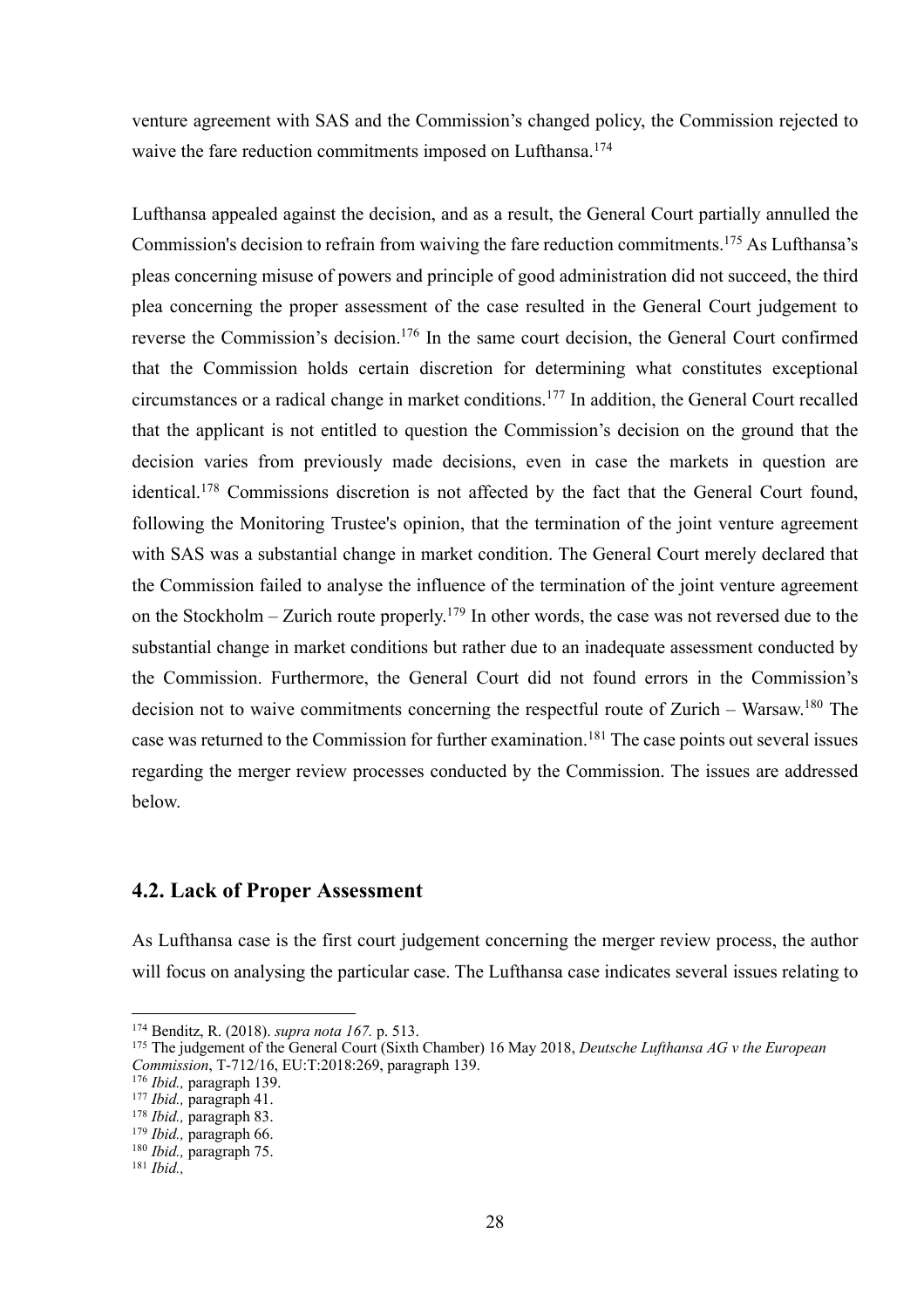the proper assessment in the merger remedies review process conducted by the Commission. The case provides useful information concerning the process while simultaneously establishing case law which clarifies certain aspects for the future review procedures.

Firstly, the General Court determined the standard of review applying in merger remedy review processes.<sup>182</sup> According to the General Court, the Commission must verify that the evidence it receives is factually correct, dependable and coherent.<sup>183</sup> Furthermore, the General Court established an obligation for the Commission to assess whether the evidence contains all information prerequisite to examine the complicated situation.184 The Commission must additionally be able to rationalise the decision drawn from the above-mentioned evidence.<sup>185</sup> In the Lufthansa case, the Commission failed to properly rationalise why there was not a substantial change in market conditions establishing justification for the waiver.<sup>186</sup>

Secondly, the General Court emphasised that all relevant factors should be carefully considered.<sup>187</sup> In the Lufthansa case, the Commission did not rebut all arguments expressed by Lufthansa.<sup>188</sup> There were several errors the Commission conducted regarding the Lufthansa case. Firstly, the Commission failed to assess the factual effect of the termination of the joint-venture agreement between SAS and Lufthansa which was a central element in the contractual relationship of the enterprises.<sup>189</sup> Secondly, the Commission failed to consider the oral proposition of Lufthansa in which it suggested substitutable remedies for the fare reductions.<sup>190</sup> The Commission did not assess the effects of the proposition merely because they were given orally.<sup>191</sup> Regarding this issue, the Commission should have enquired Lufthansa to give concrete expression concerning the proposition, but the Commission failed to do so.<sup>192</sup> Thirdly, even when the Monitoring Trustee's opinions do not bind the Commission, the Commission ought to analyse the Monitoring Trustee's

 <sup>182</sup> The judgement of the General Court (Sixth Chamber) 16 May 2018, *Deutsche Lufthansa AG v the European Commission*, T-712/16, EU:T:2018:269.

<sup>183</sup> *Ibid.,* paragraph 39.

<sup>184</sup> *Ibid.,* paragraph 39.

<sup>185</sup> *Ibid.*

<sup>186</sup> *Ibid,* paragraph 67.

<sup>187</sup> *Ibid.*

<sup>188</sup> *Ibid.*

<sup>189</sup> *Ibid.,* paragraph 66.

<sup>190</sup> *Ibid.,* paragraph 72.

<sup>191</sup> *Ibid.,* paragraph 71.

<sup>192</sup> *Ibid.,* paragraph 72.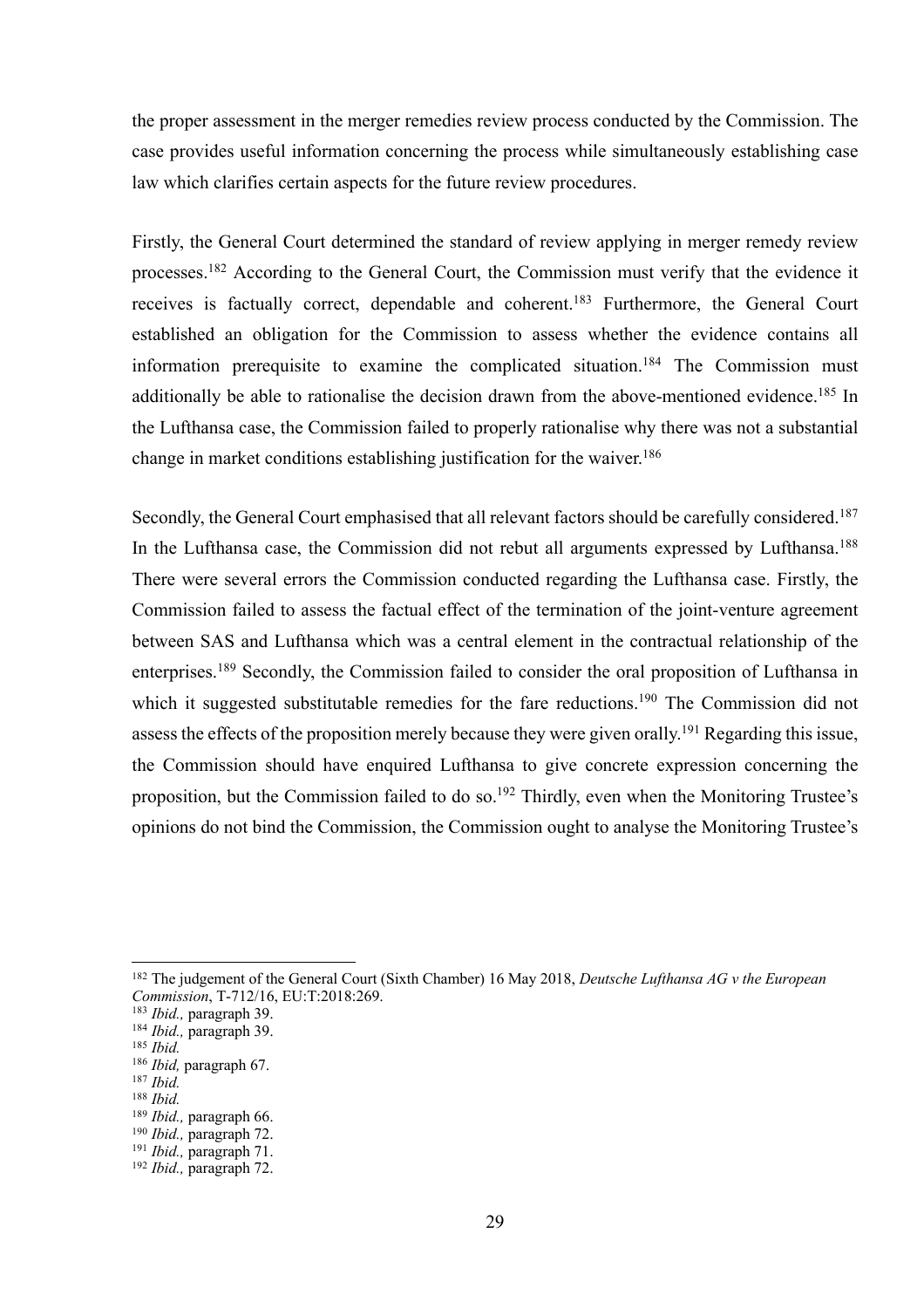assessment.<sup>193</sup> Moreover, the Commission should have to take a stance and mention the Monitoring Trustee's opinion in the final decision.<sup>194</sup>

Ultimately, the General Court declared that even the Commission is not bound by its previous decisions, the change in its policy should have resulted in a more close look at the matter.<sup>195</sup> As a result, the General Court concluded that the Commission failed to concretely justify the decision to reject the waiver of the commitment, and it did not declare the reason behind the competition concerns deriving from the new relationship between SAS and Lufthansa. The case was somewhat solved on speculative factors.<sup>196</sup>

As a result, the General Court provided guidance concerning the burden of evidence.<sup>197</sup> The burden of evidence does not solely lie in the hands of the parties where the evidence provided by the parties does not sufficiently demonstrate the possibility for the modification or waiver of the remedies.198 According to the General Court, in such situations, the Commission is obliged to request for additional information which it considers as a prerequisite for the careful assessment of the waiver or modification of the remedies.

## **4.3. Lack of Clear Procedural Framework**

Remedies Notice is a comprehensive guideline which deals with various aspects of merger remedies. However, the Remedies Notice does not establish a clear procedural framework for the review process and, the modification and waiver of the commitments. Neither does the Merger Regulation impose detailed rules for the review procedure. As the EU law provides detailed rules for the investigation phases I and II, it would be desirable to provide rules also for the review process.<sup>199</sup> The absence of such regulation results in several procedural issues addressed below.

 <sup>193</sup> The judgement of the General Court (Sixth Chamber) 16 May 2018, *Deutsche Lufthansa AG v the European Commission*, T-712/16, EU:T:2018:269, paragraph 66. <sup>194</sup> *Ibid.,*

 $195$  *Ihid.* 

<sup>196</sup> Kluwer Competition Law Blog (2019). Accessible:

http://competitionlawblog.kluwercompetitionlaw.com/2018/06/07/eu-court-annuls-commission-rejection-lufthansasrequest-waive-merger-commitments/ , 9 March 2019.

<sup>197</sup> *Ibid.,*

<sup>198</sup> *Ibid.,*

<sup>199</sup> Breuvart, C., & Chassaing, É. (2014). *supra nota 67.* p. 61.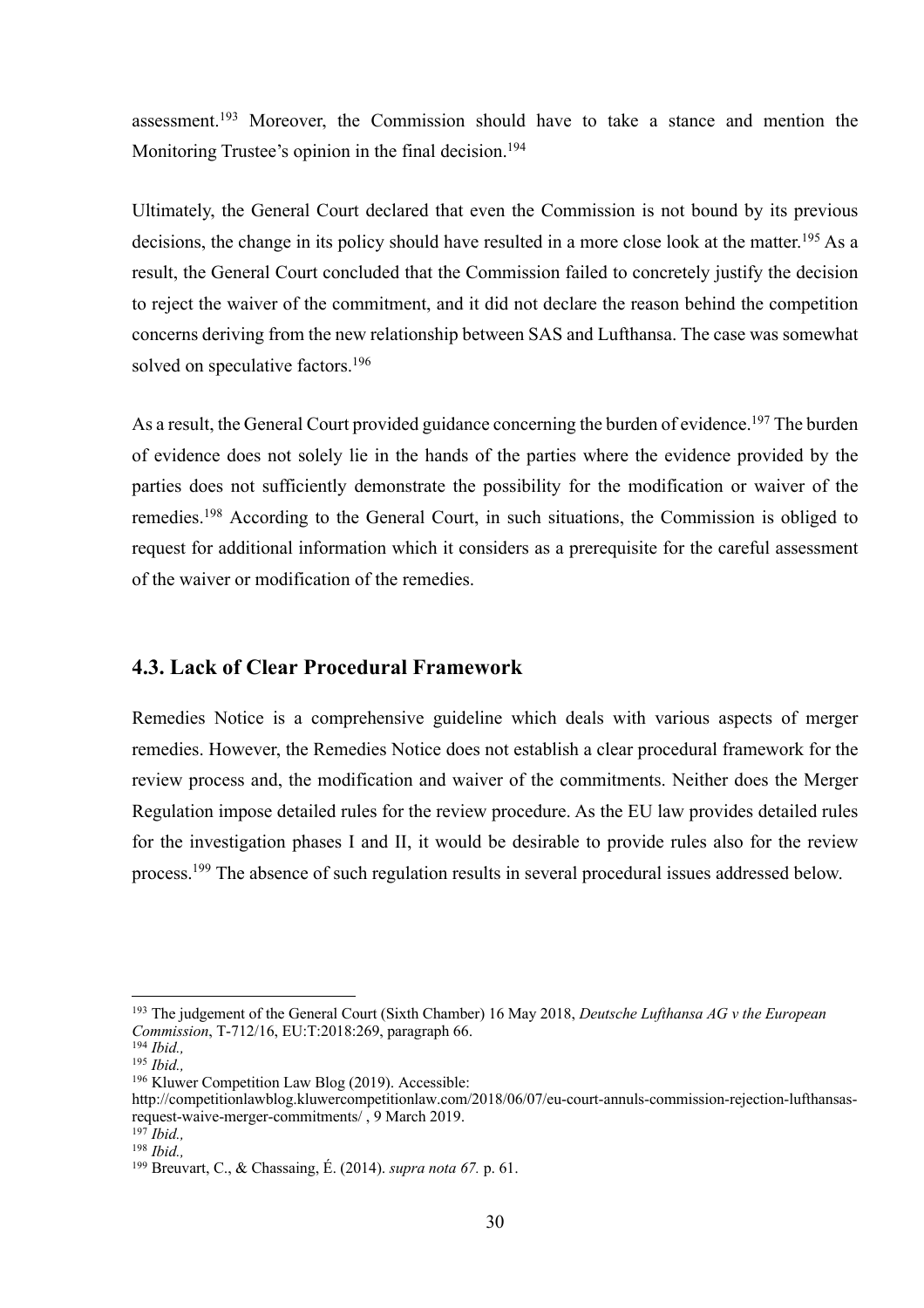Firstly, there are no deadlines for the remedy review process which bind the Commission.<sup>200</sup> Consequently, a lengthy period of time may pass before the decision is declared.<sup>201</sup> The time period may prolong to last over a year before any decisions are made.<sup>202</sup> This inevitably results in high costs for the concentration either due to the unnecessary application of the commitments or due to sanctions in cases of non-compliance with the commitments.<sup>203</sup> The issue seems to be controversial also with the principle of good administration.<sup>204</sup> The significance of this problem increases additionally due to the Commission's discretion regarding the merger clearance decisions and the review process. Secondly, as established in the case  $law<sub>1</sub><sup>205</sup>$  the Commission is not bound by its previous decisions even when the conditions are identical.206 This imposes the additional need to establish a clear procedural framework governing the review process in order to achieve legal certainty. Thirdly, according to the Remedies Notice, the Commission will consider the view of third parties in case of any waiver, modification, or substitution of commitments.<sup>207</sup> However, there is no explicit obligation for the Commission to conduct market testing, which is required in phases I and II.208 Hence, the review process is unclear also when considering the opinions of third parties. As the rights of third parties are always taken into account in the review process, there should be some consistency how the rights and opinions are assessed.

### **4.4. Lack of Transparency**

Remedies Notice declare that the Commission may either merely take note of the satisfactory amendments of the remedy by the parties which results in legally binding obligation for both parties instead of adopting a formal decision for any waiver or modification of remedies.<sup>209</sup> However, the Remedies Notice does not provide any further guidelines or distinction when such procedure can be implemented.<sup>210</sup> Consequently, this leaves a significant margin of discretion regarding the form of the review process for the Commission. This affects the transparency, as informal processes are not published.<sup>211</sup>

 <sup>200</sup> Breuvart, C., & Chassaing, É. (2014). *supra nota 67.* p. 61.

<sup>201</sup> *Ibid.,* p. 61.

<sup>202</sup> *Ibid.,* p. 61.

<sup>203</sup> *Ibid.,* p. 61.

<sup>204</sup> *Ibid.,* p. 61.

<sup>205</sup> The judgement of the Court of First Instance (Second Chamber) 14 December 2005, *General Electric Company v Commission of the European Communities*, T-210/01, EU:T:2005:456.

<sup>206</sup> *Ibid.*

<sup>207</sup> Commission Notice on remedies (2008) *supra nota 47*, paragraph 74.

<sup>208</sup> Breuvart, C., & Chassaing, É. (2014). *supra nota 67,* p. 62.

<sup>209</sup> Commission Notice on remedies (2008) *supra nota 47*, paragraph 76.

<sup>210</sup> Breuvart, C., & Chassaing, É. (2014). *supra nota 67,* p. 60.

<sup>211</sup> *Ibid.,* p. 61.e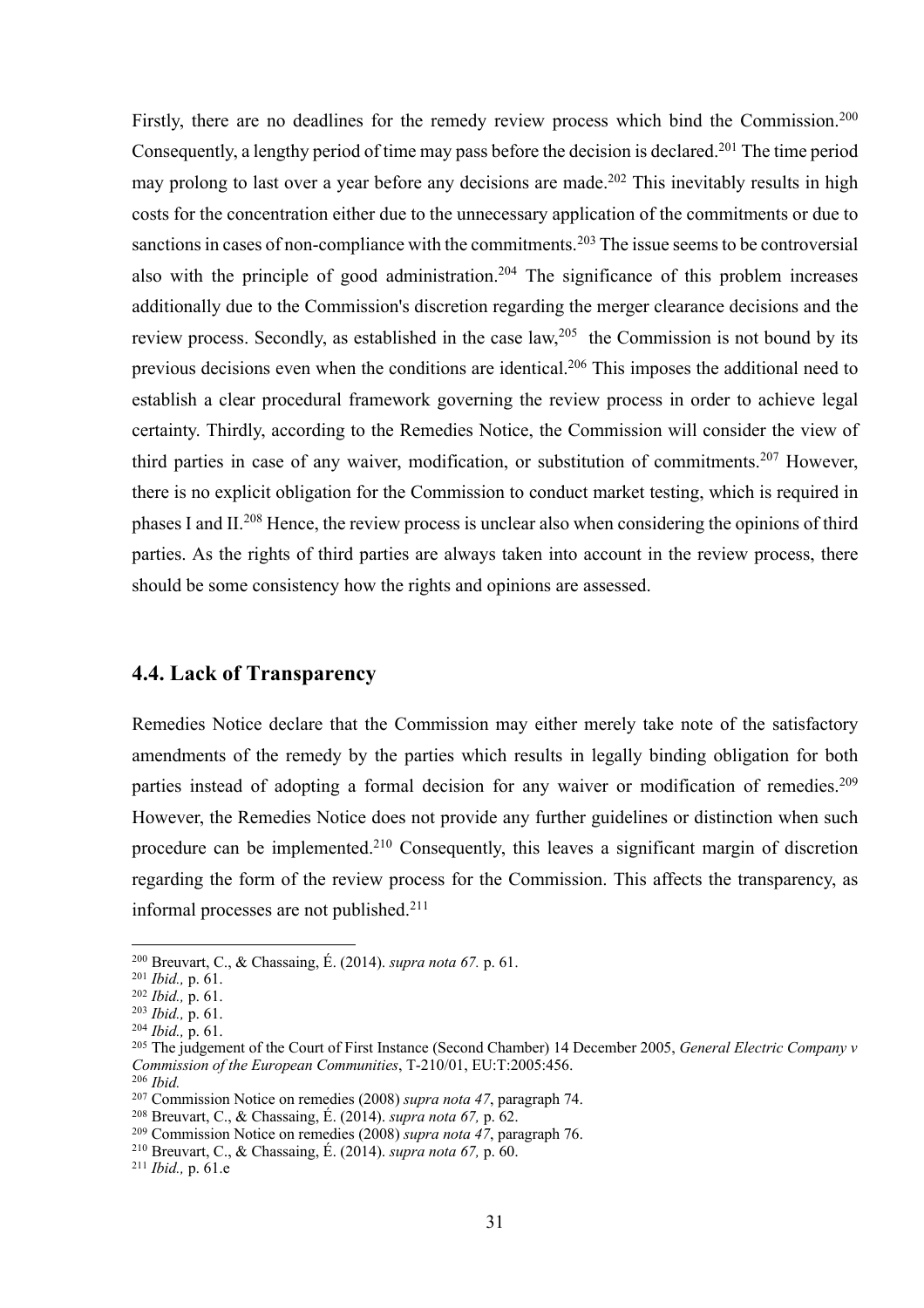The Commission is somewhat reluctant to publish information concerning the grants of modifications, substitutions or waivers of the commitments.<sup>212</sup> In addition, the decisions are not necessarily published within a reasonable period of time.<sup>213</sup> As a result, published merger remedy review decisions do not give a piece of comprehensive and integrated information about the Commission's interpretations and may even distort the image of the Commissions practice. <sup>214</sup> The lack of transparency complicates predictability of the factors considered in the process and the outcome of the review request. Consequently, it hinders companies' possibilities to adequately prepare for remedy negotiations and a potential review process in the future.<sup>215</sup> With this regard, it is also essential to mention that the database managed by the Commission is difficult to use and not all decisions are available in English. Thus, acquiring information about current conditions for modifying, substituting or waiving merger remedies is unduly difficult and challenging.

#### **4.5. Recommendations to Overcome the Issues**

Due to the absence of any legislation guiding the review process of the merger remedies, the simplest solution would be to extend the legislation and guidelines governing the investigation phases I and II to cover also the process of the review. This could be done, for example, by extending the same principles and rules stated in the Remedies Notice to govern also the review process. The first and the most effortless step would be to determine the cases when the Commission shall take the formal published decision concerning the waiver and modification. Such change in the procedural framework would provide a more comprehensive and reliable view on the Commission's practice. However, as there have not been any steps to fix the problem in the near future, some recommendations can be provided for businesses. The recommendations aim to facilitate a possible review process in situations where it becomes relevant.

First of all, to avoid any difficulties after the implementation of the remedies, the remedies should be drafted carefully. Precise remedies also facilitate the review process since they do not leave a room for different interpretations and conflicts deriving from disagreements. This may occur difficult and laborious due to complex and unforeseeable market changes. Therefore, it would be wise for the parties to invest time and resources to determine the market development as accurately as possible. Since the Commission has been reluctant towards targeted review clauses, the

 <sup>212</sup> Breuvart, C., & Chassaing, É. (2014). *supra nota 67,* p. 61.

<sup>213</sup> *Ibid.,* p. 61.

<sup>214</sup> *Ibid.,* p. 61.

<sup>215</sup> *Ibid.,* p. 61.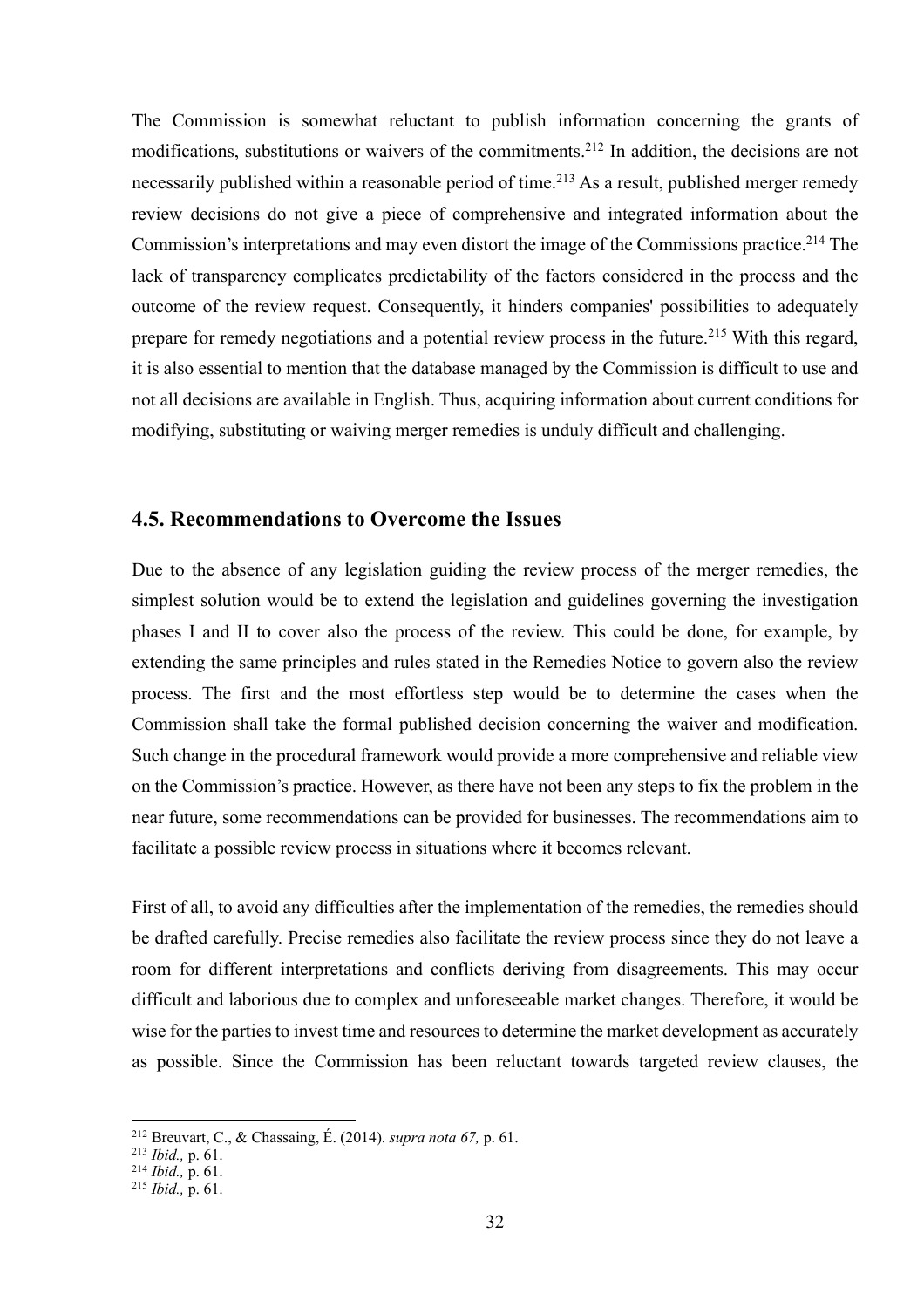communication plays an important role in the process. The parties should attempt to provide legit and credible arguments to support the inclusion of a targeted review clauses into the merger decision.

Furthermore, even when the Commission does not have the power to dictate the commitments unilaterally, they usually have recommendations for appropriate commitments. Respecting the Commission's wishes and recommendations seem to be wise especially in cases there are no straightforward commitments which could remedy the competition concerns. Logically, consensus with the Commission facilitates the review process later as good communication has been established during earlier stages. Moreover, as the Remedies Notice requires, the remedies shall be capable of being implemented within a short period of time after the merger. This is because it is easier for the Commission to assess the market conditions from a shorter period of time. Hence, it would be wise to take this aspect into consideration while considering the possible merger remedies.

In order to save time and resources, and to avoid the phase II investigation, the parties to merger sometimes tend to offer commitments which occur to be disproportionate. By doing so, the parties usually offer too wide commitments. Disproportionate commitments may backfire later in the review process. First and foremost, the review process can be avoided by simply drafting proportionate remedies during phase II. Consequently, in the end, it saves more time and resources compared to going through the undetermined period of the review process. Going through the phase II investigation or lengthy pre-notification negotiations may seem burdensome, however; it results in a careful assessment of market conditions, competition concerns, future market development, and drafting proportional and targeted merger remedies. To conclude, going through the phases I and II during the merger control procedure might occur expensive at first due to financial or industrial demands. Nonetheless, resources and time will be saved if the review process can be avoided later.

Finally, parties to a merger should pay specific attention to drafting the review clause which would provide flexibility for the future review and consider the unique features of the case in question. This recommendation is in connection with the above as it also requires careful assessment of all aspects of the situation. However, the main point is to draft a review clause that it is able to cover also the unexpected situations and at the same time the review clause should not leave too much room for interpretation. Hence, the best advice is not to hurry towards the merger clearance decision. Instead, careful merger control procedure, including the phases I and II, and the desire to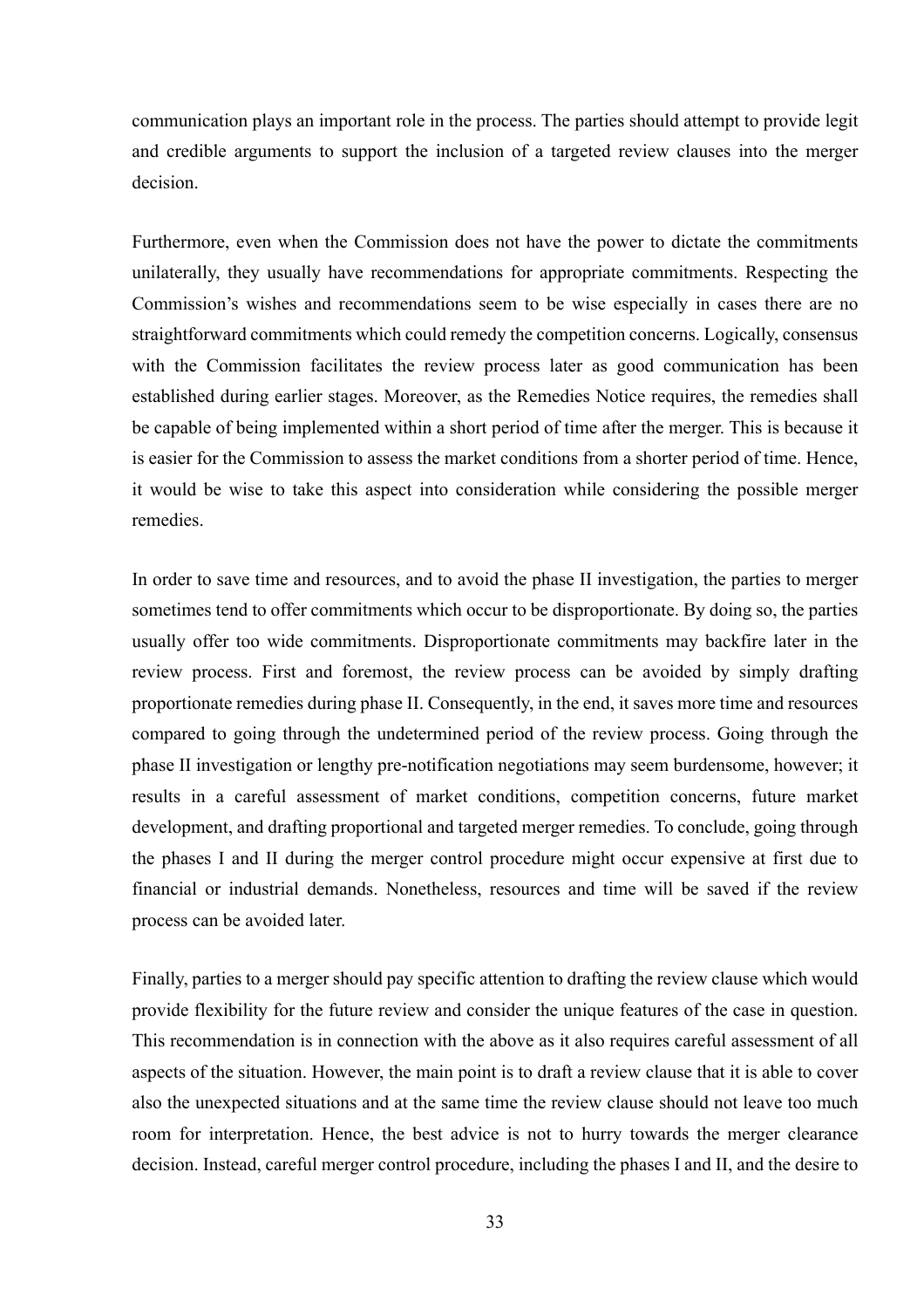go through the process peacefully and carefully, will in the long run assessment save the resources and in the most advantageous case, avoid the unregulated review process.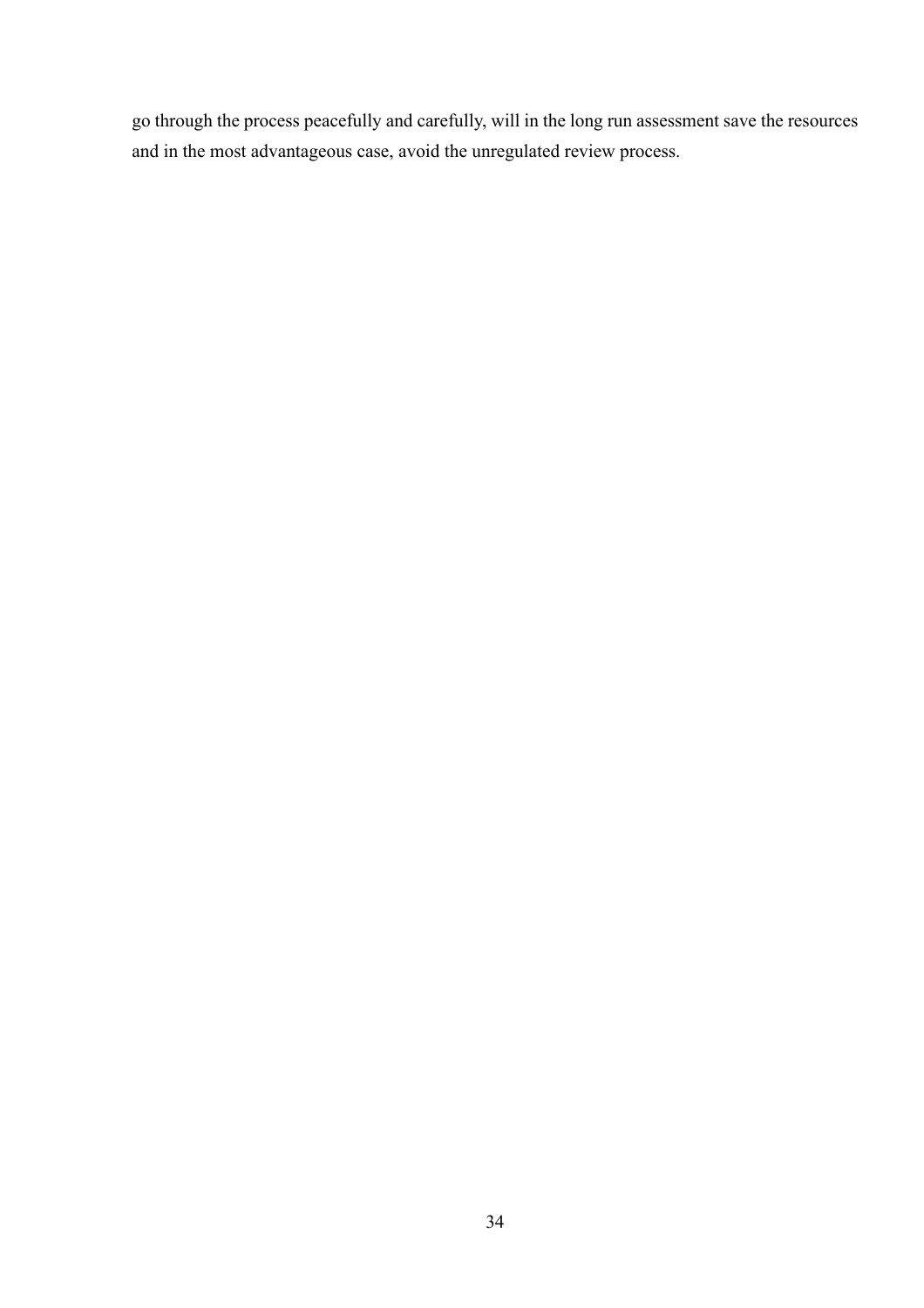# **CONCLUSION**

The paper assessed the prevailing conditions for the ex-post facto waiver, modification, and substitution of merger remedies within the European Union. More specifically the objective was to evaluate the legal framework and to point out issues emerging in practice. As the General Court of Justice had annulled the Commission's decision to restrain from waiving merger remedies, it proved potential issues deriving from the legal framework and a need for further legislative measures in the field. An increasing number of mergers are cleared subject to complex merger remedies; hence, it is of great importance to study the topic more closely and to attempt to clarify the conditions under which remedies can de facto be waived or modified.

Because merger remedy reviews are assessed on a case-by-case basis and market structures can be sophisticated, it is not desirable to establish an exhaustive list of factors justifying the ex-post waiver or modification of the merger remedies. The Commission's decisions have provided guidance on the basic elements under which an ex-post waiver, substitution or modification can be granted. The Commission has established certain factors which it assesses during the process which is justified by the arguments of exceptional circumstances or a radical change in market conditions. Consequently, today an ex-post waiver, substitution, or modification of the merger remedies is granted where the change in market conditions is permanent and the rights of stakeholders are not affected by the decision. In addition, third parties usually have to agree to waiver, modification or substitution. Lastly, the requirement of a sufficient period of time between the merger clearance and the review process has to be satisfied.

However, the image of what constitutes exceptional circumstances or a radical change in market conditions in practice can be distorted as not all decisions are published. There is no comprehensive and thorough information about the Commission's interpretations concerning justifiable ex-post waiver, modification, or substitution of merger remedies. The recently developed concept of the review clauses can at the best work as a flexible tool facilitating such assessment during the review process. However, the idea of review clauses does not work effortlessly due to the Commission's reluctant approach to approving specifically targeted review clauses covering individual cases. Hence, review clauses do not solve the problem completely.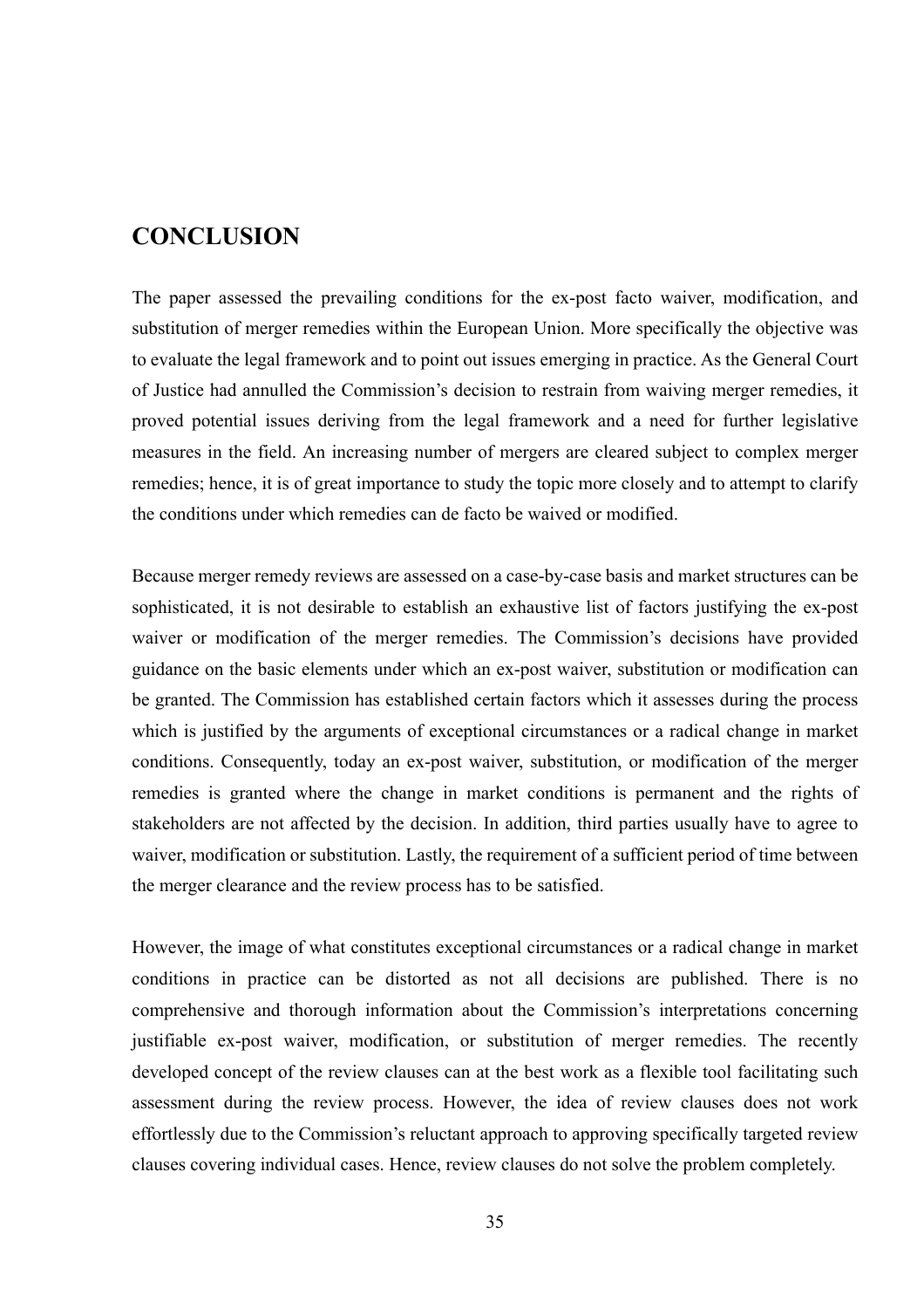The starting point for the study was the assumption that the terms which the Commission applies for the merger remedy review and ex-post waiver, modification, or substitution of merger remedies are not sufficiently precise. Also, the need for further regulation within the field was an expected result of the study. The final chapter considering the issues emerging in practice prove the hypothesis correct. However, the General Court's judgement on the Lufthansa case has clarified certain aspects of the review process, such as the standards regarding the proper assessment in the review on behalf of the Commission. Despite the clarifications established by the case law, there seems to be still a need for an established procedural framework. Several issues derive from the lack of clearly established procedural framework. Firstly, the lack of timeframe binding the Commission to review merger remedies within a specified deadline results in lengthy procedures which may prolong to last over a year. This inevitably raises costs for businesses.

Furthermore, requirements regarding the issue when the Commission can take an informal decision to modify merger remedies and when the decision shall be made formally should be established. Currently, the absence of such requirements results in the lack of transparency. Another issue concerns the opinions of the third parties in the merger remedy review process. The Commission considers the views of third parties before granting an ex-post waiver, modification, or substitution of merger remedies. However, there is no explicit obligation for the Commission to conduct market testing, as required in phases I and II. Hence, it is unclear how the opinions of the third parties should be gathered. As the opinions play an essential role in the procedure, there should be some consistency regarding how the rights and opinions are assessed.

As mentioned above, it is essential to leave certain discretion and flexibility to the Commission's practice. However, since the earlier decisions of the Commission are not binding, even when concerning identical cases, the lack of legal framework and transparency raises concerns. It hinders companies' possibilities to prepare for remedy negotiations and a potential review process adequately. Unnecessary merger remedies are economically burdensome for the companies as the enterprise must comply with commitments potentially restricting them to act to their full potential. Hence, the issue needs to be taken seriously. Moreover, the waiver, modification or substitution of merger remedies is essential in order to achieve the legal certainty and freedom to conduct business. In addition, the lack of procedural framework seems to be controversial with the principle of good administration. Consequently, it increases the need for legislative measures governing the procedure. The legal certainty appears to be inadequate in this respect.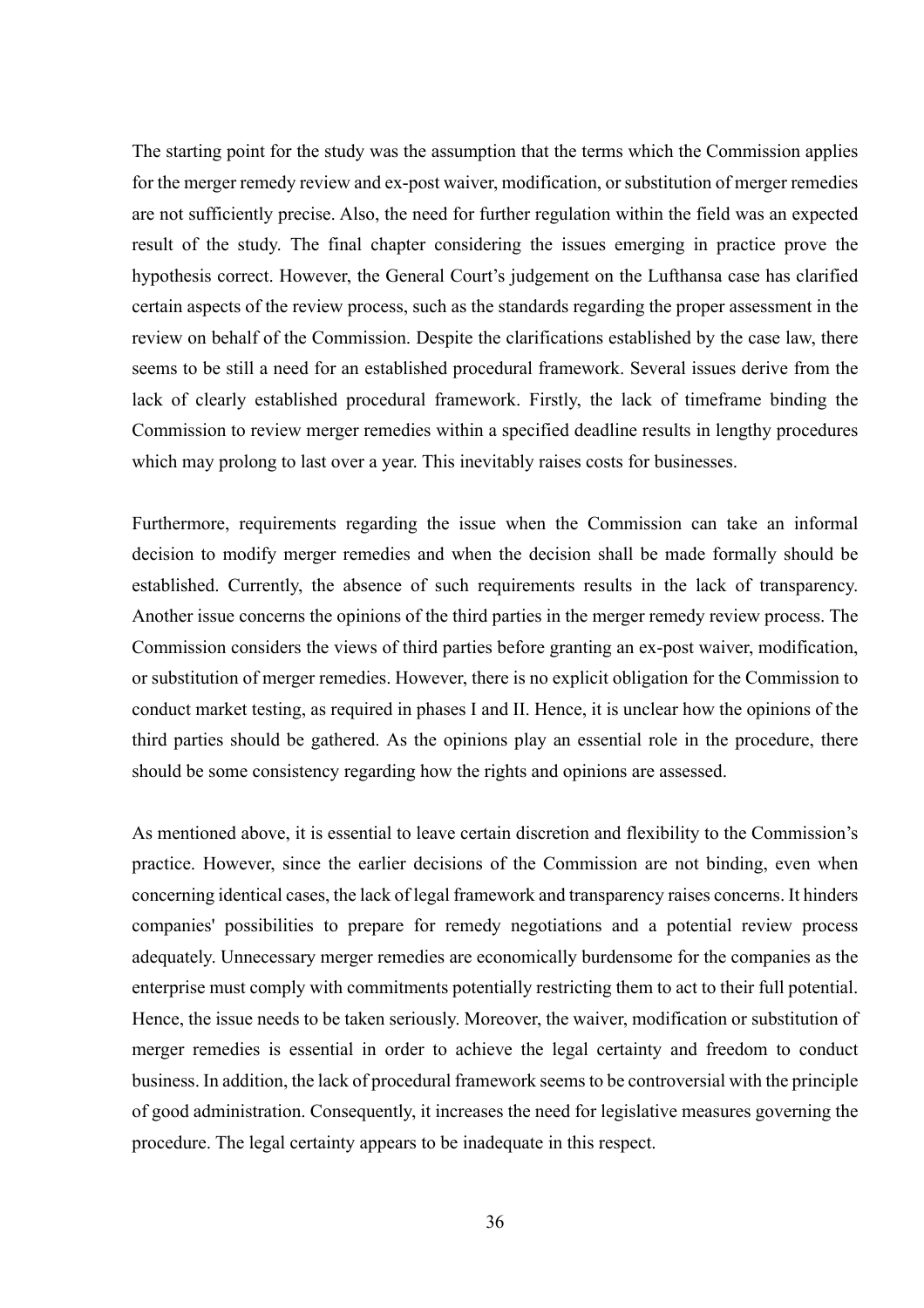The case law clarified the issue concerning the lack of proper assessment. However, as the case provided clarification on the matters regarding the assessment, it also pointed out that the Commission's practice is imperfect. Towards the end of the thesis, the discussion focused on the specific issues deriving from the lack of legal framework and transparency. Nonetheless, neither the case law nor the EU legislation provides an effective solution to the matter. It would be desirable to establish a procedural framework which would confirm, among other matters, timeframes, the distinction between formal and informal decisions, and how the third parties' opinions are requested. However, further research could be done regarding what instrument would be the most suitable to govern the review process. Also, the possible further research should assess what would be the optimal timeframes and technicalities concerning the framework.

Overall, it can be concluded that further regulation is needed; however, it remains unclear what would be the ideal process for the review. A possible solution could be to extend the rules governing phase I and II investigations to cover the review process. However, it would be necessary to assess what specificities should be added or removed from the existing rules governing the phases I and II. Also, the study could assess whether the already existing legal framework governing the merger control could be more efficient as regarding the appointment of commitments in general and the review process. Meanwhile, as a comprehensive legal framework does not exist, the businesses should focus on facilitating the review process otherwise. In conclusion, businesses should invest time and effort to agree on proportional commitments and to draft targeted review clauses, as well as, to establish good communication with the Commission.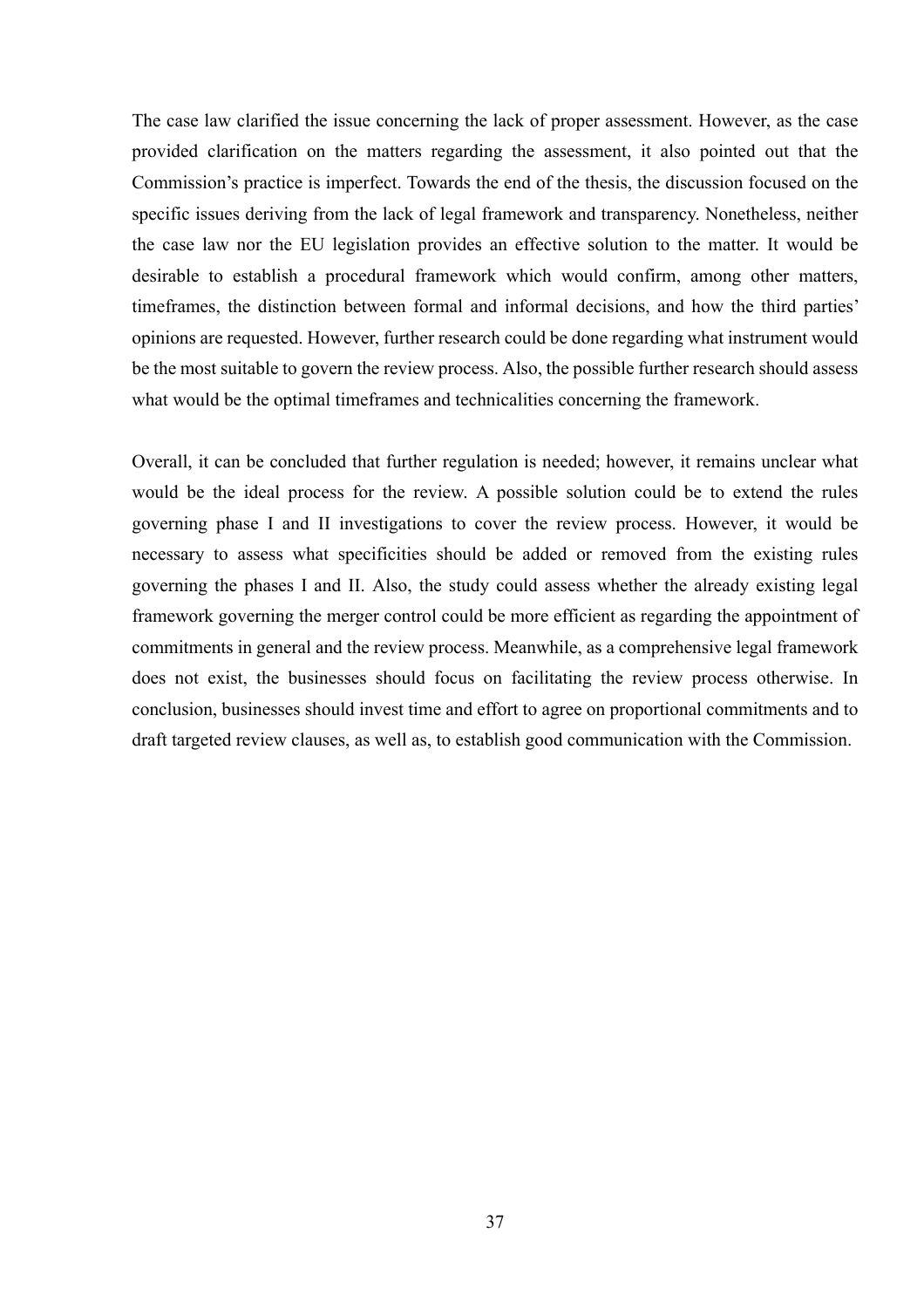# **LIST OF REFERENCES**

#### **Scientific books**

- 1. Bellamy, C., Child, G. D., Bailey, D., & Rose, V. (2013). *European Union Law of Competition*. Oxford: Oxford University Press.
- 2. Bishop, S., & Walker, M. (2018). *Economics of EC Competition Law: Concepts, Application, and Measurement.* University ed. London: Sweet & Maxwell.
- 3. Craig, P., & Búrca, G. D. (2017). *EU law: Text, cases, and materials.* 6th ed. Oxford: Oxford University Press.
- 4. Dorresteijn, A. F., Teichmann, C., Monteiro, T., Werlauff, E., & Pocher, N. (2017). *European corporate law.* 3rd ed., Vol. 5. Alphen aan den Rijn: Kluwer Law International B.V.
- 5. Faull, J., & Nikpay, A. (2014). *Faull & Nikpay, the EU law of competition.* 3rd ed. Oxford: Oxford University Press.
- 6. Geradin, D., Layne-Farrar, A., & Petit, N. (2012). *EU competition law and economics.* 1st ed. Oxford: Oxford University Press.
- 7. Jones, A., & Sufrin, B. (2011). *EU Competition Law: Texts, cases, and materials.* 4th ed. Oxford: Oxford University Press.
- 8. Macnab, A. (2013). *Bellamy and Child - European Community law of competition.* 2013 ed. Oxford: Oxford University Press.
- 9. Noë, S. (2012). *Directory of EU Case Law on Merger Control: "The Merger Brick"*. Alphen aan den Rijn: Wolters Kluwer Law & Business.
- 10. Rusu, C. S. (2010). *European merger control: The challenges raised by twenty years of enforcement experience*. Austin: Wolters Kluwer Law & Business.
- 11. Whish, R., & Bailey, D. (2012). *Competition law.* 7th ed. Oxford, United Kingdom: Oxford University Press.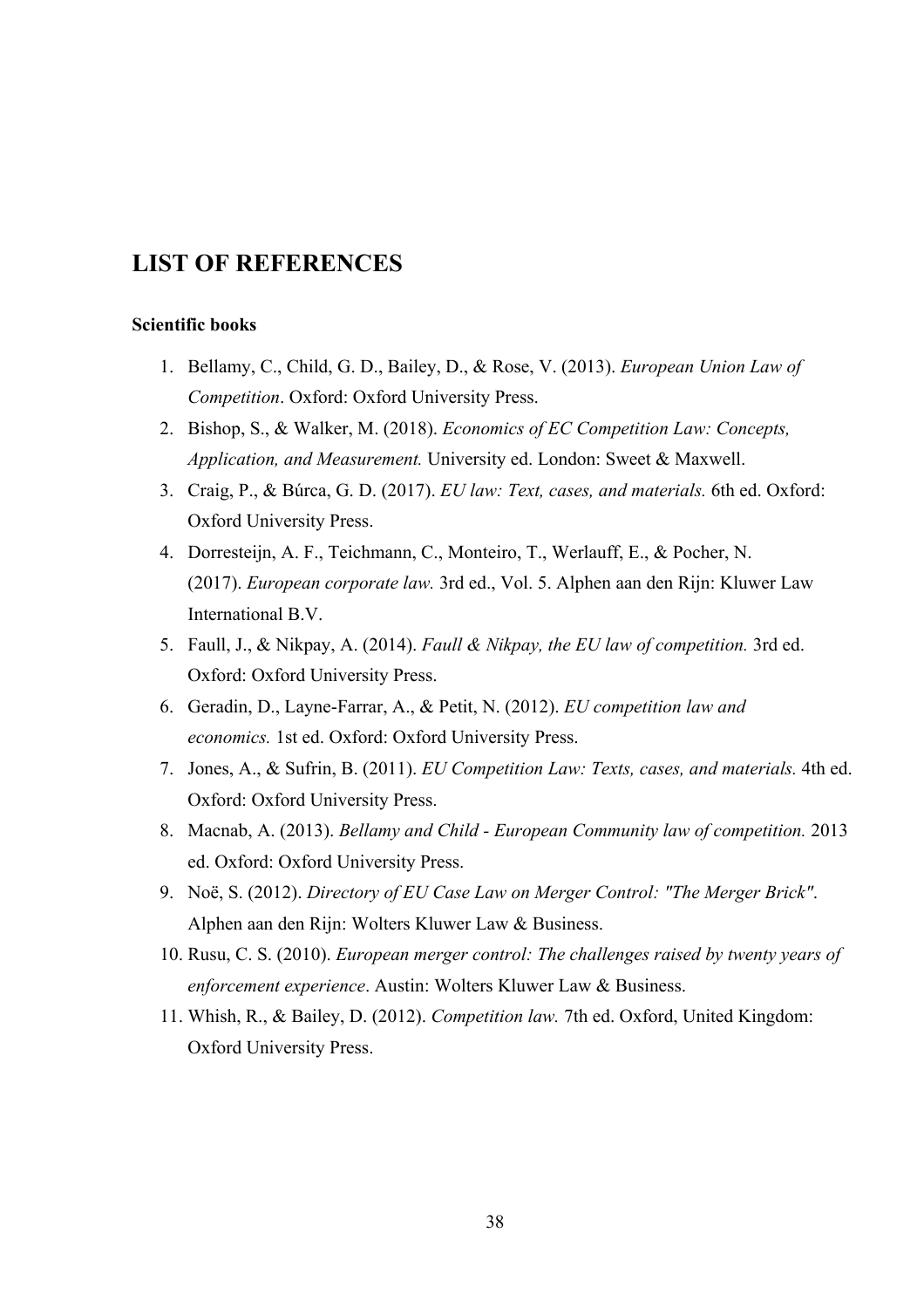#### **Scientific articles**

- 12. Baudenbacher, C., & Bremer, F. (2010). European State Aid and Merger Control in the Financial Crisis From Negative to Positive Integration. – *Journal of European Competition Law & Practice.* Vol. 4, No. 1, 267–285.
- 13. Benditz, R. (2018). Deutsche Lufthansa v Commission: All (Good) Remedies Must Come to an End. – *Journal of European Competition Law & Practice.* Vol. 9, No. 8, 513– 515.
- 14. Breuvart, C., & Chassaing, É. (2014). Post-clearance modification and waiver of EU merger remedies: When the hardest may be yet to come. – *Competition Law Journal,* No. 3, 54– 67. p.63
- 15. Calvino, N. (2011). When do Mergers Raise Concerns? An Analysis of the Assessment Carried out by the European Commission under the New Merger Regulation. – *Journal of European Competition Law & Practice,* Vol. 2, No. 6, 521–528.
- 16. Capobianco, A. (2014). OECD paper on definition of merger control transaction: What companies need to know. – *Journal of European Competition Law & Practice,* Vol. 5, No. 4, 210–212.
- 17. Cook, C., Novak, V., & Frisch, S. (2016). Recent Developments in EU Merger Remedies. – *Journal of European Competition Law & Practice,* Vol. 7, No. 5, 349–365.
- 18. Cook, C., Novak, V., & Frisch, S. (2017). Recent Developments in EU Merger Remedies. – *Journal of European Competition Law & Practice,* Vol. 8, No.5, 341–360.
- 19. Cook, C., Novak, V., & Frisch, S. (2018). Recent Developments in EU Merger Remedies. – *Journal of European Competition Law & Practice,* Vol. 9, No. 6, 403–420.
- 20. Rutsch, C., & Rohling, F. (2011). European Commissions First Waiver of Behavioural/Non-divestiture Commitments in the Absence of a Review Clause. – *Journal of European Competition Law & Practice*, Vol. 3, No. 1, 47–49.
- 21. Sjödin, C. (2017). Hutchison 3G Italy/WIND/JV: The Return of Coordinated Effects in EU Merger Control. – *Journal of European Competition Law & Practice,* 105–107.

#### **EU and international legislation**

- 22. Council Regulation (EC) No 139/2004 of 20 January 2004 on the control of concentrations between undertakings, OJ L 024, 29.01.2004, p.  $1 - 22$ .
- 23. Directive 2011/35/EU of the European Parliament and of the Council of 5 April 2011 concerning mergers of public limited liability companies, OJ L  $110$ , 29.4.2011, p. 1 – 11.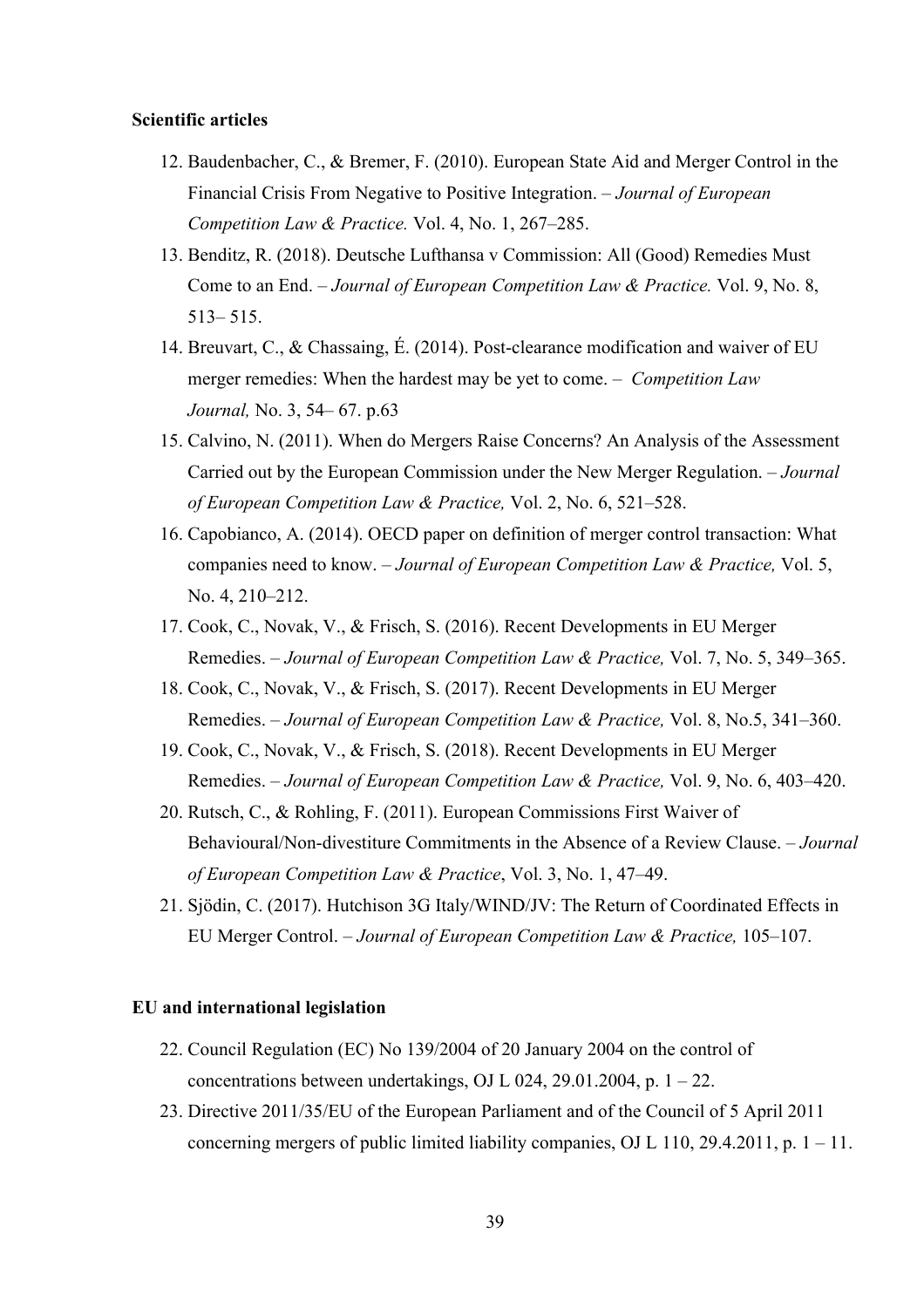#### **Other court decisions**

- 24. The judgement of the Court of First Instance (Second Chamber) 14 December 2005, *General Electric Company v Commission of the European Communities*, T-210/01, EU:T:2005:456.
- 25. The judgement of the General Court (Sixth Chamber) 16 May 2018, *Deutsche Lufthansa AG v the European Commission*, T-712/16, EU:T:2018:269.

#### **Other sources**

- 26. Commission Notice on remedies acceptable under the Council Regulation (EC) No 139/2004 and under Commission Regulation (EC) No 802/2004, OJ C 267, 22.10.2008, p  $1 - 27$ .
- 27. Concurrences Antitrust Publications & Events (2019) Accessed: https://www.concurrences.com/fr/revue/issues/no-2-2019/dossier/which-industrialpolicies-for-the-new-eu-commission-en#nb3-283 , 5 May 2019.
- 28. Decision of the Commission, 11 April 2018, Bayer/Monsanto, M.8084.
- 29. Decision of the Commission, 11 May 2011, Hoffmann-La Roche/Boehringer Mannheim, 98/526/EC in Case IV/M.950.
- 30. Decision of the Commission, 17 November 2010, Honeywell/Sarah Lee Body Care, M.5658.
- 31. Decision of the Commission, 17 November 2010, Unilever/Sarah Lee Body Care, M.5658.
- 32. Decision of the Commission, 22 April 2016, Honeywell/Elster, M.7737.
- 33. Kilpailu ja kuluttajavirasto (2019) Accessible: https://www.kkv.fi/en/facts-andadvice/competition-affairs/competition-restraints/abuse-of-dominant-position/ , 20 March 2019.
- 34. Kilpailu- ja kuluttajavirasto (2011). Accessed: https://www.kkv.fi/globalassets/kkvsuomi/julkaisut/suuntaviivat/fi/suuntaviivat-1-2011-yrityskauppavalvonta.pdf , 20 March 2019.
- 35. Kilpailu- ja kuluttajavirasto (2019). Accessible: https://www.kkv.fi/en/facts-andadvice/competition-affairs/merger-control/ , 12 March 2019.
- 36. Kilpailu- ja kuluttajavirasto (2019). Accessible: https://www.kkv.fi/Tietoa-jaohjeita/kilpailuasiat/lainsaadanto-ja-suuntaviivat/eun-kilpailusaannot/ , 20 February 2019.